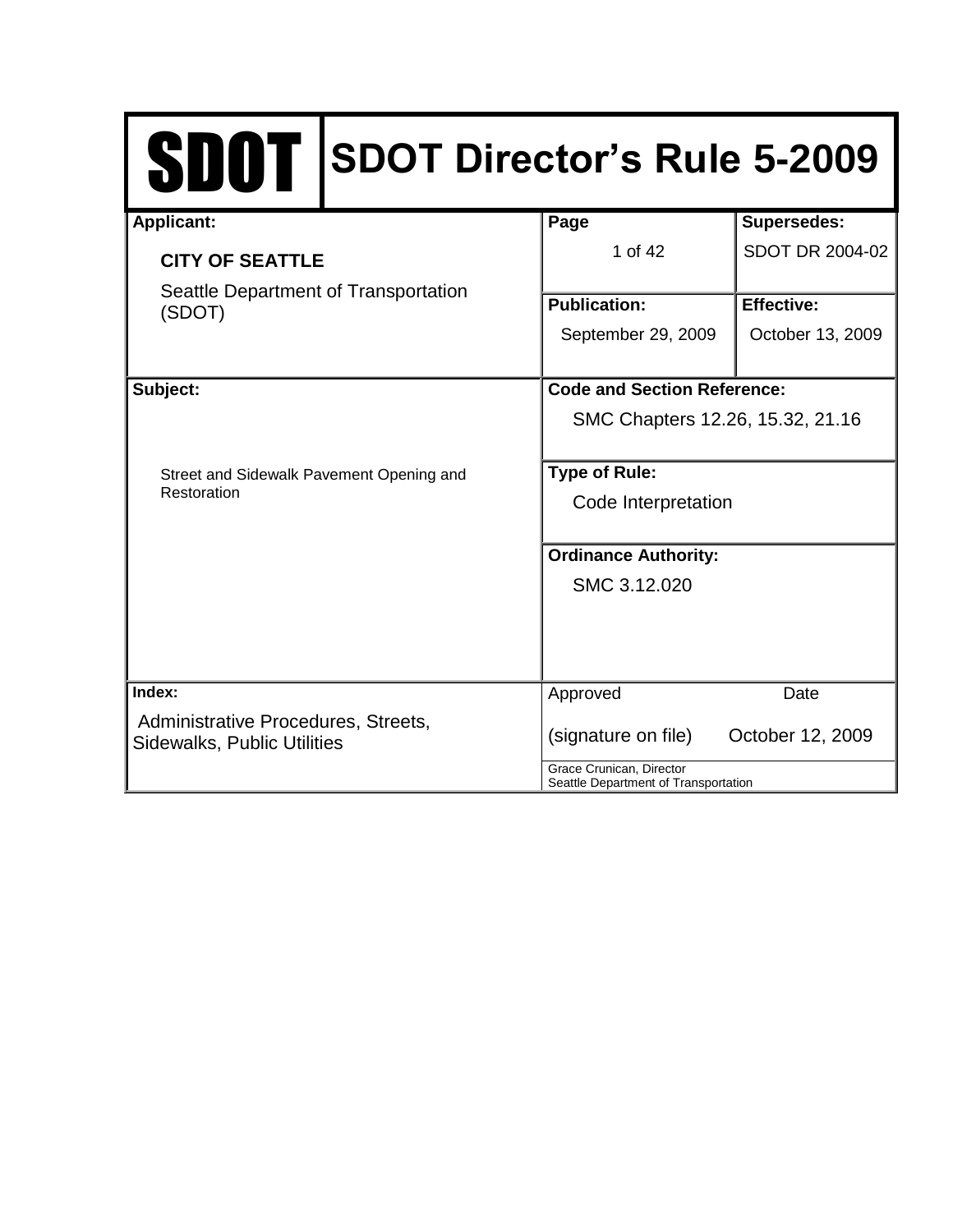# **CONTENTS**

## **1.0 PURPOSE, ADMINISTRATION, REFERENCES**

- **1.1** Purpose
- **1.2** Administration, interpretation, and enforcement
- **1.3** Permit for street opening
- **1.4** Role of the Street Use Inspector
- **1.5** Permittee's right to request administrative review of Rule interpretations
- **1.6** Memoranda of agreement with utilities in good standing
- **1.7** References
- **1.8** Overview

## **2.0 DEFINITIONS**

## **3.0 GENERAL PROVISIONS**

- **3.1** Cost of restoration
- **3.2** Environmental Best Management Practices
- **3.3** Three-year moratorium
- **3.4** Holiday season restrictions
- **3.5** Marking pavements for opening
- **3.6** Timeframe for restoring openings
- **3.7** Coordination and notification
- **3.8** Zone of Influence
- **3.9** Restoring and adjusting castings and survey monuments
- **3.10** Restoring signal loops, pavement markings, and other traffic operations appurtenances
- **3.11** Auger holes
- **3.12** Underground construction
- **3.13** Public protection
- **3.14** Ouality of construction
- **3.15** Alternate methods
- **3.16** Special testing
- **3.17** Approval of materials
- **3.18** Cleanup, incidental and collateral damage
- **3.19** Additional work
- **3.20** Liability for damages and for maintaining a street restoration
- **3.21** Waivers to the restoration requirements

# **4.0 BACKFILLING EXCAVATIONS IN THE STREET RIGHT-OF-WAY**

- **4.1** General
- **4.2** Responsibility for backfills
- **4.3** Temporary backfills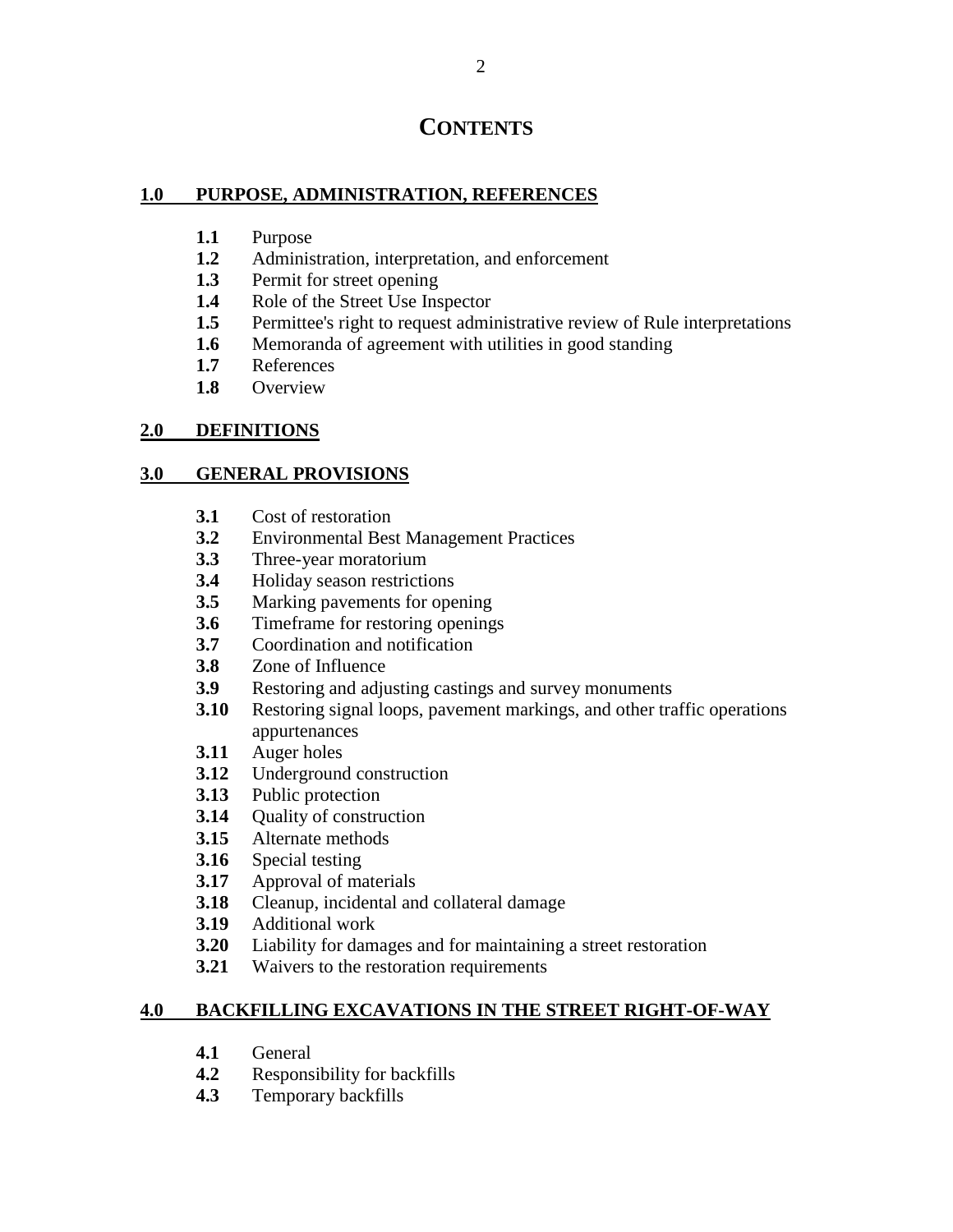- **4.4** Backfilling with Controlled Density Fill (CDF)
- **4.5** Special backfill materials and circumstances
- **4.6** Backfilling in areas of the street right-of-way outside the paved roadway

3

# **5.0 TEMPORARY AND INTERIM SURFACE RESTORATIONS**

- **5.1** General
- **5.2** Temporary surfaces
- **5.3** Interim surfaces
- **5.4** Protection of openings
- **5.5** Maintenance of temporary and interim surfaces

# **6.0 RESTORING PORTLAND CEMENT CONCRETE (PCC) STREET SURFACES**

- **6.1** General
- **6.2** Portland Cement Concrete Pavement Removal
- **6.3** Area to be restored
- **6.4** Pavement Thickness and Joint Details
- **6.5** Surface smoothness
- **6.6** Color and finish

# **7.0 RESTORING ASPHALT CONCRETE (AC) SURFACES INCLUDING BITUMINOUS SURFACE TREATMENT (BST) STREET SURFACES**

- **7.1** General
- **7.2** Asphalt concrete pavement removal
- **7.3** Area to be restored
- **7.4** Restoring asphalt/rigid base pavements
- **7.5** Restoring asphalt/flexible base and chip seal (BST) pavements
- **7.6** Types of asphalt mixes
- **7.7** Match existing
- **7.8** Surface smoothness

# **8.0 RESTORING OTHER STREET RIGHT-OF-WAY ELEMENTS**

- **8.1** General
- **8.2** Unimproved road shoulders
- **8.3** Planting strips
- **8.4** Traffic circles
- **8.5** Alleys
- **8.6** Standard Portland cement concrete sidewalks
- **8.7** Asphalt walkways
- **8.8** Driveway landings
- **8.9** Decorative treatments and special pavements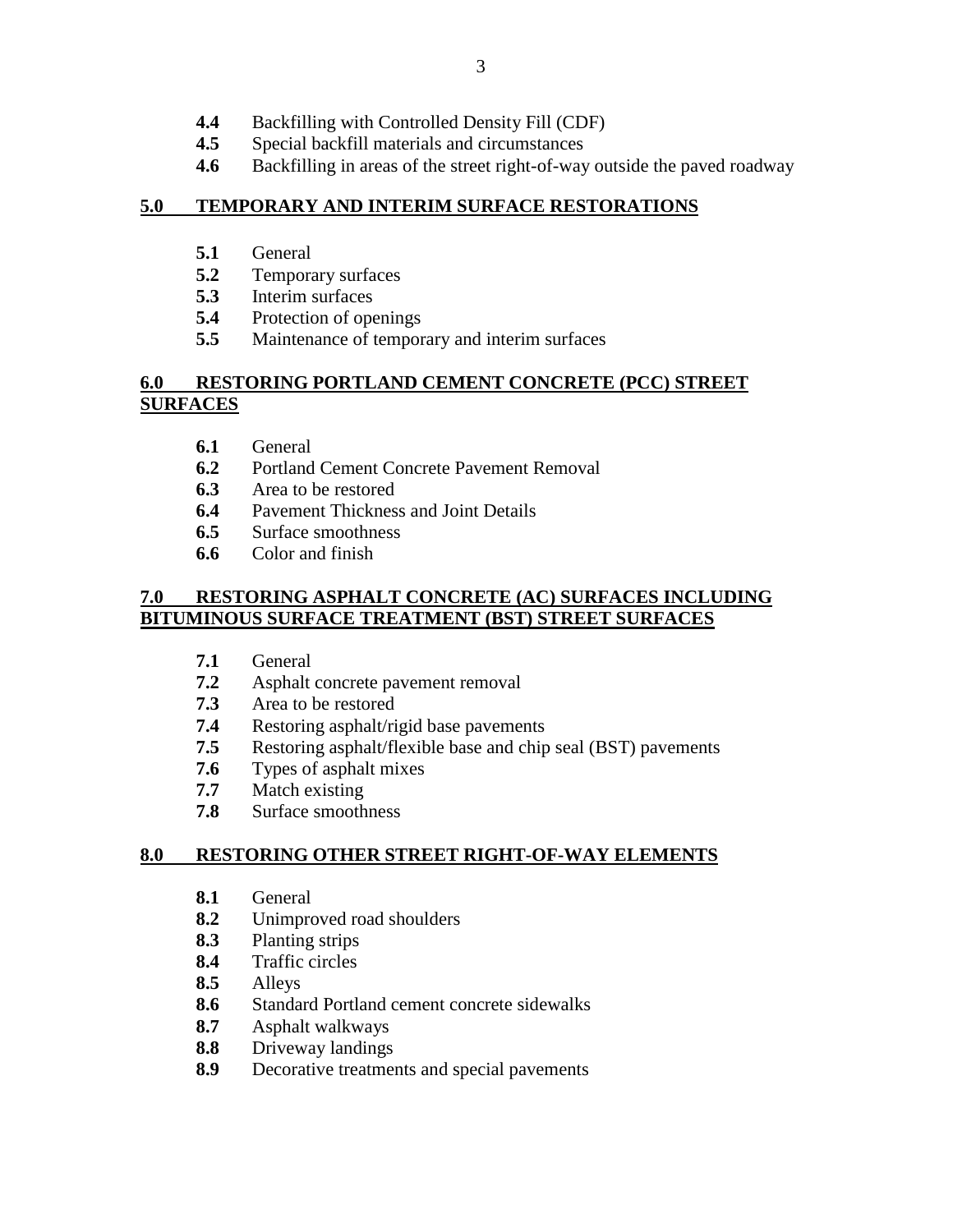| <b>APPENDIX A</b> | <b>Standard Specifications and Standard Plans Reference</b>                                         |
|-------------------|-----------------------------------------------------------------------------------------------------|
| <b>APPENDIX B</b> | Concrete or Rigid Base Pavement Restoration Examples                                                |
| <b>APPENDIX C</b> | Non-Arterial, Non-Bus Route, Residential Exception Concrete<br><b>Pavement Restoration Examples</b> |
| <b>APPENDIX D</b> | <b>Asphalt / Flexible Base Pavement Restoration Examples</b>                                        |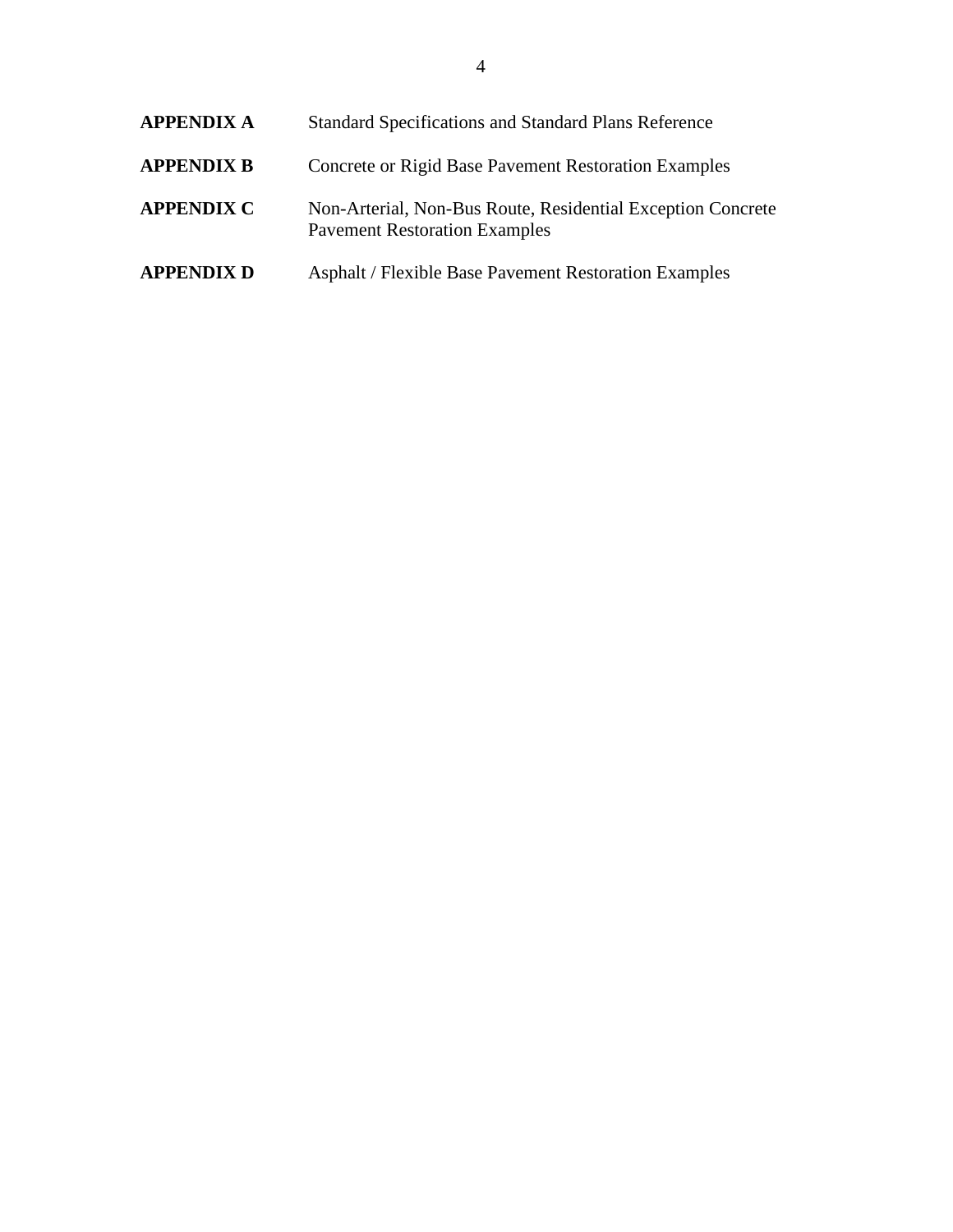**1.0 PURPOSE, ADMINISTRATION, REFERENCES:** Pursuant to the Seattle Municipal Code (SMC) Titles 3 and 15, and except as permitted otherwise by other SMC titles, the Seattle Transportation (SDOT) Director (herein called "SDOT Director") hereby adopts the following Rule that provides for uniform opening and restoration of street right-of-way, to ensure the integrity of both the pavement infrastructure and other surface street right-of-way features.

**1.1 Purpose:** This Rule, known as the Pavement Opening and Restoration Rule (PORR), describes the requirements that permittees, contractors, and city crews shall meet when making or restoring openings within the street right-of-way.

**1.2 Administration, interpretation, and enforcement:** SDOT Street Use Division interprets and enforces the PORR under the authority of the SDOT Director. The Street Use Division permit counter is located in Key Tower, Suite 3700, 700 Fifth Avenue, Seattle, WA 98104. The permit counter is open 8 A.M. to 5 P.M. Monday-Friday. The Street Use Division may be reached by telephone at 206-684-5253. Street Use Division field inspectors are authorized to interpret and enforce the PORR in the field.

**1.3 Permit for street opening:** A permit shall be obtained prior to opening the street right-of-way. SDOT crews are exempted from obtaining a permit.

**1.3.1 Plans for proposed work:** Plans for the proposed work must be submitted to the SDOT Street Use Division for review prior to a permit being issued for the work.

**1.3.2 Emergency repairs:** When a street opening is necessary for health or safety reasons that could not be anticipated, a permit is still required for which application shall be made on the same day or the next business day after the opening is started.

**1.4 Role of the Street Use Inspector:** The Street Use Inspector inspects work performed under permit. The Inspector may be on the job site at any time. The Street Use Inspector is a resource to permittees and contractors. The Inspector conducts field investigations, interprets and applies standards, and troubleshoots and assists with field changes. The Inspector monitors for compliance with permit conditions, creates accurate as-built drawings, helps protect existing utilities, and assists with traffic control, pedestrian access, excavation shoring, street opening, backfill and restoration, and public safety.

# **1.5 Appeals.**

This rule establishes two different procedures for appealing SDOT decisions applying the PORR. One procedure applies to projects that are required to obtain a Street Use Major permit for Commercial or Multi-Use Construction (Type 45), and the other procedure applies to all other projects.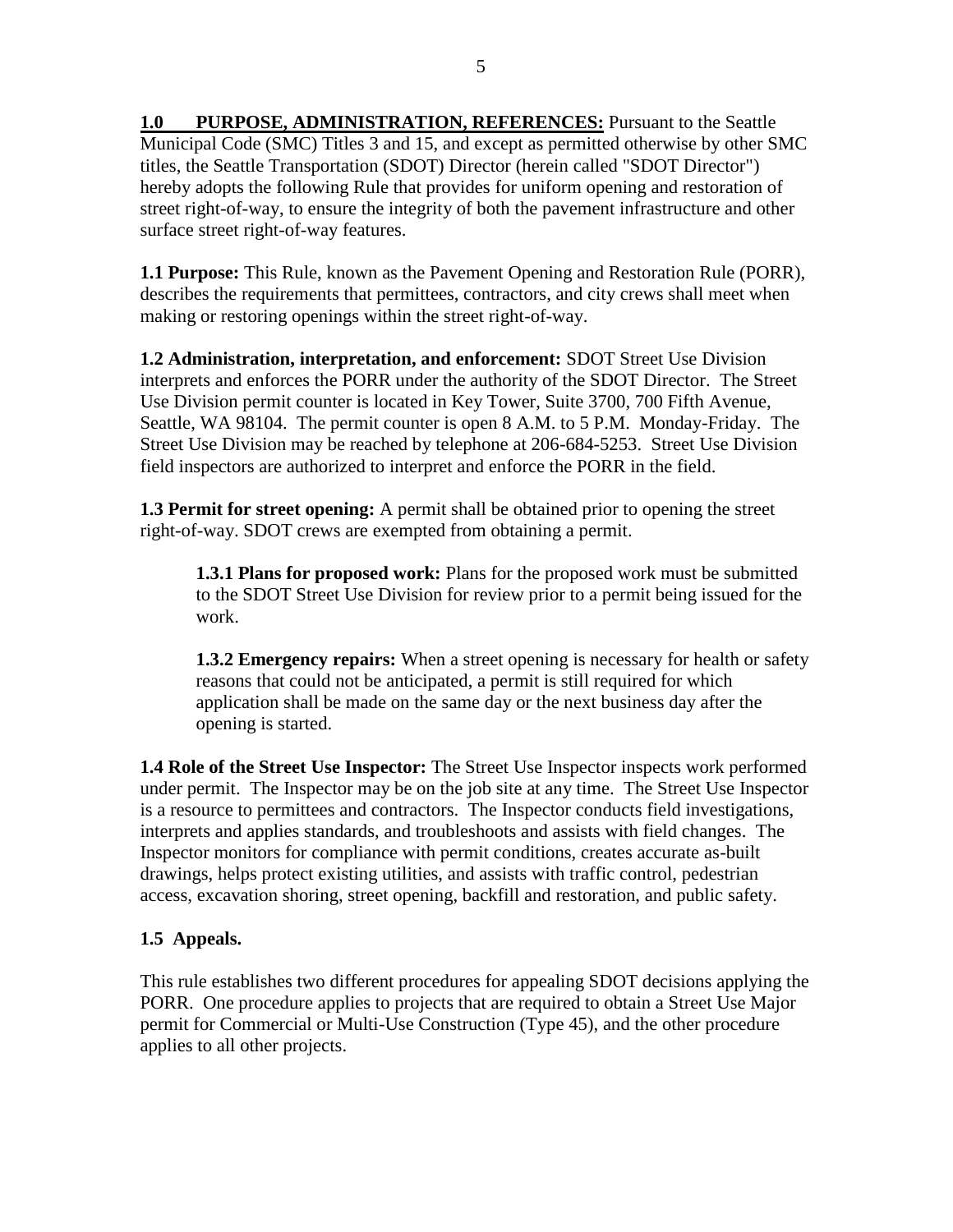A Type 45 permit is a permit for the construction of street paving, curb, walk and associated public utilities and landscaping, including public improvements by private development, for Commercial or Multi-Use Construction. The Type 45 permit does not include such construction for Single Family Residential construction, i.e, a Type 45a permit.

# **1.5.1 Appeal procedure for projects that are not Type 45 projects.**

A permittee may appeal an SDOT decision applying the PORR pursuant to SMC 15.04.112. An appeal must be initiated by the permittee within ten (10) business days of receiving notice of the decision that is to be reviewed.

# **1.5.2 Appeal procedure for Type 45 projects.**

A permittee may appeal an SDOT decision applying the PORR within five business days of receiving oral or written notice of the decision that is to be reviewed. If a decision is given orally, a permittee or its representative may request that it be issued in writing. SDOT will issue the decision in writing to the person making the request within two business days of receiving the request, and the five-day appeal period shall commence when the written order is issued.

The permittee shall submit the written notice of appeal to the street inspector or to the SDOT Operations Manager for Street Use. The notice of appeal shall identify the SDOT decision being appealed, and include any documentation in support of the appeal that the permittee wishes to submit.

If the appeal entails a dispute about the the extent to which the permittee is required to repair the street, based upon pre-existing street conditions or other factors, the permittee should provide documentation regarding the pre-existing condition or factors. Visual documentation should be provided, by video or photographs.

SDOT will issue a written decision in response to the appeal within five business days of receipt of the notice of appeal. If the permittee submits additional documentation after it submits the notice of appeal, SDOT will issue its decision within five business days after the additional documentation is received. The decision may be transmitted by electronic mail (e-mail), and shall be mailed to the permittee.

This appeal procedure is in addition to any other appeal procedures that may be available, including those in SMC 15.04.112, SMC 15.44.140, The City of Seattle Standard Plans and Specifications for Road, Bridge, and Municipal Construction, and the City of Seattle Street Improvement Manual. A permittee need not pursue multiple appeals, and will have exhausted its administrative remedies if it brings an appeal pursuant to this Rule or pursuant to any other applicable appeal procedures in the City's Code or SDOT administrative rules.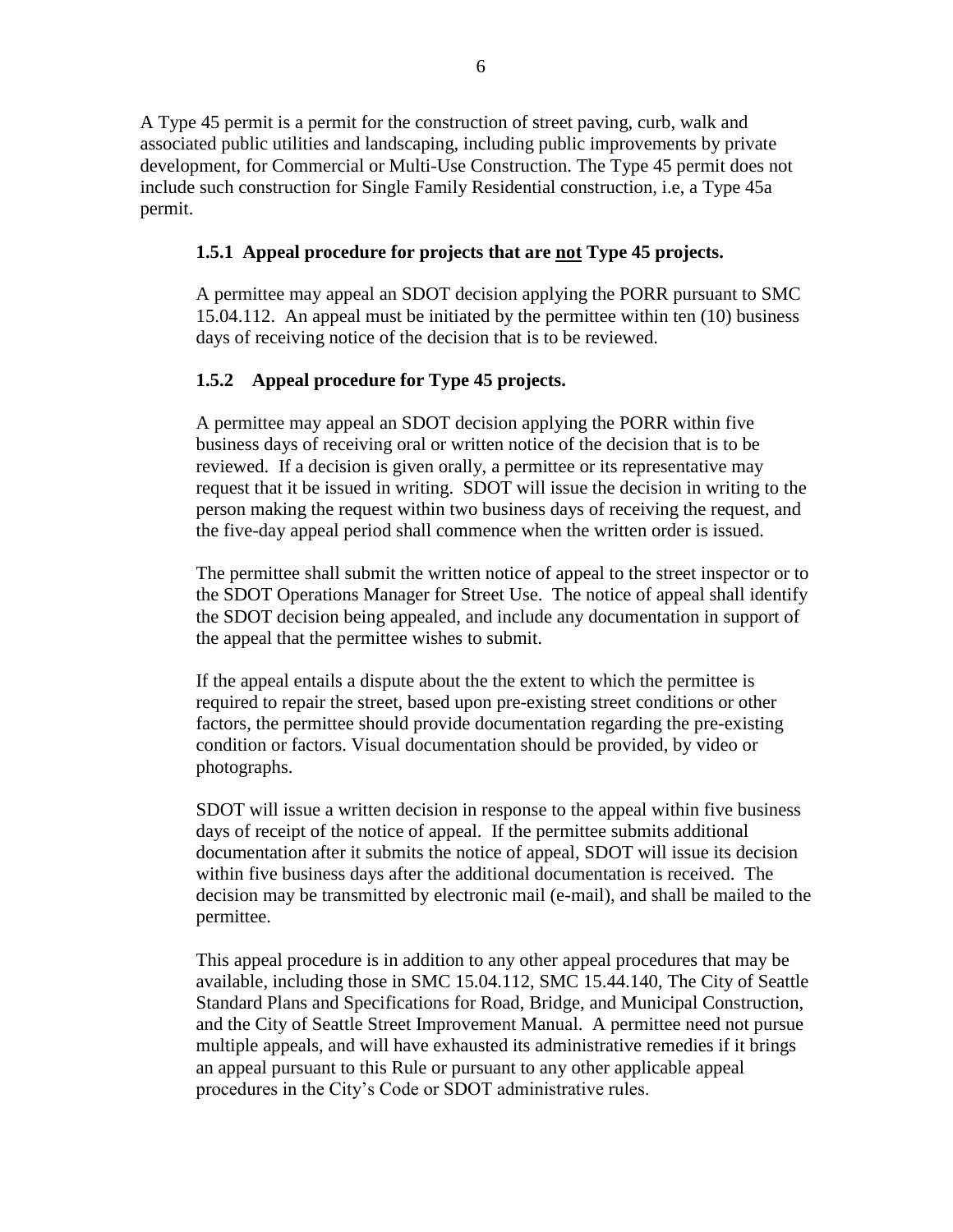**1.6 Memoranda of agreement with utilities in good standing:** With public and private utilities that frequently open pavements in Seattle and that have an established history of compliance with the Pavement Opening and Restoration Rule, SDOT may enter into memoranda of agreement that allow *inspection procedures that depart in minor respects from standard*. Such memoranda of agreement are to be limited to openings and restorations considered minor in scale, and relatively frequently and repetitively performed.

**1.7 References:** Except as otherwise provided in section 1.5, this Rule incorporates by reference as if fully stated in this Rule the following documents, in the edition or version current on the effective date of this Rule, and as hereafter amended:

- Seattle Municipal Code (SMC), Chapters 15.26, 15.32, and 21.16.
- The City of Seattle Standard Plans and Standard Specifications for Road, Bridge, and Municipal Construction, referred to herein as the "Standard Plans" and "Standard Specifications." Complete, up-to-date copies of the Standard Plans and Specifications are available online at:

[http://www.ci.seattle.wa.us/util/Engineering/Standard\\_Plans\\_&\\_Specs/](http://www.ci.seattle.wa.us/util/Engineering/Standard_Plans_&_Specs/)

The permittee or contractor shall refer to the current edition for construction requirements.

• The City of Seattle Traffic Code ((SMC) Chapter 11), and The City of Seattle, Traffic Control Manual for In-Street Work. The Manual is online at:

<http://www.cityofseattle.net/transportation/trafficcontrolmanual.htm>

Regional Road Maintenance Endangered Species Act (ESA) Program (RRMP) Guidelines. Program documents are online at:

[http://www.kingcounty.gov/transportation/kcdot/Roads/Environment/RegionalRo](http://www.kingcounty.gov/transportation/kcdot/Roads/Environment/RegionalRoadMaintenanceESAGuidelines/ESAProgramGuidelines.aspx) [adMaintenanceESAGuidelines/ESAProgramGuidelines.aspx](http://www.kingcounty.gov/transportation/kcdot/Roads/Environment/RegionalRoadMaintenanceESAGuidelines/ESAProgramGuidelines.aspx)

The City of Seattle Right-of-Way Improvements Manual, December 2005. The manual is online at:

<http://www.seattle.gov/transportation/rowmanual>

The manual is authorized by SMC 3.06.040 and 3.12.020.

The order of precedence for the various references is as presented above. Future editions of these references may have some different requirements from the editions that were current when this Rule was updated. When such a difference is discovered, the latest requirement in the updated reference takes precedence over the corresponding requirement in this Rule.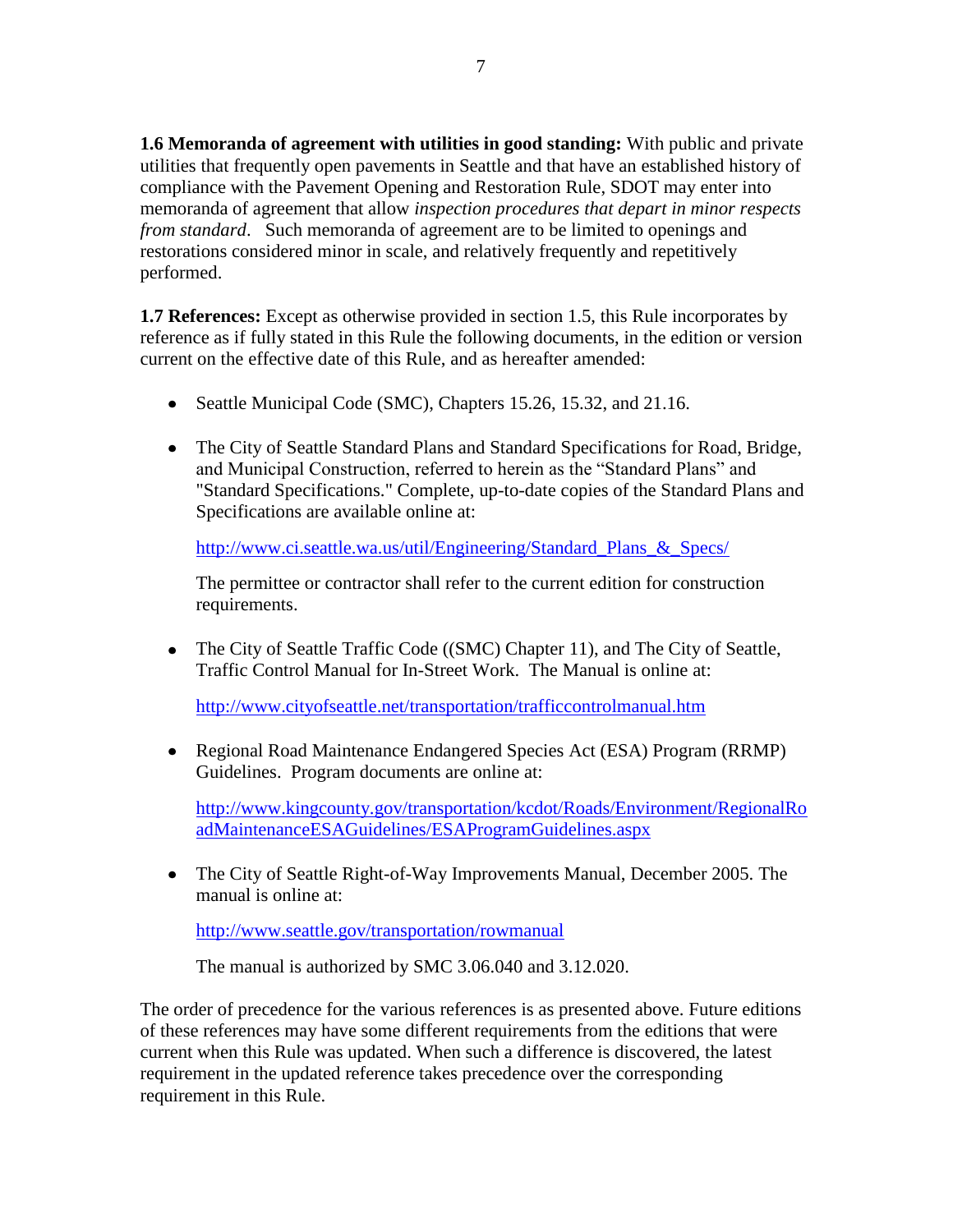**1.8 Overview:** Figure 1 provides an overview of the Pavement Opening and Restoration Rule. A similar, more detailed figure is included in each section of this Rule. The figures summarize the requirements of this Rule, but do not in and of themselves replace the textual description of them.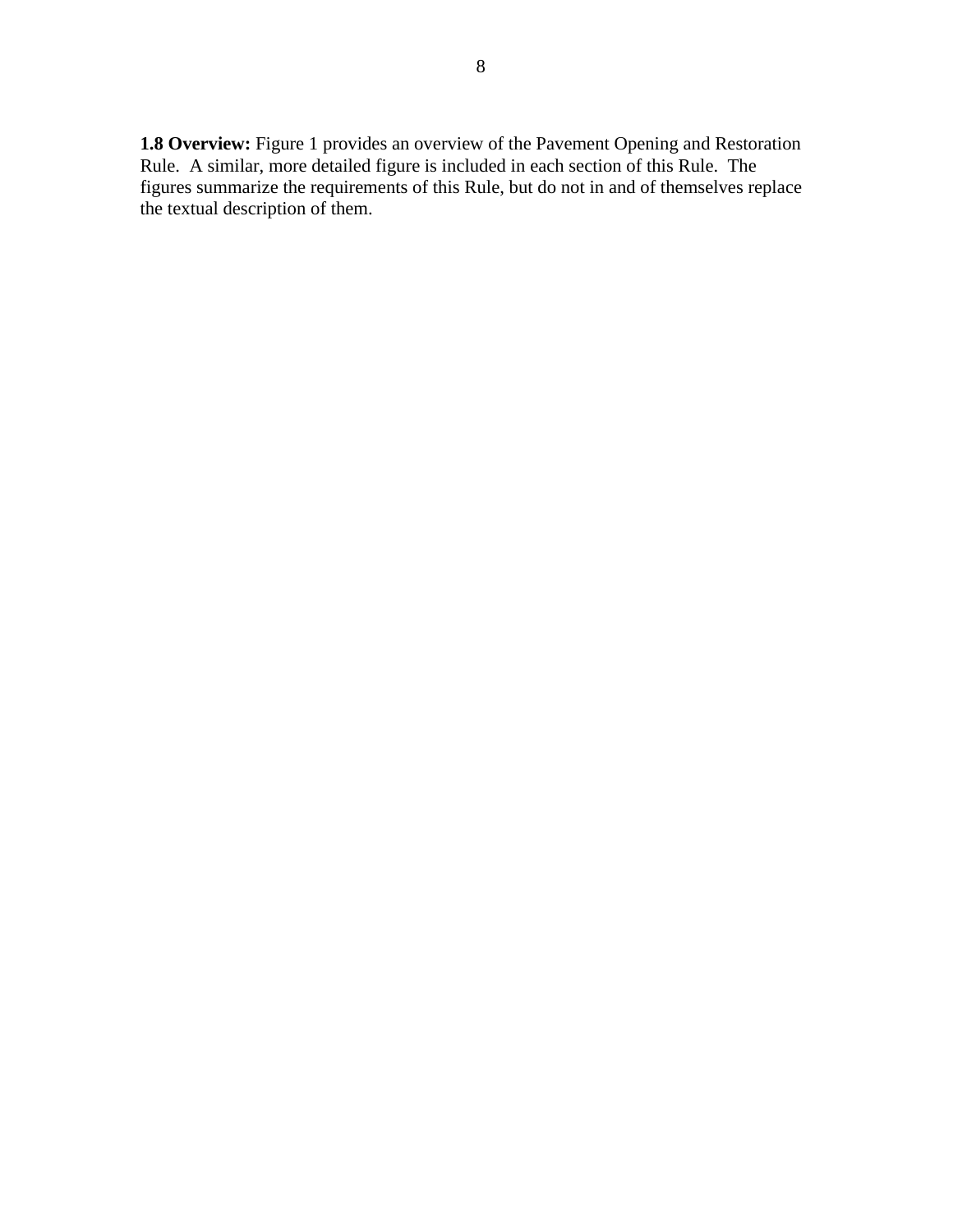**FIGURE 1**



#### **Street and Sidewalk Pavement Opening and Restoration Rules (PORR) Overview of Rules**

**2.0 DEFINITIONS:** The following terms, phrases and words shall have the meaning given below.

| <b>Alley</b>    | A roadway not designed for general travel and primarily used    |  |
|-----------------|-----------------------------------------------------------------|--|
|                 | as a means of access to the rear of residences and business     |  |
|                 | establishments.                                                 |  |
| <b>Areaway</b>  | A space below the level of the sidewalk, covered or             |  |
|                 | uncovered, affording room, access or light to a building.       |  |
| <b>Arterial</b> | Every street, or portion thereof, designated as such in Exhibit |  |
|                 | 11.18.010 of the Traffic Code. Tip for determining in the       |  |
|                 | field if a street is an arterial: if the centerline is painted  |  |
|                 | yellow, the street is an arterial. Ask the Street Use Inspector |  |
|                 | if more information is needed.                                  |  |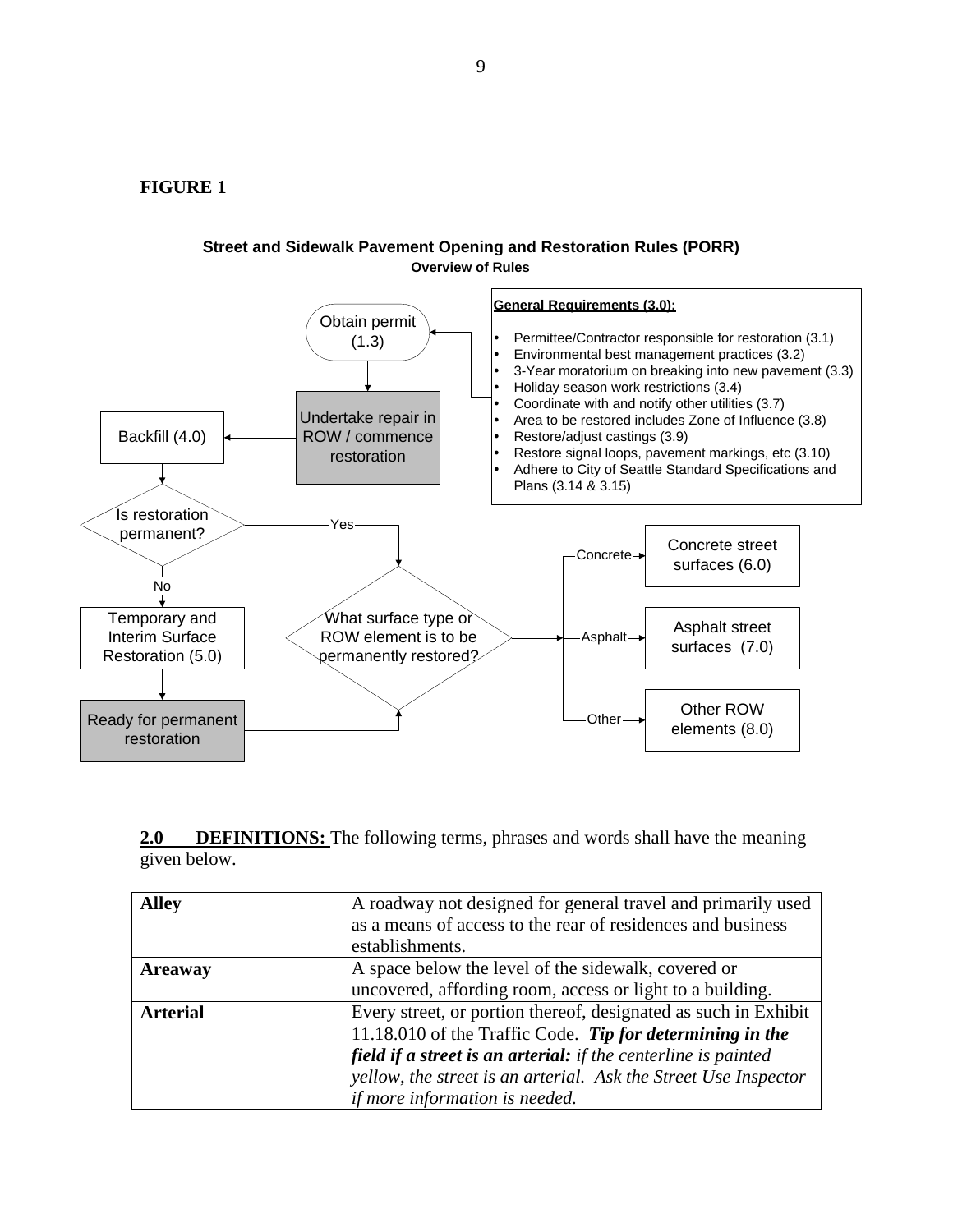| <b>Asphalt Concrete (AC)</b>   | A controlled mixture of asphalt binder and aggregate.              |  |  |
|--------------------------------|--------------------------------------------------------------------|--|--|
| <b>Backfill</b>                | Material used to fill an excavation, or to support a foundation    |  |  |
|                                | or roadbed, or both.                                               |  |  |
| <b>Base Course</b>             | The rigid or flexible layer of aggregate, oil-treated aggregate,   |  |  |
|                                | Portland cement concrete, treated soil or soil-aggregate that      |  |  |
|                                | rests upon the subbase or, if no subbase, upon the subgrade.       |  |  |
| <b>Bituminous Surface</b>      | Treating existing crushed rock, screened gravel, or                |  |  |
| <b>Treatment (BST)</b>         | bituminous roadway surfaces with liquid asphalt and                |  |  |
|                                | covering with a mineral aggregate thoroughly cemented to           |  |  |
|                                | the roadway to obtain a wearing course with good riding and        |  |  |
|                                | non-skid qualities.                                                |  |  |
| <b>Bus Route</b>               | A street upon which scheduled public transit service is            |  |  |
|                                | maintained, including a turn-around street. Tip for                |  |  |
|                                | determining in the field if a street is a bus route: if the street |  |  |
|                                | has bus stop signs (or trolley wires), it is a designated bus      |  |  |
|                                | route. Ask the Street Use Inspector if more information is         |  |  |
|                                | needed.                                                            |  |  |
| <b>Casting</b>                 | A metal or concrete frame, lid, cover, or similar surface          |  |  |
|                                | opening or appurtenance associated with an underground             |  |  |
|                                | vault, pipe, basin or monument, located in the right-of-way.       |  |  |
| <b>Central Business</b>        | The portion of the city bounded on the north by Denny Way;         |  |  |
|                                |                                                                    |  |  |
| District (CBD)                 | on the east by I-5 and Boren Avenue (northerly portion); on        |  |  |
|                                | the south by South Royal Brougham Way; on the west by              |  |  |
|                                | Elliott Bay.                                                       |  |  |
| <b>Cold Mix Asphalt</b>        | An asphalt concrete mixture designed to be placed at ambient       |  |  |
|                                | temperature without the addition of heat.                          |  |  |
| <b>Concrete</b>                | See "Portland Cement Concrete (PCC)".                              |  |  |
| <b>Concrete Paving Panel</b>   | The contiguous surface bounded by joints in a concrete             |  |  |
|                                | surface street.                                                    |  |  |
| Contractor                     | An individual, partnership, corporation, firm or joint venture     |  |  |
|                                | contracting with an owner, permittee or their representative       |  |  |
|                                | to do work within the street right-of-way.                         |  |  |
| <b>Controlled Density Fill</b> | A prepared mixture consisting of Portland cement, fly ash,         |  |  |
| (CDF)                          | sand, water and entrained air used for backfill (reference         |  |  |
|                                | Standard Specifications, Section 9-01.5).                          |  |  |
| Cut                            | An opening in the right-of-way.                                    |  |  |
| Decorative/Special             | Any surface composed of cobblestones, paving stones, brick,        |  |  |
| <b>Pavements</b>               | unit pavers, tiles, concrete or asphalt pavement colored or        |  |  |
|                                | patterned by additives, proprietary products, or special           |  |  |
|                                | surface treatments.                                                |  |  |
| <b>Drip-line</b>               | An area encircling the base of a tree, the minimum extent of       |  |  |
|                                | which is delineated by a vertical line extending from the          |  |  |
|                                | outer limit of a tree's branch tips down to the ground.            |  |  |
| <b>Driveway Landing</b>        | A depression in a concrete curb and the adjacent road surface      |  |  |
|                                | that provides vehicular access to adjacent property beyond         |  |  |
|                                | the street right-of-way.                                           |  |  |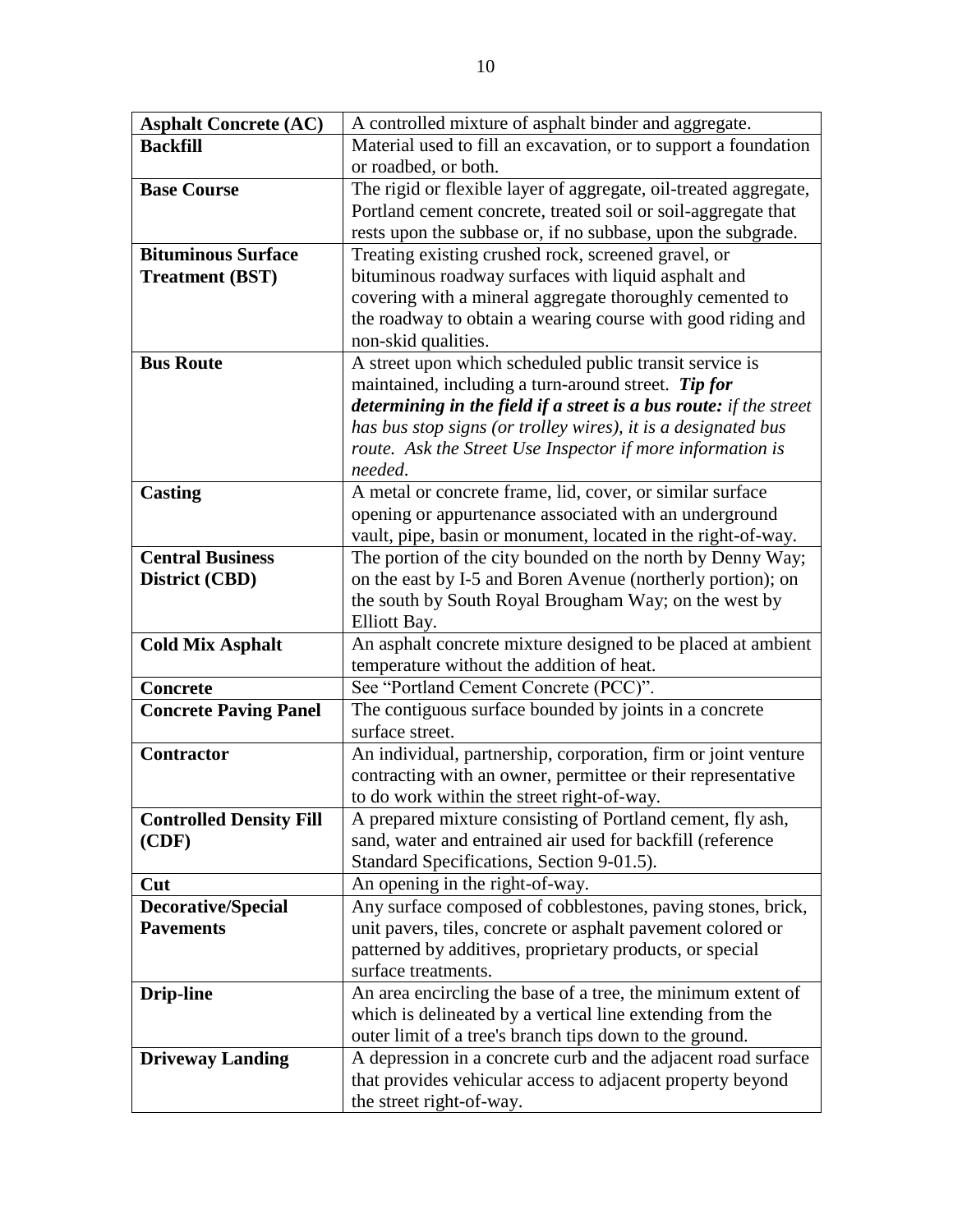| <b>Environmental Critical</b>  | An area identified, designated and mapped by the                                          |  |  |
|--------------------------------|-------------------------------------------------------------------------------------------|--|--|
| Area                           | Department of Planning and Development because of                                         |  |  |
|                                | landslide potential, watershed criticality, or other concerns,                            |  |  |
|                                | and to which special rules apply.                                                         |  |  |
| <b>Excavation</b>              | A person-made cut, cavity, or depression in the earth's                                   |  |  |
|                                | surface, formed by earth removal.                                                         |  |  |
| <b>Flexible Base</b>           | A base constructed of native material, aggregates, or asphalt                             |  |  |
|                                | treated base or equivalent.                                                               |  |  |
| <b>Historic Landmark</b>       | Any district designated or created by City ordinance as a                                 |  |  |
| <b>District</b>                | Landmark District.                                                                        |  |  |
| <b>Mineral Aggregate</b>       | Rock or gravel or sand or a blend thereof, which may or may                               |  |  |
|                                | not be crushed, screened to size and blended for use in road,                             |  |  |
|                                | bridge and municipal construction. (See Standard                                          |  |  |
|                                | Specifications, Section 9-03.16 for aggregate types.)                                     |  |  |
| <b>Non-Arterials</b>           | All streets not designated as arterials. As a rule, non-arterial                          |  |  |
|                                | streets do not have yellow centerline pavement markings.                                  |  |  |
|                                | Pavement restoration requirements may differ depending on                                 |  |  |
|                                | whether the non-arterial street is residential or                                         |  |  |
|                                | industrial/commercial. The Street Use Inspector can                                       |  |  |
|                                | determine and clarify the type of street using the Seattle                                |  |  |
|                                | <b>Comprehensive Transportation Program Street Classification</b>                         |  |  |
|                                | Maps (July 1984), or an update.                                                           |  |  |
| <b>Oil Mat</b>                 | Any surface composed of dirt and rock that has had asphalt                                |  |  |
|                                | liquids applied for dust control.                                                         |  |  |
| <b>One Call</b>                | A centralized telephone number (1-800-424-5555) connected                                 |  |  |
|                                | to a service that provides underground utility locations.                                 |  |  |
| Opening                        | The removal of street right-of-way surfacing, typically to                                |  |  |
|                                | accommodate excavation and to allow access below the                                      |  |  |
|                                | pavement.                                                                                 |  |  |
| <b>Pavement Structure</b>      | The combination of subbase, base course, and surface course,                              |  |  |
|                                | as applicable, placed on the subgrade to support and                                      |  |  |
|                                | distribute the traffic load.                                                              |  |  |
| <b>Permittee or Contractor</b> | An individual, firm, contractor, corporation, company or                                  |  |  |
|                                | other entity authorized by permit, including a contractor                                 |  |  |
|                                | hired by one who obtains a permit, to perform opening or                                  |  |  |
|                                | restoration in the street right-of-way.                                                   |  |  |
| <b>Portland Cement</b>         | A mixture of Portland cement, aggregate, sand and water,                                  |  |  |
| <b>Concrete (PCC)</b>          | with or without additives.                                                                |  |  |
| <b>Pre-level</b>               | Adjustment of the cross-section, elevation and grade of a                                 |  |  |
|                                | road surface prior to laying down the wearing or top course                               |  |  |
| Reconstruction                 | of pavement.                                                                              |  |  |
| <b>Restoration</b>             | The complete removal and replacement of the entire street.                                |  |  |
|                                | Reconstructing an opening in the street right-of-way and its<br>attendant excavated area. |  |  |
|                                |                                                                                           |  |  |
| <b>Rigid Base</b>              | A base constructed of concrete or stone/masonry or any                                    |  |  |
|                                | combination of the two.                                                                   |  |  |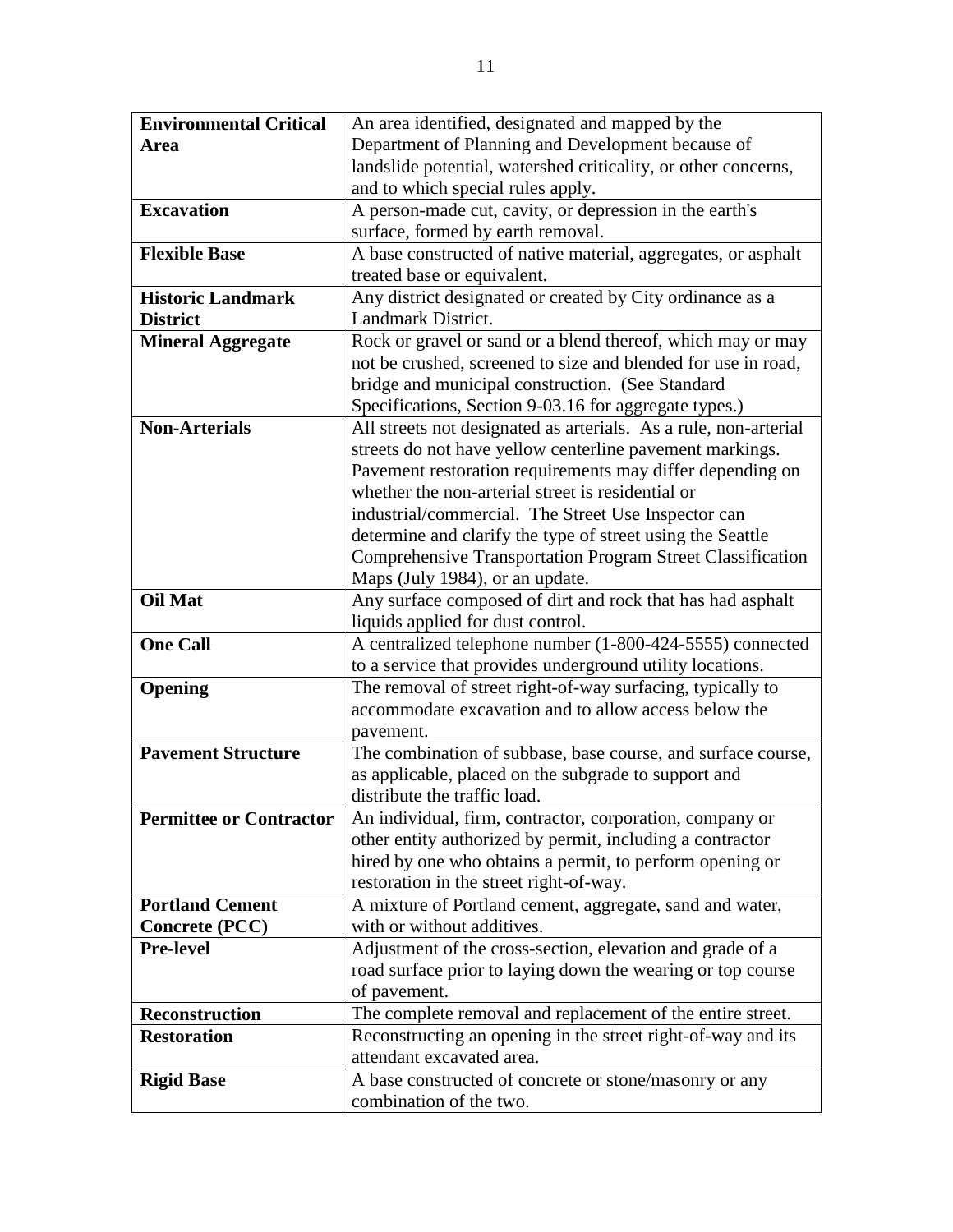| <b>Sidewalk</b>            | A paved area in the street right-of-way intended for            |  |  |
|----------------------------|-----------------------------------------------------------------|--|--|
|                            | pedestrians.                                                    |  |  |
| <b>Shoulders</b>           | That portion of the street right-of-way adjacent to an          |  |  |
|                            | improved driving surface without curbs.                         |  |  |
| <b>Street area</b>         | That portion of the street right-of-way improved for            |  |  |
|                            | vehicular travel and use.                                       |  |  |
| <b>Street Right-of-Way</b> | A strip of real property secured and reserved for public        |  |  |
|                            | transportation purposes.                                        |  |  |
| <b>Subbase</b>             | The layer(s) of specified or selected material of designated    |  |  |
|                            | thickness in a pavement structure immediately above the         |  |  |
|                            | subgrade and below the base course.                             |  |  |
| <b>Surface Course</b>      | The top layer of the pavement structure designed to             |  |  |
|                            | accommodate the traffic load and to resist skidding, traffic    |  |  |
|                            | abrasion, and the disintegrating effects of climate; sometimes  |  |  |
|                            | called the "wearing course."                                    |  |  |
| "T" Cut                    | The removal of an asphalt overlay on a rigid base from the      |  |  |
|                            | edges of a cut for a specified distance (see Standard Plan nos. |  |  |
|                            | 404a and 404b).                                                 |  |  |
| <b>Unimproved Street</b>   | The street right-of-way that has not been improved for          |  |  |
| <b>Right-of-way</b>        | pedestrian or vehicular travel.                                 |  |  |
| <b>Wearing Course</b>      | See "Surface Course".                                           |  |  |

# **3.0 GENERAL PROVISIONS:**

**3.1 Responsibility for and cost of restoration:** anyone making an opening in the street right-of-way under a permit or any other authority is responsible for permanently restoring the street right-of-way in accordance with the City of Seattle Standard Specifications and Plans, and this Rule. The permittee or contractor shall absorb all costs or reimburse SDOT for costs incurred resulting from maintenance or restoration of street openings, except where SDOT chooses to enlarge the area to be restored at its own expense pursuant to Section 3.19. When SDOT restores the street right-of-way, SDOT is liable for the performance of the restoration (see Sec. 3.20).

**3.2 Environmental Best Management Practices:** The permittee or contractor shall employ environmental best practices, as detailed in the Regional Road Maintenance Endangered Species Act (ESA) Program Guidelines (see Section 1.7). The permittee or contractor shall control surface runoff, erosion and sediment at the construction site, as required by the Seattle Municipal Code (SMC 22.800 through 22.802) and the Standard Specifications, Sections 1-07.5 and 1-07.15. The site and the surrounding area shall generally be kept clean and free of construction debris or other material, such as mud, dust, rock, asphalt and concrete etc. Waste materials shall be collected and disposed of at an appropriate disposal site. These materials shall be prevented from entering any part of the public sewer and storm drain system, and any surface waters. (See joint Director's Rule, DCLU Rule 6-93 and Seattle Transportation Rule 93-2, for additional information).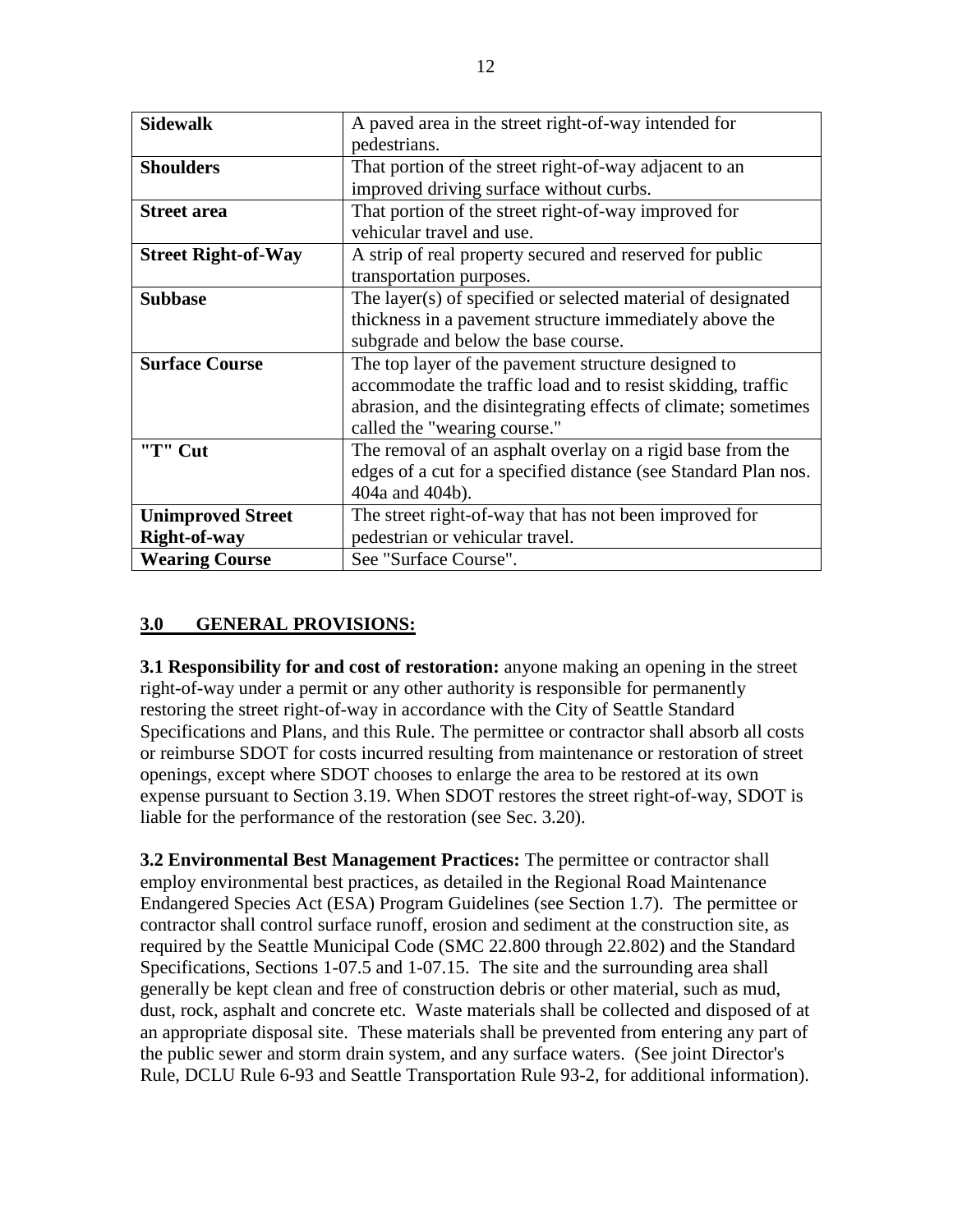**3.3 Three-year moratorium:** Opening new pavement shall not be permitted within the three-year period following its installation, except in the following circumstances: emergency repairs that could not have been anticipated or that are necessary for the protection of the public's health and safety; new or revised service connections that have been requested by a utility customer; work for which SDOT's denial of a permit would violate federal law; or with prior approval of the SDOT Director.

**3.4 Holiday season restrictions:** No work is allowed in the following areas from Thanksgiving Day through January 1, except under special conditions authorized by the SDOT Director or except emergencies that pose immediate threat of property damage, personal injury or loss:

**Central Retail Shopping District:** Area bounded on the south by Seneca Street, northeast by Denny Way, east by the I-5 Freeway, north by Virginia Street and on the west by First Avenue.

**Pioneer Square District:** Area bounded on the north by Columbia Street, east by Second Avenue and Second Avenue South, south by South King Street and on the west by Elliott Bay.

**3.5 Marking pavements for opening:** Pavement removal street markings made in public places shall be identified by a painted triangle, inside of which shall be placed four (4) inch letters. White shall be used for marking proposed openings; the cuts shall be marked prior to contacting One Call, 1-800-424-5555. Identification letters shall be placed adjacent to the street opening or on the face of the nearest curb, in line with the cut. Special care shall be taken when marking decorative streets and sidewalks.

**3.6 Timeframe for restoring openings:** The permittee or contractor shall make every effort to restore the street opening as soon as possible and within the one-year period stipulated in SMC 15.32.160. When prompt restoration is not feasible, the permittee or contractor shall make known when applying for the permit, the timing of making permanent restoration and the intended use and plans for temporary or interim restoration (see Section 5.0), as applicable.

**3.7 Coordination and notification:** Public and private entities with facilities in Seattle's street right-of-way have rights as to protections, clearances and coordination/notification (reference Standard Specifications, Sections 1-07.16, 1-07.17, and 1-07.28). The permittee or contractor shall coordinate the work with other projects in the area in a manner that assures public safety and seeks to minimize disruption to the public, as required by the Standard Specifications, Section 1-07.28. Moreover, the permittee or contractor shall plan, schedule and implement the work in such a manner that allows the necessary and stipulated (see below) time for notification of others that may be impacted by the project.

The permittee or contractor shall call the One Call Utilities Underground Location Center 1-800-424-5555 not less than two (2) or more than ten (10) business days before the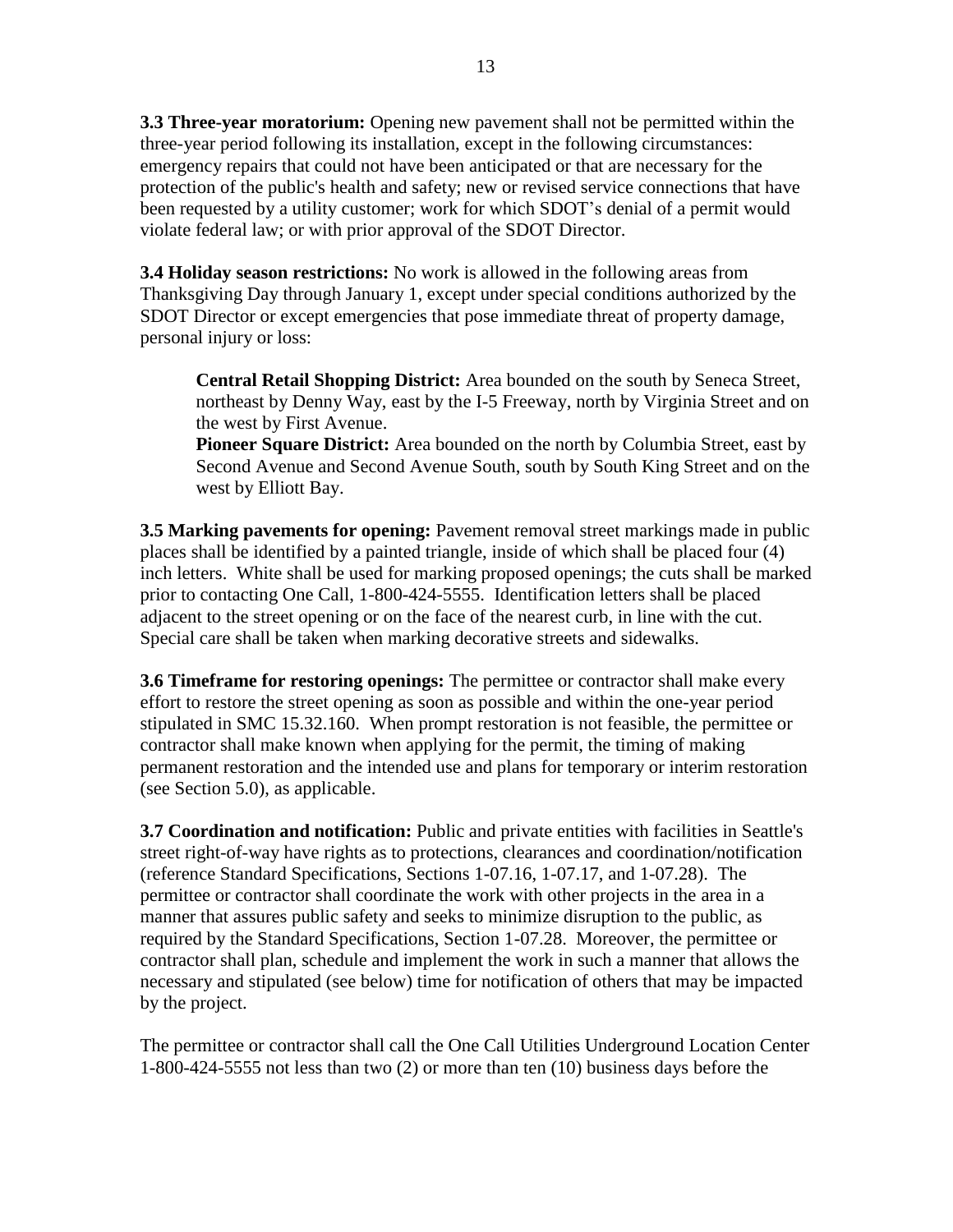scheduled start of any excavation that might affect underground utilities. In addition, the permittee or contractor shall take notice of and abide by the following:

**3.7.1 Work that partially or completely restricts any arterial street, sidewalk or alley:** An approved traffic control plan is required. The permittee or contractor shall provide SDOT's Street Use Division with at least 24-hours' advance notice before the start of work in the street right-of-way and then contact SDOT immediately upon completion. Arterial closure requires 72-hours' advance notice. In addition, it may be necessary to make the following notifications (See Standard Specification 1-07.28). The following telephone numbers may be useful for these notifications and for developing or implementing traffic control plans:

> **SDOT Traffic Control and Parking:** 206-684-7623 **SDOT Parking Meters:** 206-5086 (to request meter hoods, 48 hours advance notice), 206-684-5370 (to request hood removal) **Seattle Fire Department:** 206-386-1494 or 206-386-1495 **Seattle Police Department:** 206-684-5101 FAX (written notice)

#### **3.7.2 Disruptions to Metro, Sound Transit and Monorail:**

**3.7.2.1 Metro:** provide 48-hours' advance notice to Metro Construction Information Center, 206-684-2732. Metro requires five (5) business days' notice when it is necessary to relocate a bus stop, and fifteen (15) business days' for relocating a bus shelter. Contact 206-684-1910 when planned work is within ten (10) feet of Metro's overhead trolley wires; provide ten (10) days' advance notice when it may be necessary to move or deenergize wires. Metro cannot replace electric trolleys with diesel buses except on some weekends. This requires advance notice to King County Metro by no less than 10 A.M. on the Tuesday before.

**3.7.2.2 Monorail (Seattle Center Monorail):** Contact Seattle Monorail Services five (5) days in advance when work is within ten (10) feet of a Monorail Structure or twenty (20) feet of a foundation or below ground installation. 206-448-2258.

#### **3.7.2.3 Seattle Monorail Project (Seattle Popular Monorail**

**Authority):** The Seattle Popular Monorail Authority plans to construct a monorail from NW  $85<sup>th</sup>$  St and  $15<sup>th</sup>$  Ave. NW in Ballard to SW Fauntleroy Ave. and California Ave. SW in West Seattle. The monorail will be under construction from 2005 through 2009 and possibly beyond. More information about the Seattle Monorail Project and points of contact for coordination may be found on the Internet at<http://www.elevated.org/> or by calling 206-382-1220. When work is within 20 feet of any portion of monorail facilities (guideways, columns, stations and other structures), the permittee or contractor shall contact 206-262-5000 or email [Notification@elevated.org](mailto:Notification@elevated.org) at least 21 calendar days in advance of construction.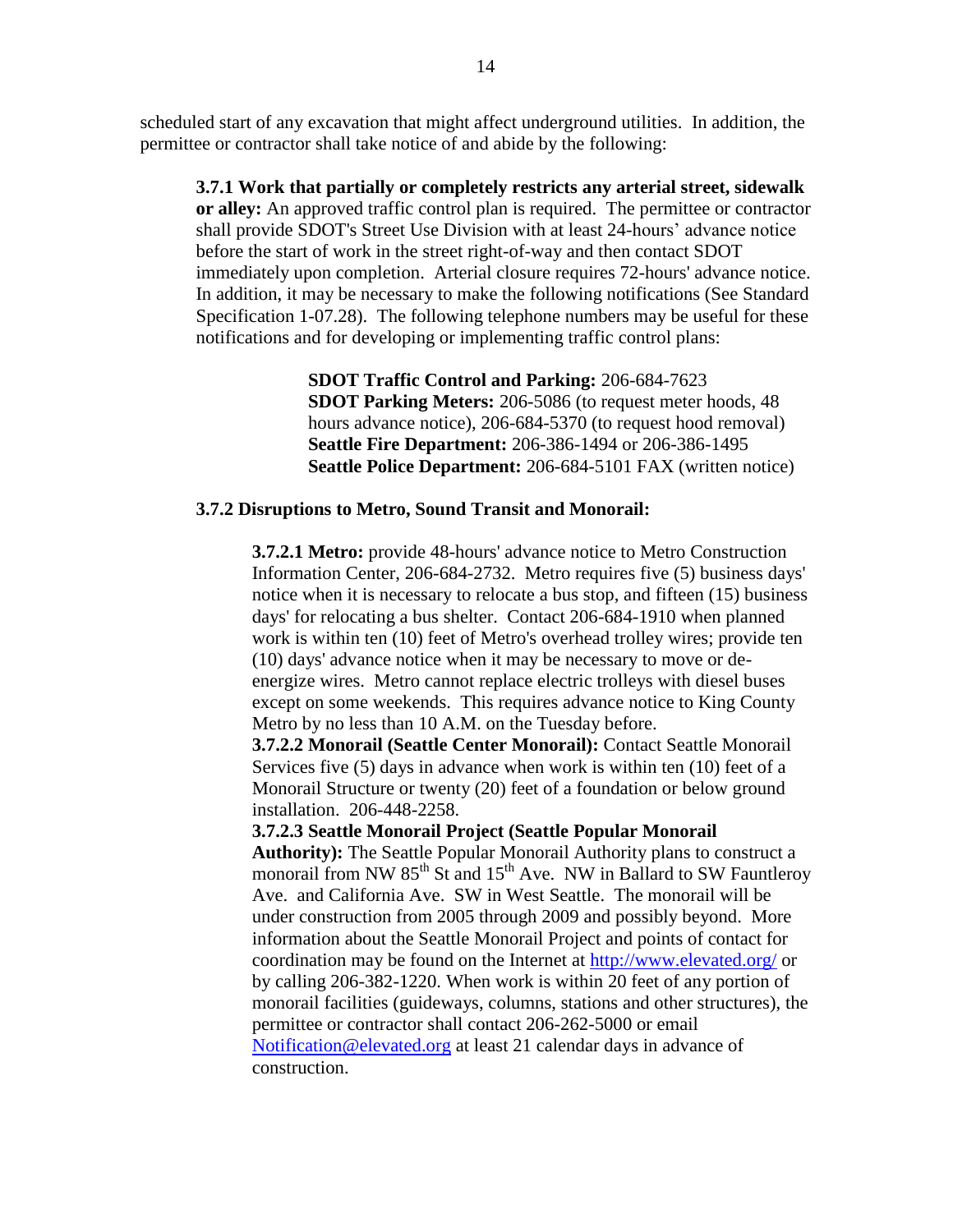**3.7.2.4 Sound Transit:** Sound Transit's 24-hour construction hotline telephone listing is 888-298-2395.

**3.7.2.5 Railroads:** Railroads operate under franchise agreements with the City of Seattle. The railroads have exclusive maintenance jurisdiction within seven and a half  $(7\frac{1}{2})$  feet of the centerline of their tracks and safety jurisdiction over an envelope that extends out twenty-five (25) feet from the centerline of the track. The railroads may require advance notification and operational coordination within this safety envelope. Operational coordination may include arranging for railroad flaggers with the total cost to be borne by the permittee, contractor or city crew. Three (3) days' advance notice is necessary when railroad flaggers are needed. Points of contact for the railroads are:

> **Ballard Terminal Railroad:** 206-782-1447 **Burlington Northern/Santa Fe:** 206-625-6462 **Union Pacific:** 206-764-1468

**3.7.3 Water mains and hydrants:** Seattle Public Utilities requests five (5) days' notice before any request to shut down or otherwise interrupt water operations. Contact Water Operations Engineering, 206-386-1800.

**3.7.4 Sanitary sewers:** In the event of a spill or if necessary, contact:

**King County Metro:** 206-386-1801 **SPU Drainage and Wastewater Division:** 206-386-1800

**3.7.5 Street trees and landscaped areas:** Contact SDOT Urban Forestry, 206- 615-0957 when proposed work may affect trees or landscaped areas in the street right-of-way. See also Section 8.1.4.

**3.7.6 Electrical safety:** Contact Seattle City Light, 206-684-4911 at least seven (7) days in advance when it is necessary to work on or around any of their facilities. When electrical facilities have been marked by One Call in the area of the proposed excavation, the permittee or contractor shall notify Seattle City Light at least three (3) working days in advance of excavation. Contact 206-615-0600 (North of Denny Way) or 206-386-4200 (South of Denny Way).

**3.7.7 Communications utilities:** When an excavation is to disrupt a communications utility system, the permittee or contractor shall provide at least ten (10) working days' notice for coordination. The permittee or contractor is responsible for directly contacting the affected communications utility.

**3.7.8 Other underground utilities:** Where an excavation may disrupt any other underground utility system, the permittee or contractor shall provide at least ten (10) working days' notice to the utility.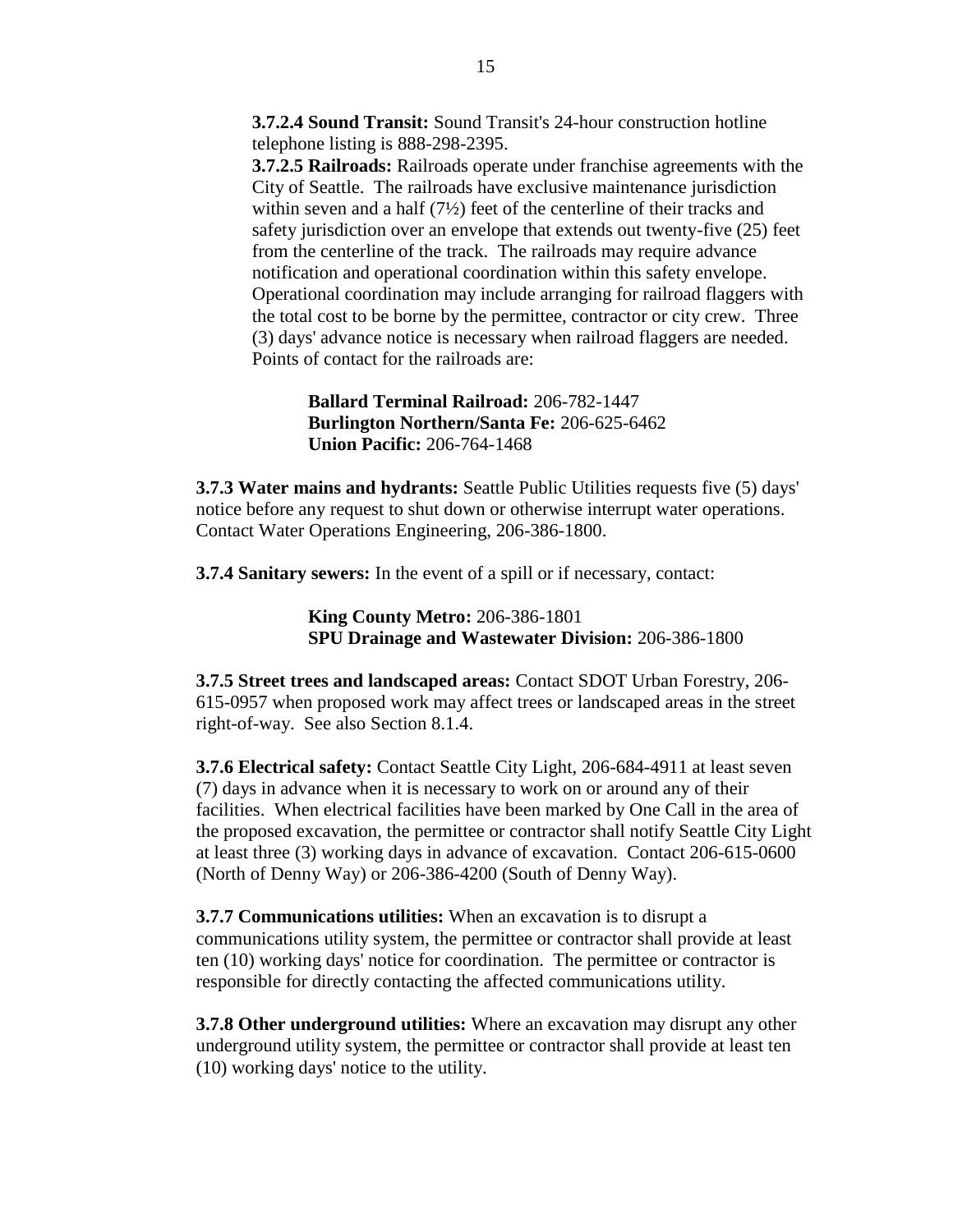**3.7.9 Signal loop detection systems:** Where an excavation is to disrupt a signal loop detector system, the permittee or contractor shall provide at least ten (10) working days notice for coordinating loop disconnect and temporary signal timing. Call SDOT Traffic Operations 206-386-1206.

**3.7.10 Survey monuments:** Survey monumentation exists within Seattle's street right-of-way. RCW Chapter 58.09 requires that survey monuments be protected and RCW Chapter 332.120 specifies procedures for protecting monuments. Before work begins near to or including a survey monument or monument casing, the permittee or contractor shall comply with Standard Specifications, Section 1- 07.16(1) and 1-07.28(16). Contact Seattle Public Utilities' Survey Office at 206- 684-5073 or 206-684-4674 at least four (4) days in advance of the proposed work for more information and instructions.

**3.7.11 Historic Landmark Districts:** Before any work can be done in a Historic Landmark District, the Historic Preservation Officer must be notified, and review and approval by a district board or the Director of Neighborhoods for changes to streets, sidewalks and curbs may be required. Historic landmark districts include:

- Ballard Avenue
- Columbia City
- Fort Lawton
- Harvard-Belmont on Capitol Hill
- International District
- Pike Place Market
- Pioneer Square

Maps showing the historic district boundaries are on-line at <http://www.cityofseattle.net/neighborhoods/preservation/> . Emergency work is exempt from this requirement, but in no case shall permanent pavement restoration be done without such notification, and any required approval. Contact Seattle's Historic Preservation Officer, 206-684-0381.

**3.7.12 Work next to SDOT structures:** Work on or within twenty-five (25) feet of any SDOT structure such as a bridge, bridge approach embankment, support wall, curb wall, retaining wall, rockery or stairway shall be reviewed for approval by the Roadway Structures Section of SDOT prior to the start of any excavation or removal. Call 206-684-5301.

**3.7.13 Pervious (porous) pavements:** Certain street segments may be designed and constructed as pervious pavements. As of the date of this Rule (2004), the only block of pervious pavement that has been designed is 32nd Ave SW between SW Juneau St and SW Raymond St; however, other blocks of pervious pavement may be constructed in the future. Pervious pavements are to be restored to their original design and specifications, to the extent practicable. Restoration plans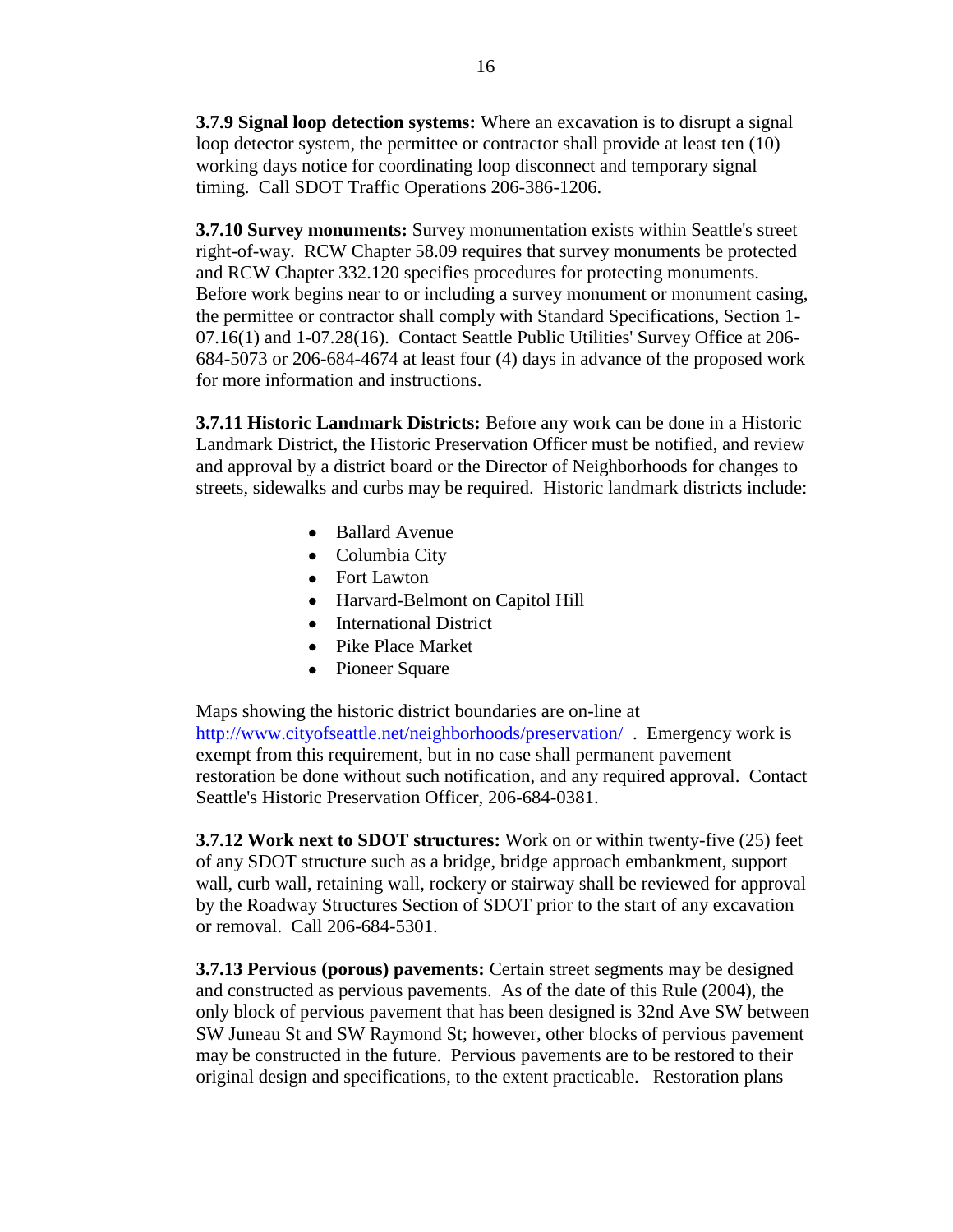shall be reviewed for approval by SPU Engineering Services, (206) 684-5950, prior to the start of any excavation or removal.

**3.8 Zone of Influence:** Openings in the pavement, and the activities associated with construction in the opening may contribute to loss of foundation support for the pavement structure surrounding the opening. In general, the types and relative densities of surrounding soils and backfills, the influence of groundwater and associated dewatering activities, the impacts of construction methods and systems, and other influences may contribute to a loss, or potential for future loss, of pavement foundation support. Experience in Seattle has shown that in general, a horizontal distance of 25 percent of the depth of the opening extending out from the edge of the opening (see Figure 2) is a reasonable predictive limit in most instances to the loss of pavement foundation support. However, in some soil conditions the "zone of influence" can extend a horizontal distance greater than 25 percent of the depth of the opening. Restorations in general shall extend to include the zone of influence.

#### **FIGURE 2**

The zone of influence is dependent on soil type and construction method. The amount of pavement removal that may be required to allow for adequate re-compaction of the soil adjoining the excavation is based on the estimate of soil movement resulting from the installation of the utility.



\* Zone of influence is dependent on the type and condition of the adjacent soils.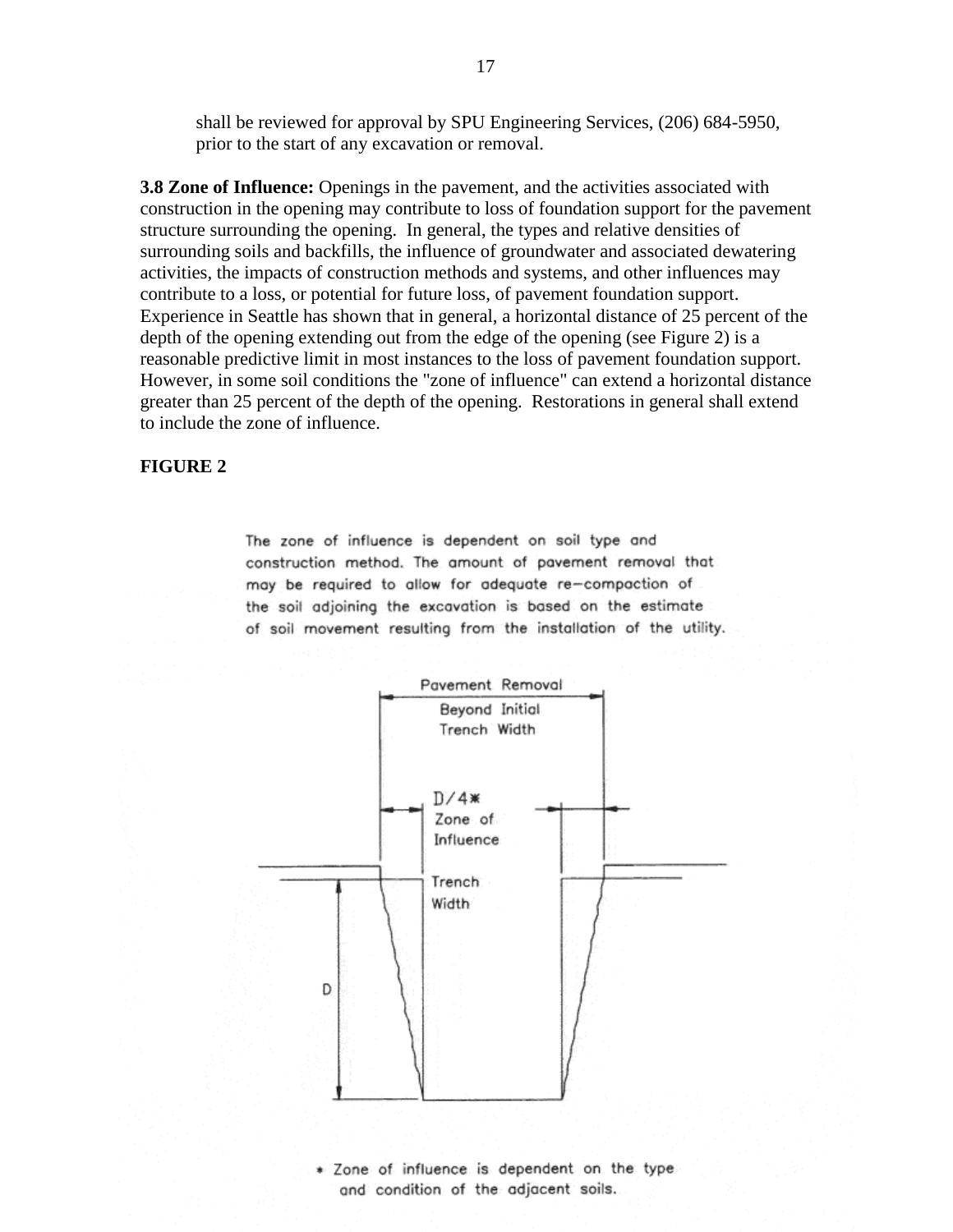**3.9 Restoring and adjusting castings and survey monuments:** The permittee or contractor shall adjust castings in accordance with Standard Specifications, Section 7-20 at no cost to the city. Castings, such as drainage inlets, maintenance holes, valve chambers, and meter boxes shall be adjusted to finish grade prior to construction of the final surface course (See Standard Specifications, Section 5-04.3(9)B). Any casting or lid that is worn or broken shall be replaced prior to the installation of the final surface. Before any construction begins that may or will disturb a monument or monument casting, the permittee or contractor shall comply with the requirements of Standard Specifications, Sections 1-07.16 and 1-07.28, item 16. See also Section 3.7.10.

#### **3.10 Restoring signal loops, pavement markings, and other traffic operations**

**appurtenances:** If the excavation damages or removes any traffic operations features, then the permittee or contractor is responsible for costs associated with restoring those features. Signal, sign and marking restorations will ordinarily be undertaken by SDOT. When SDOT restores the features, then the full cost of the traffic operation restoration is to be included in the cost of the utility cut restoration, and will be billed to the permittee or contractor. The Standard Specifications Sections for traffic operations appurtenances are 8-08, 8-10, 8-21, 8-22, 8-30, 8-31, 8-32, and 8-33.

**3.11 Auger holes:** Holes in pavement up to eight (8) inches in diameter that are drilled with an auger and then filled and sealed by the permittee or contractor are exempted from the restoration area requirements of this Rule except for the following requirements: auger holes shall be spaced at least fifteen (15) feet apart; and, no more than two auger holes shall be drilled into a single concrete panel. Auger holes shall be filled with an approved controlled density fill (CDF) mixture to the top of the subgrade and the pavement structure shall be restored in kind. Exceptions require the permission of SDOT.

**3.12 Underground construction:** SDOT may require the permittee or contractor to consider underground construction methods where difficulties are indicated in the removal and restoration of special or decorative surface features, in areas of historic significance, in areas of heavy traffic, or for other reasons. The permittee or contractor may be required to obtain the services of a geotechnical engineer with expertise in underground construction methods.

**3.13 Public protection:** The permittee or contractor may need to prepare a traffic control plan in compliance with the City of Seattle Traffic Control Manual for In-Street Work (also see Standard Specifications, Section 1-10) and may need to obtain street or lane closure restrictions (see Standard Specifications, Section 1-10.2(5)C). Public convenience and safety shall comply with Standard Specifications, Section 1-07.23.

**3.14 Quality of construction:** All work in the right-of-way shall be performed with diligence in a timely manner and conform to applicable Standard Specifications, Standard Plans, permit conditions and any special provisions approved by the SDOT Director.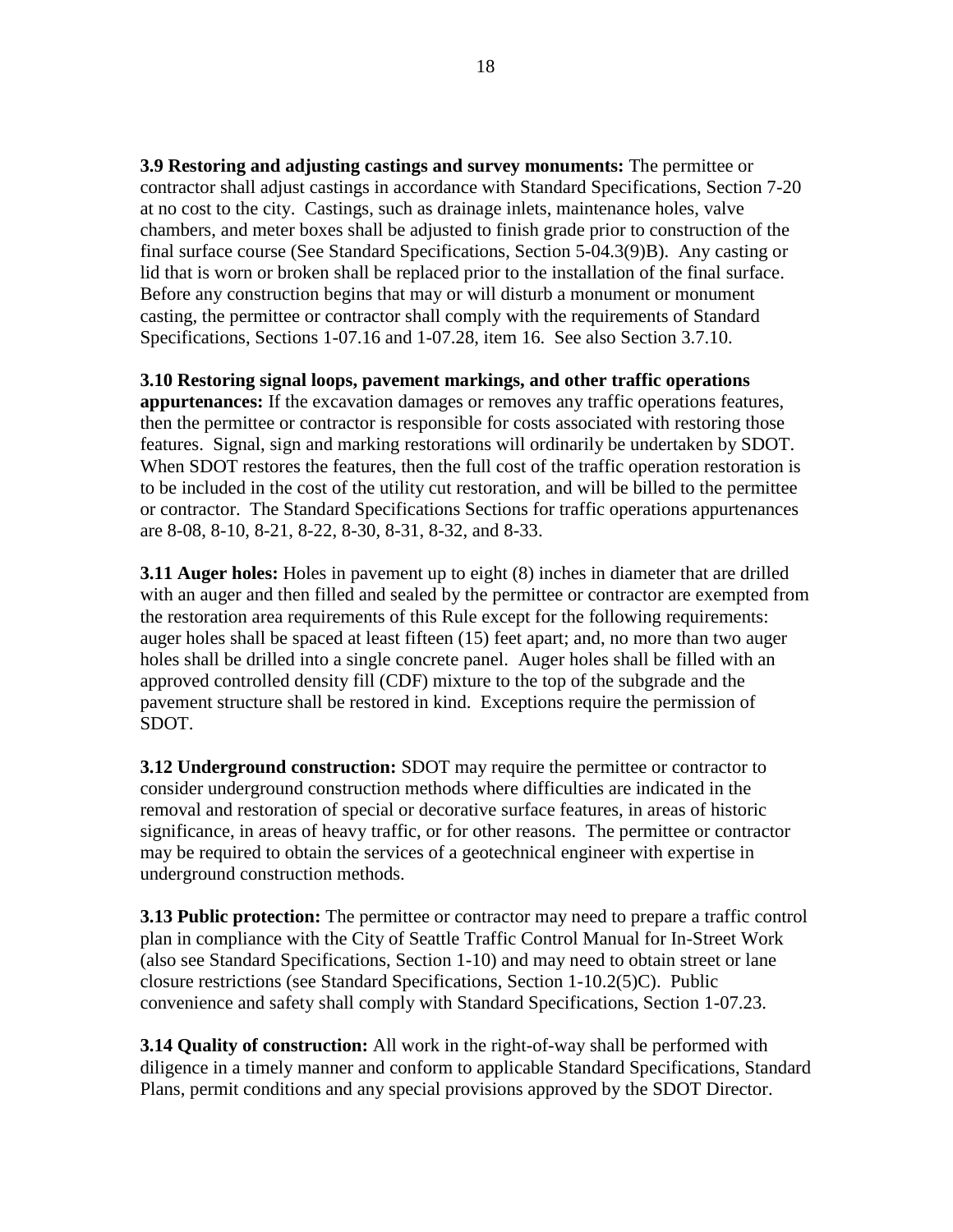**3.15 Alternate methods:** SDOT encourages innovative techniques and new technologies in the removal and restoration of street and sidewalk pavements. To that end, SDOT may, on a case-by-case basis, waive certain specific requirements of this Rule, when such action would effectively advance a new technology and/or state of knowledge. The burden of testing or otherwise demonstrating that a new technique is likely to be effective rests with the permittee or contractor. The permittee or contractor shall provide adequate documentation in advance that the alternate method shall produce results equal to or better than those resulting from this Rule and the relevant Standard Specifications and Plans, and that any adverse impacts to others' facilities will not occur.

**3.16 Testing:** SDOT may require materials testing, compaction testing, or other testing deemed necessary to assure that street restoration is performed in accordance with City of Seattle Standard Specifications and Plans. Testing shall be conducted by a testing organization acceptable to the SDOT Director and shall be conducted at the expense of the permittee or contractor. On large projects, SDOT may require non-destructive testing of pavements prior to removal, as a means of determining the extent of needed restoration.

**3.17 Approval of materials:** All materials used shall comply with the Standard Specifications. SDOT may require the permittee or contractor to provide a manufacturer's certificate of compliance for each material (see Standard Specifications, Section 1-06.3), may require the permittee or contractor to provide the source of supply for each material (see Standard Specifications, Section 1-06.1), and may require the permittee or contractor to obtain the services of an independent testing laboratory certified by AASHTO and ACI to test and provide certified test reports.

**3.18 Cleanup, incidental and collateral damage:** The street right-of-way, material storage sites, construction staging areas, and all other areas affected by the work shall be left neat and presentable, and shall be fully restored as necessary in accordance with this Rule, and as required by Standard Specifications, Sections 1-04.11 and 1-07.13. Costs associated with site cleanup and restoration are integral to the project. If SDOT incurs additional cleanup costs, these costs may be billed to the permittee or contractor. Moreover, except as provided in Revised Code of Washington (RCW) 19.122.030, *any damage or destruction to existing public or private facilities done during the course of work shall be restored at the permittee or contractor's expense.* This includes restoration of all traffic devices and pavement markings. The SDOT Director shall determine the extent of damage and shall order the extent and type of restoration, except as provided in RCW 19.122.030.

**3.19 Additional work:** If a utility wishes to upgrade its facilities (e.g. provide additional capacity) while a permittee or contractor has the street open and before the pavement is restored, then the difference in cost between replacing the utility's facility and upgrading it will be at the utility's expense. In some cases when SDOT restores the street surface, SDOT may elect to remove and replace pavement beyond the limits required by these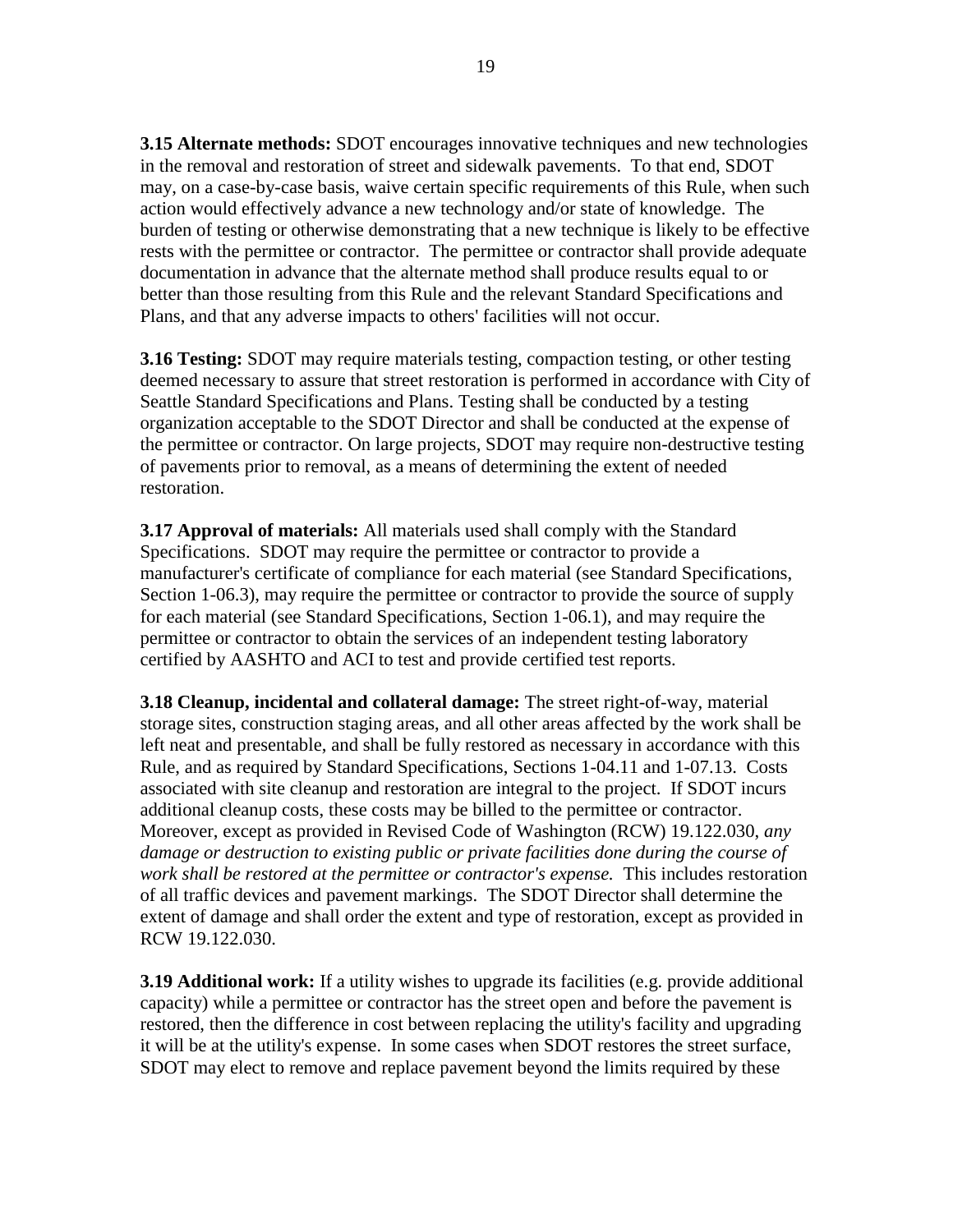rules. When this is done, this discretionary removal and replacement will be separately identified on all documents and will not be charged to the permittee or contractor.

**3.20 Liability for damages and for maintaining a street restoration:** The permittee or contractor is liable for incidental damages caused by construction, whether or not those damages have been discovered at the time of construction. When SDOT performs the restoration, the permittee or contractor remains liable for damages associated with their construction, but is no longer liable for maintaining the restoration. When the permittee or contractor performs the restoration, then the permittee or contractor remains liable for maintaining the restoration until such time as the street segment is reconstructed.

**3.21 Waivers to the restoration requirements:** SDOT may grant exceptions to the restoration requirements on a case-by-case basis. Proposed exceptions shall be reviewed by appropriate SDOT engineering staff for technical sufficiency. Following review, the Street Use Inspector shall document the request for exception, the review of the exception and the granting of the exception in writing.

# **4.0 BACKFILLING EXCAVATIONS IN THE STREET RIGHT-OF-WAY**

**4.1 General:** A summary of this section appears in Figure 3. Excavations in the street right-of-way shall be backfilled in accordance with Standard Specifications, Sections 7- 10.3(7), 7-10.3(10), 7-10.3(11), 7-17.3(1)A, 7-17.3(3), 8-33.3(1) and 9-01.5. The backfill must be appropriate for its intended use, and the prevailing soil and groundwater conditions, and must be capable of supporting pavement structure. Subsurface utilities may have special bedding or foundation needs. Backfill material that supports or might support pavement structure within the street right-of-way shall be controlled density fill (CDF), unless SDOT engineering staff authorize the use of a different backfill material. *Use of materials other than CDF will require quality assurance testing by a SDOT approved, certified materials laboratory, to be paid for by the permittee.*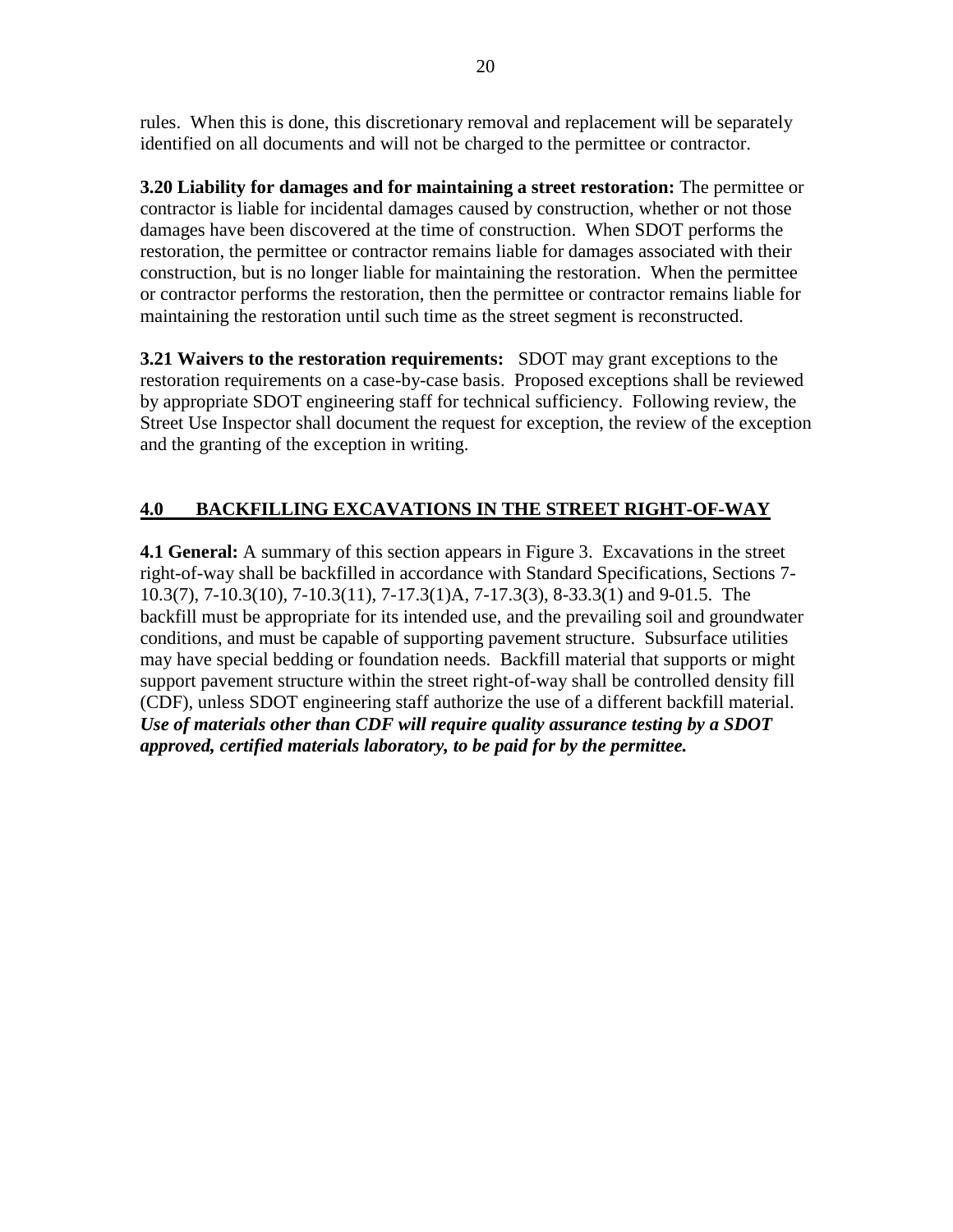#### **FIGURE 3**





**4.2 Responsibility for backfills:** In general, permittees or contractors may do their own backfills provided that prior permission has been obtained from SDOT. When the permittee or contractor does the backfill, then the permittee or contractor is responsible for the performance of the backfill until the street is reconstructed. When SDOT backfills the opening at the permittee or contractor's expense, then SDOT is responsible for the performance of the backfill.

**4.2.1 Contractor or permittee authorization to undertake backfills:** Backfills placed by SDOT will be billed to the permittee or contractor. Contractors or permittees are authorized to undertake their own backfills under the exceptions below.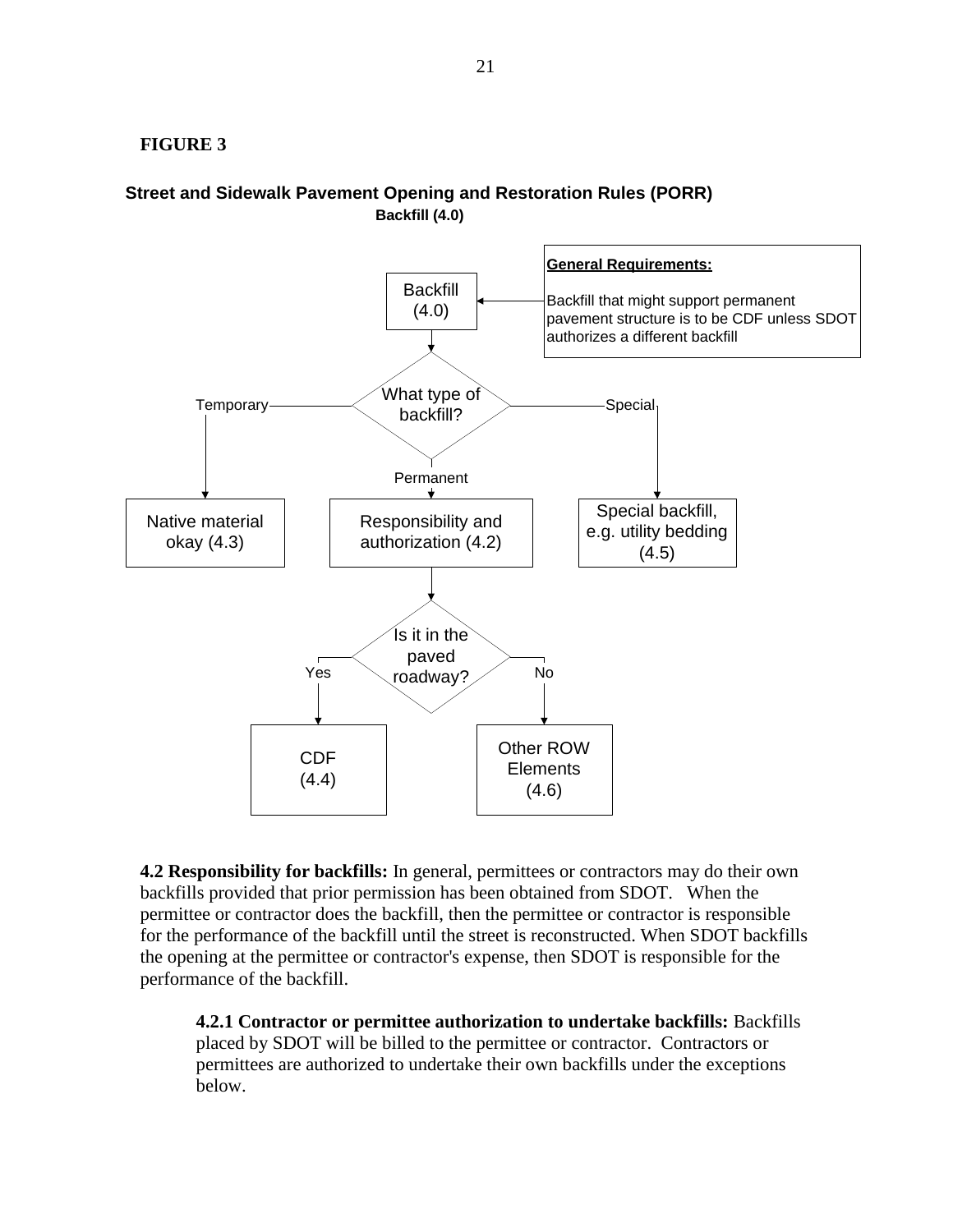**4.2.1.1 Excavation size:** Excavations of eighteen (18) square feet or less and not exceeding six (6) feet in depth.

**4.2.1.2 Crushed rock, gravel, dirt or oil mat surfaces:** Excavations made in crushed rock, gravel, dirt or oil mat surfaced roadways.

**4.2.1.3 Walkways, roadway shoulders and planting strips:** Excavations made in concrete, asphalt or gravel walkways; roadway shoulders; or planting strips.

**4.2.1.4 SDOT inspection:** Work performed under full-time SDOT inspection and authorized and identified on the Street Use permit. **4.2.1.5 City of Seattle public works contracts:** Work performed under City public works contracts.

**4.2.1.6 Contract bond or permit conditions:** Private street improvements where the private construction is covered by a contract bond or where the responsibility for backfill is specifically addressed in the Street Use permit.

**4.2.2 Emergencies:** When an emergency arises and it is necessary to backfill an excavation, the permittee or contractor must make every reasonable effort to obtain authorization from SDOT before undertaking the backfill. When the permittee or contractor without SDOT authorization or inspection performs backfill, the permittee or contractor shall comply with Section 4.3.

**4.3 Temporary backfills:** Street excavations made without SDOT inspection shall be temporarily backfilled and patched by the contractor or permittee. The backfill shall be guaranteed by the permittee or contractor to provide acceptable foundation support until such time as a permanent restoration is made.

**4.3.1 Responsibility for maintenance:** Should settlement or other failure of a surface patch occur, the permittee or contractor shall quickly correct the defect. If the permittee or contractor cannot quickly be notified or cannot make the restoration in a timely way, then SDOT may make the necessary restoration. Restorations made by SDOT will be billed to the permittee or contractor at established (published) rates.

**4.3.2 Temporary street opening requirements:** When required for reopening the road or for any other reasons, the permittee or contractor shall place a temporary surface appropriate to the traffic and loading conditions (see Section 5.0). The permittee or contractor is responsible for maintaining the temporary backfill and surface until the opening is permanently restored.

**4.4 Backfilling with Controlled Density Fill (CDF):** CDF shall meet the requirements of Standard Specifications Section 9-01.5. CDF may be placed by any reasonable means from a mixing unit into the space to be filled. CDF placement into closed spaces may require the installation of vent holes. Agitation is required during transportation and waiting time. Placement shall be performed in such a manner that structures or pipe are not displaced from their desired final position, other underground alignments and grades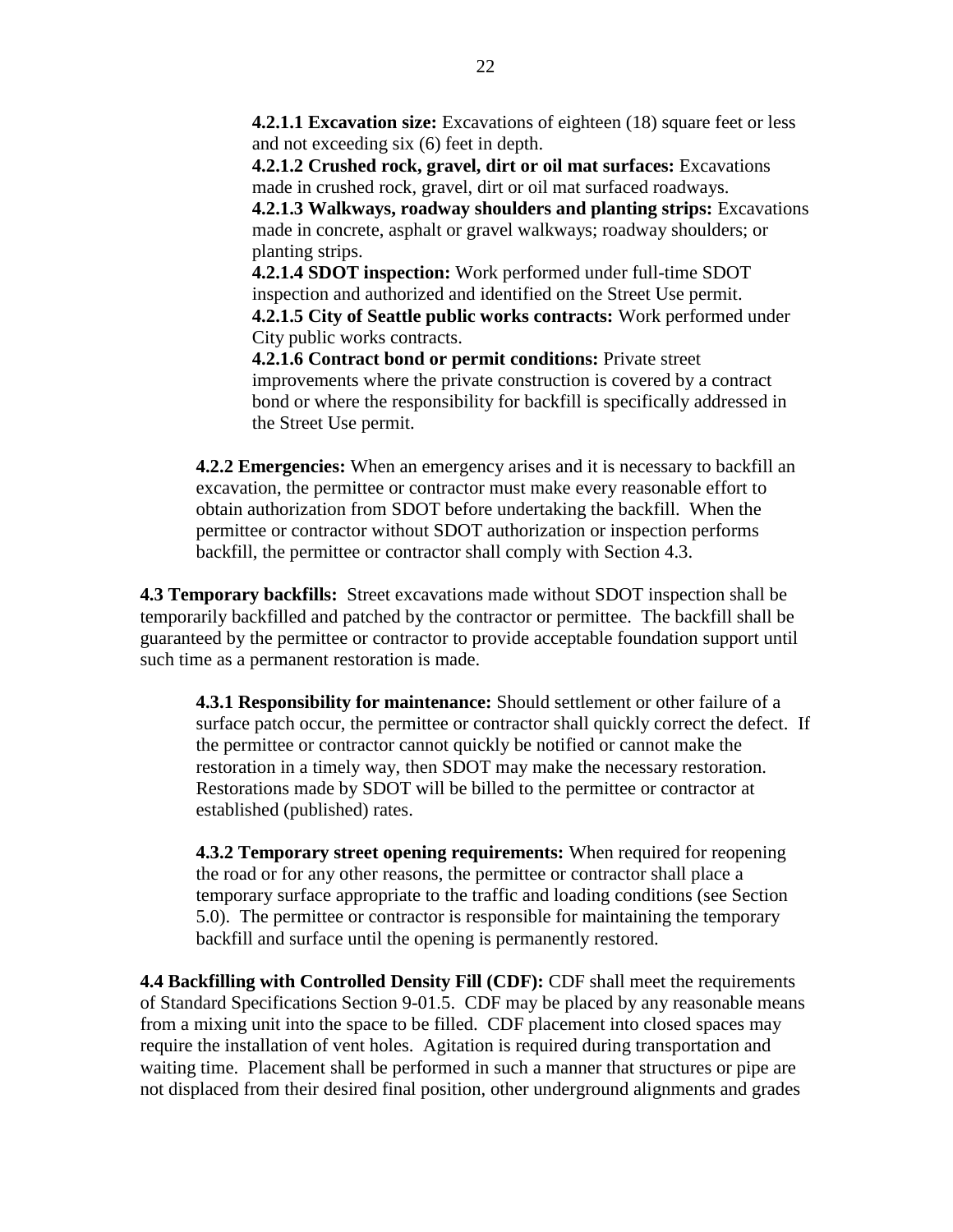encountered in the excavation are not dislocated, and intrusion of CDF into undesirable areas is avoided. CDF is a heavy fluid material and during placement will exert high fluid pressures against any form, embankment or wall. Placing CDF in multiple lifts may be required to control movement or shifting and prevent floating of pipes or vaults. Each placement of CDF shall be as continuous an operation as possible. If CDF is placed in more than one lift, the base lift shall be free of surface water and loose or foreign material prior to placement of the next lift. When backfilling a linear excavation feature with CDF, care must be taken to allow for groundwater migration across the feature.

**4.5 Special backfill materials and circumstances:** Use of special bedding, foundation or backfill materials may be authorized or requested and will be approved under the conditions below.

**4.5.1 SDOT structures:** Backfills within thirty (30) feet of SDOT structures such as retaining walls, bulkheads, bridge approach embankments, or bridge footings shall be performed by SDOT unless otherwise authorized by the inspector or engineer.

**4.5.2 Thermally conductive material:** Thermally conductive material may be required on a site-specific basis. Seattle City Light Standard 7150.0 Fluidized Thermal Backfill (FTB) is specifically authorized as bedding material for subsurface electrical systems.

**4.5.3 Groundwater:** In areas of flowing groundwater, free-draining material or clay dams may be required due to slopes, soil or water table conditions.

**4.5.4 Steam lines:** CDF shall not be used within ten (10) feet of a steam line.

**4.5.5 Water mains:** Bedding materials for water mains may have to meet special state health requirements.

**4.5.6 Native material:** Native material may be approved for backfill on large projects if it is (a) capable of attaining 95% compaction where the subgrade supports pavement, (b) within reasonable tolerance of optimum moisture content, (c) reasonably free of organic material, clay, lumps, rocks or pavement chunks more than six inches in diameter, and (d) is free of other deleterious or potentially hazardous matter. In some areas, for example under flexible pavements that cross over peaty soils, native backfill may be necessary in order to match the behavior of the surrounding soils so that the flexible pavement experiences equivalent consolidation and settlement.

**4.5.6 Other materials:** Other suitable materials may be required or approved on a site-specific basis as specified in Standard Specifications, Sections 2-03 and 2-09.

When backfill materials other than CDF are used to support pavement structure, they are to be placed in accordance with the Standard Specifications.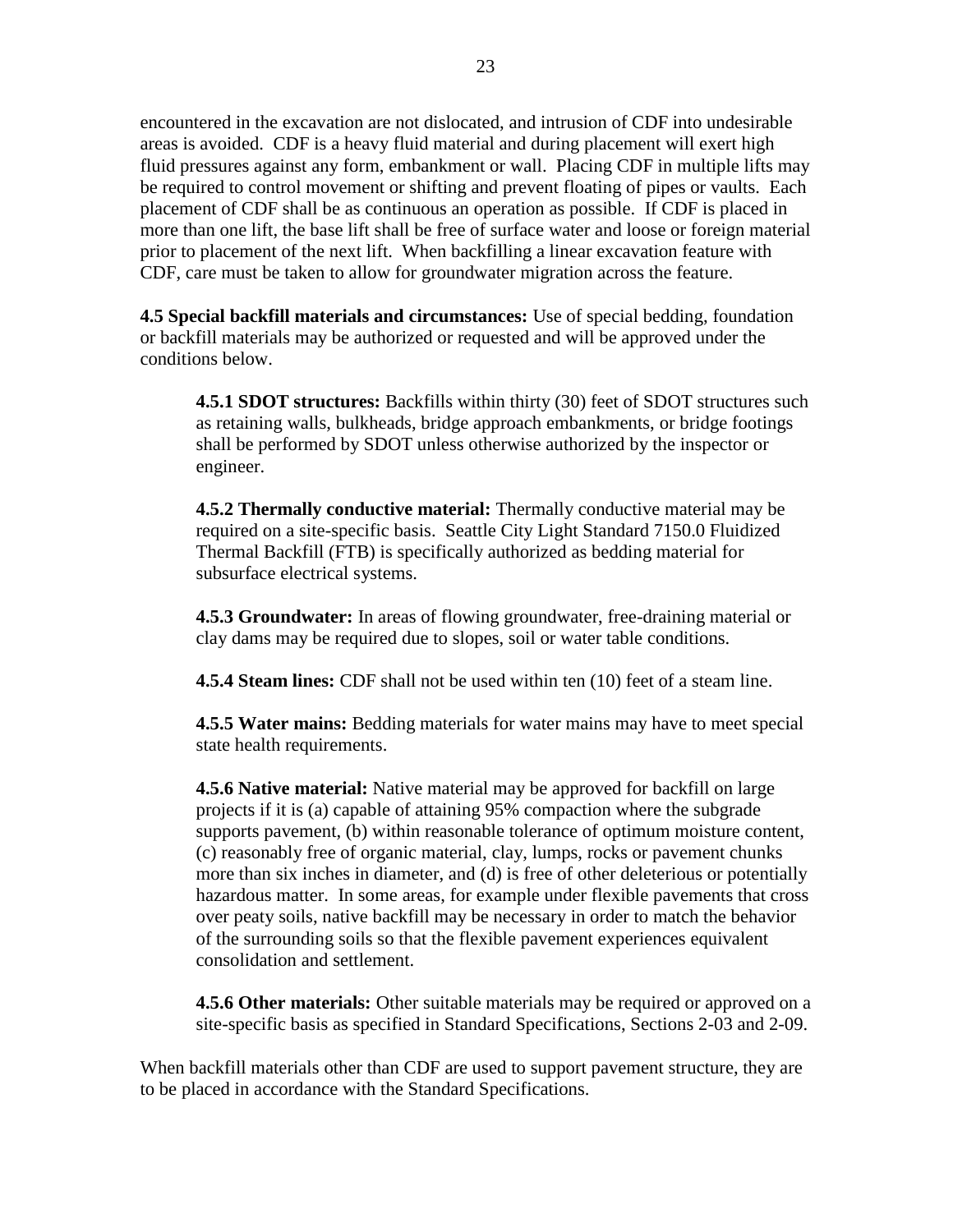**4.6 Backfilling in areas of the street right-of-way outside the paved roadway:** The guidelines below apply to backfill in the right-of-way, but outside the paved roadway.

**4.6.1 Unsurfaced road shoulders:** Openings made in unsurfaced road shoulders shall be finished with a Subbase of four (4) inches of Mineral Aggregate Type 2 and then a finished or top surface of two (2) inches of Mineral Aggregate Type 1.

**4.6.2 Pedestrian and bicycle use areas:** Openings made in pedestrian and bicycle use areas (including concrete walks, asphalt pathways and bikeways) shall be backfilled with the same methods and requirements as roadways.

**4.6.3 Drainage systems:** Openings made in ditches, channels and natural drainage systems shall be filled and replaced in kind.

**4.6.4 Unimproved or vegetated areas:** Openings made in unimproved or vegetated areas of the street right-of-way (such as planting strips) may be backfilled with suitable native material with prior approval from the Inspector or Engineer. The excavations should be topped off with materials that match the existing and surrounding materials and material thicknesses (e.g., topsoil, mulch, etc.)

# **5.0 TEMPORARY AND INTERIM SURFACE RESTORATIONS**

**5.1 General:** A summary of this section appears in Figure 4. A temporary surface is normally necessary after an excavation has been backfilled and before the surface is permanently restored, and is mandatory in vehicular and pedestrian traffic areas unless the street right-of-way is restored permanently immediately following the excavation. Temporary restorations shall be permanently restored within one year (SMC 15.32.160). An interim surface is a more durable surface than a temporary surface. SDOT may occasionally require that an interim surface be installed, especially on large projects in heavily trafficked areas where the interim surface may have to last for a year or more. Temporary or interim surfaces shall perform acceptably and be maintained in safe, serviceable condition until the surface is permanently restored.

The permittee or contractor shall make every effort to permanently restore pavement openings in a timely way. When permanent restoration must be delayed, the permittee or contractor shall make this known to SDOT and shall include the proposed timing and plans for temporary, interim or permanent restoration at the time of application for the permit (see Sections 1.3 and 3.6).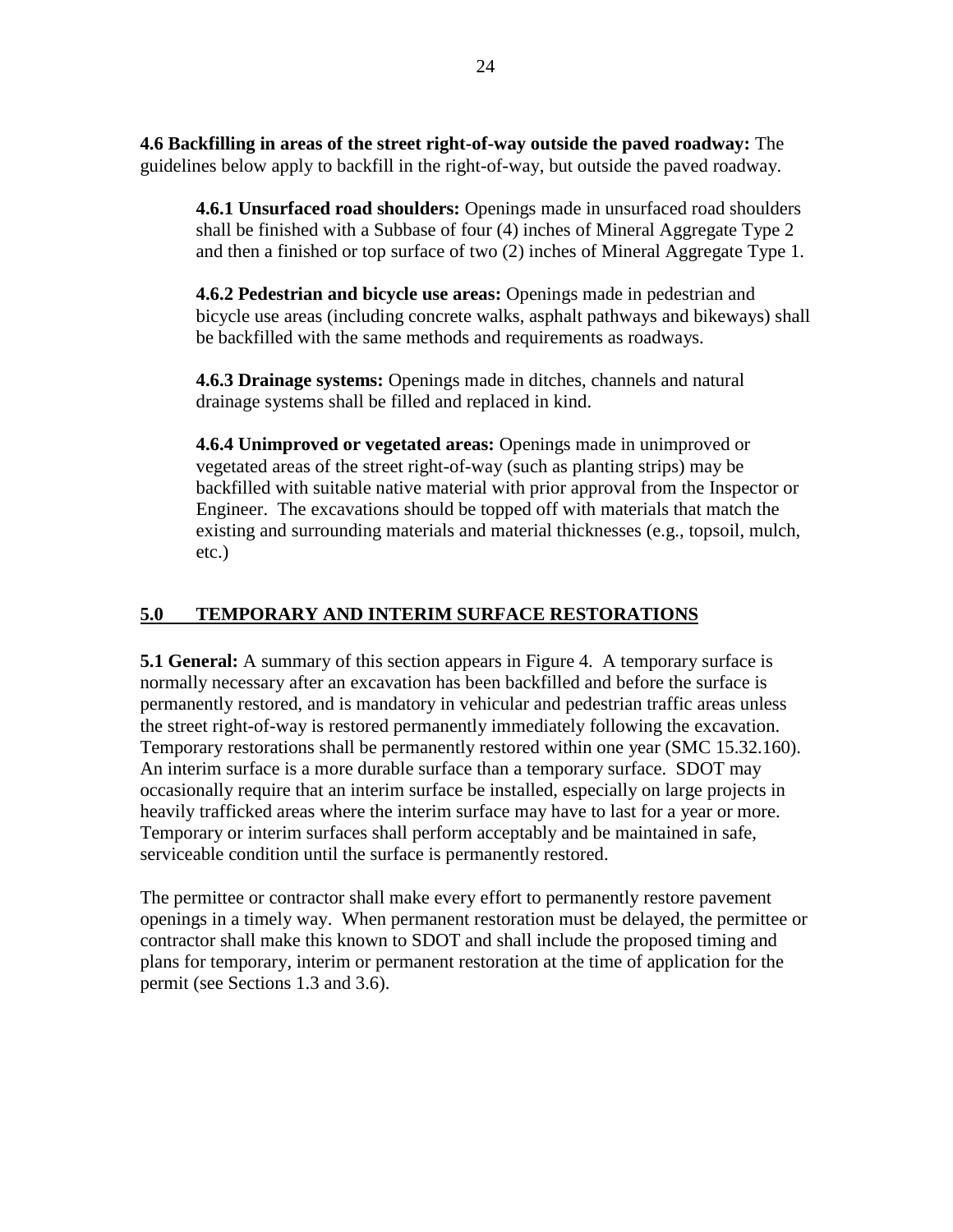## **FIGURE 4**





**5.2 Temporary surfaces:** When the street surface is to be temporarily restored, the permittee or contractor shall place and maintain over the backfilled excavation a 4-inch minimum compacted thickness cold mix asphalt or hot-mix asphalt patch. The asphalt patch shall be tamped and leveled to meet adjacent surfaces. Cold-mix asphalt products made from recycled products such as E-Z Patch or US Cold Mix are environmentally preferable to MC250, which contains a higher fraction of diesel or kerosene.

**5.3 Interim surfaces:** A 4-inch minimum compacted thickness of hot mix asphalt is required for interim surfaces. When an interim surface is to remain for a year or more on an arterial, bus route, or non-arterial industrial/commercial street, SDOT may require that a pavement design be submitted for approval. The asphalt surface is to be constructed in accordance with Section 5-04 of the Standard Specifications.

**5.4 Protection of openings:** When an opening in the right-of-way cannot be restored by the end of the work day; a combination of traffic control devices, street saddles and/or steel plates shall be used to protect the opening. These measures shall provide for public safety and conform to the requirements of all applicable standards, including the Standard Specifications, Sections 1-07.1, 1-07.23, 2-02.3(8) and the City of Seattle Traffic Control Manual for In-Street Work. The permittee or contractor shall protect the opening until temporary or permanent restoration is completed.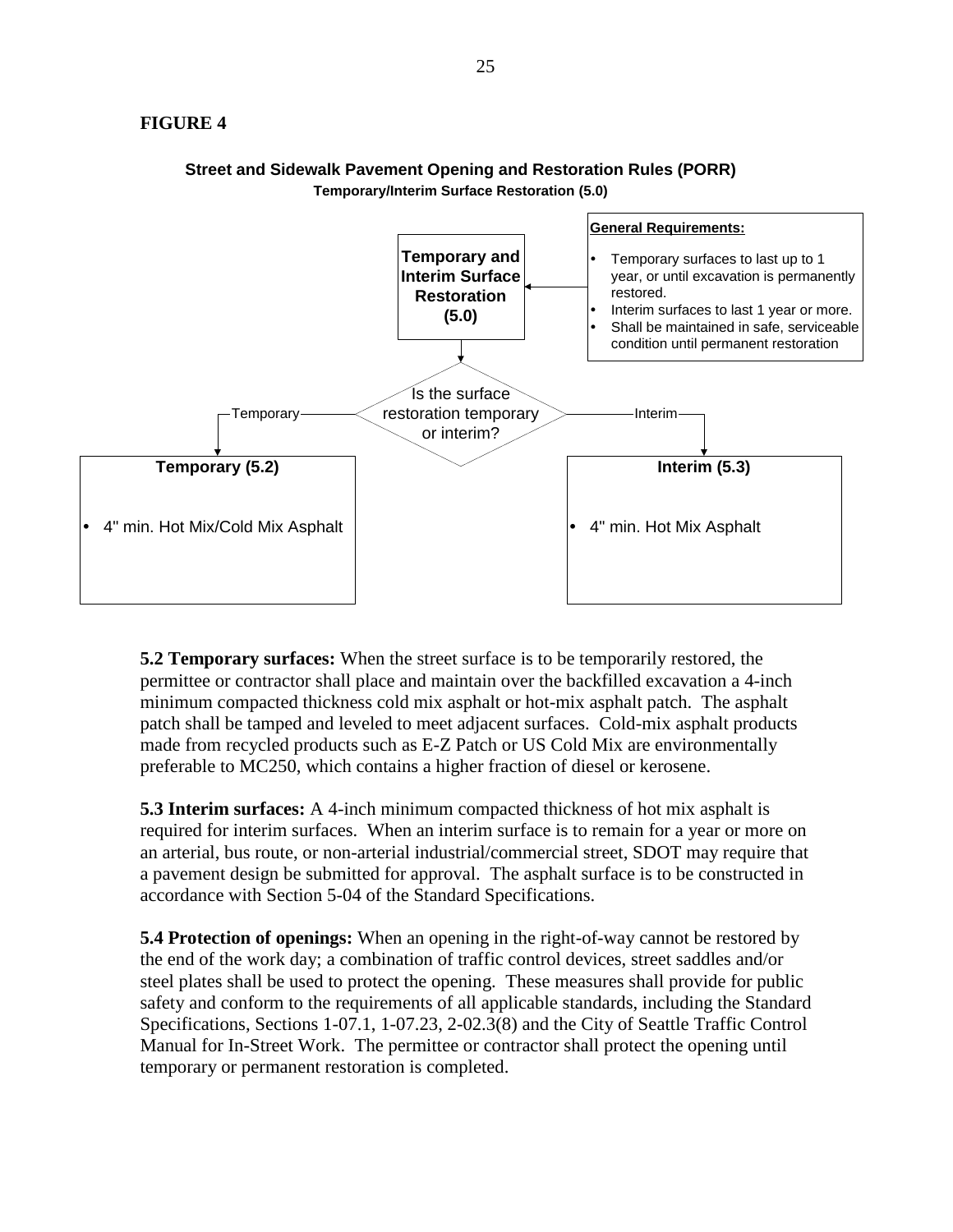**5.4.1 Use of permittee's or contractor's opening protection:** All appropriate devices required to protect openings in the public right-of-way shall be maintained by the permittee or contractor until the temporary or permanent restoration is completed. The permittee or contractor shall remove the devices within 24 hours of notification from SDOT. The use and removal of the devices will be at no cost to the City.

**5.5 Maintenance of temporary and interim surfaces:** The permittee or contractor is responsible for maintaining temporary and interim surfaces until the surface has been permanently restored. Temporary and interim surfaces are to be maintained flush with the adjacent pavement, at grade, and in good condition. Timely correction of settlement of the backfill beneath the temporary or interim surface is the responsibility of the permittee or contractor. Should settlement or other failure of a temporary or interim surface occur, the permittee or contractor shall quickly correct the defect. If the permittee or contractor cannot quickly be notified or cannot or does not maintain the restoration in a timely way, then SDOT may undertake the necessary restoration. Restorations made by SDOT will be billed to the permittee or contractor at established (published) rates.

# **6.0 RESTORING PORTLAND CEMENT CONCRETE (PCC) STREET SURFACES**

**6.1 General:** A summary of this section appears in Figure 5. Portland cement concrete street surfaces are to be restored in accordance with Standard Specifications, Sections 2- 02.3(3) (Removal), 5-05 (Cement Concrete Pavement/Rigid Base), and Standard Plan Nos. 400-411.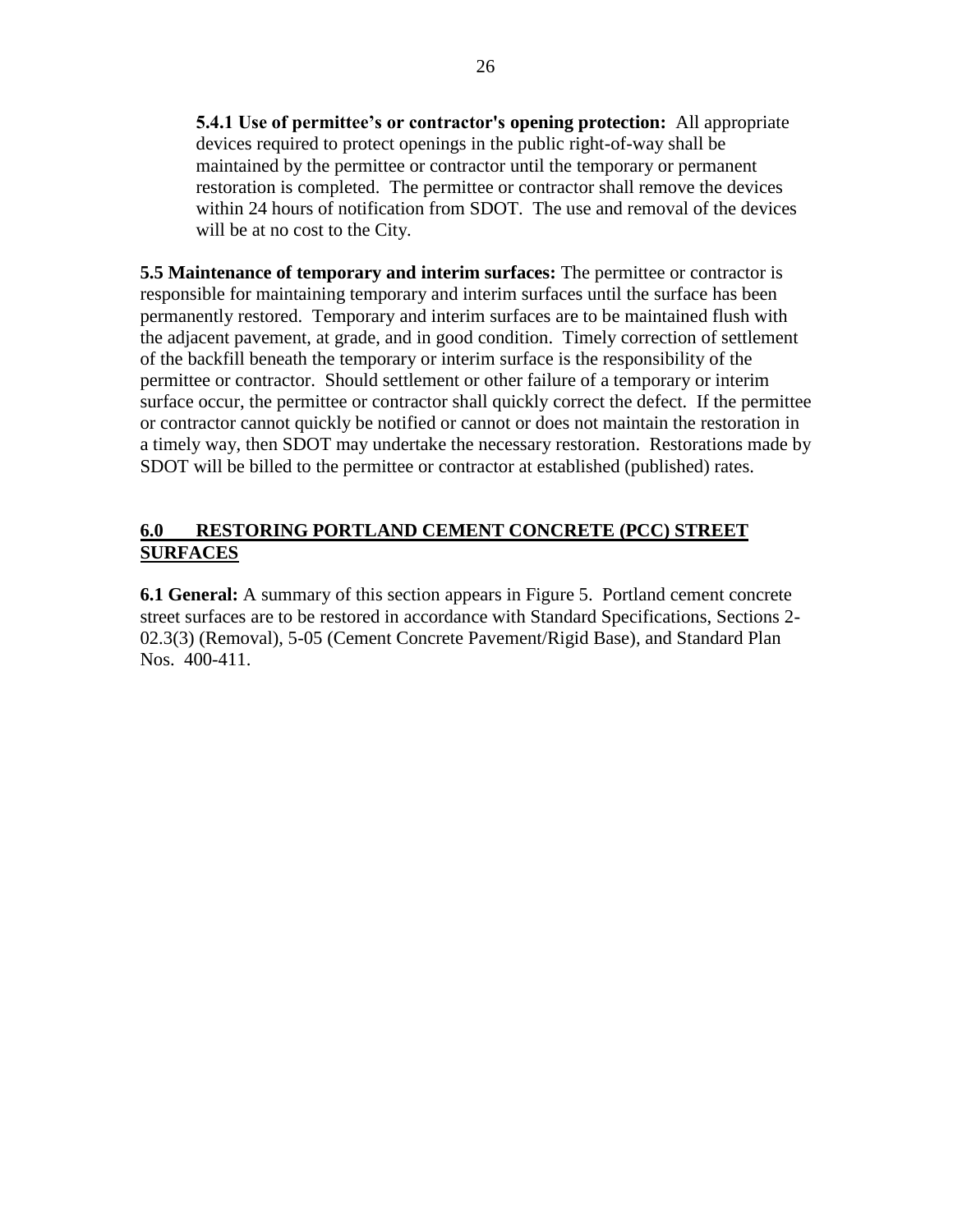## **FIGURE 5**



# **Street and Sidewalk Pavement Opening and Restoration Rules (PORR)**

**6.2 Portland Cement Concrete Pavement Removal:** Pavement removal shall follow the guidelines below. Damage to existing facilities or pavement that is to remain in place shall be repaired at the permittee or contractor's expense (Section 3.18).

**6.2.1 Removal Methods:** Cuts in the pavement surface are to be made by saw cutting or line drilling (see Standard Specifications, Section 2-02.3(6)). Whenever a panel is broken out without these techniques, then it shall be replaced in its entirety. Should the removal cause excessive spalling or cracking, then SDOT will require that the entire panel be replaced. Saw cutting is not required when an entire panel is to be removed. Prior to restoration all cut edges shall be trued so that the exposed faces are plumb and straight.

**6.2.1.1 Saw cutting.** The minimum depth of any saw cut shall be such that one-half the thickness of the concrete panel is cut. The maximum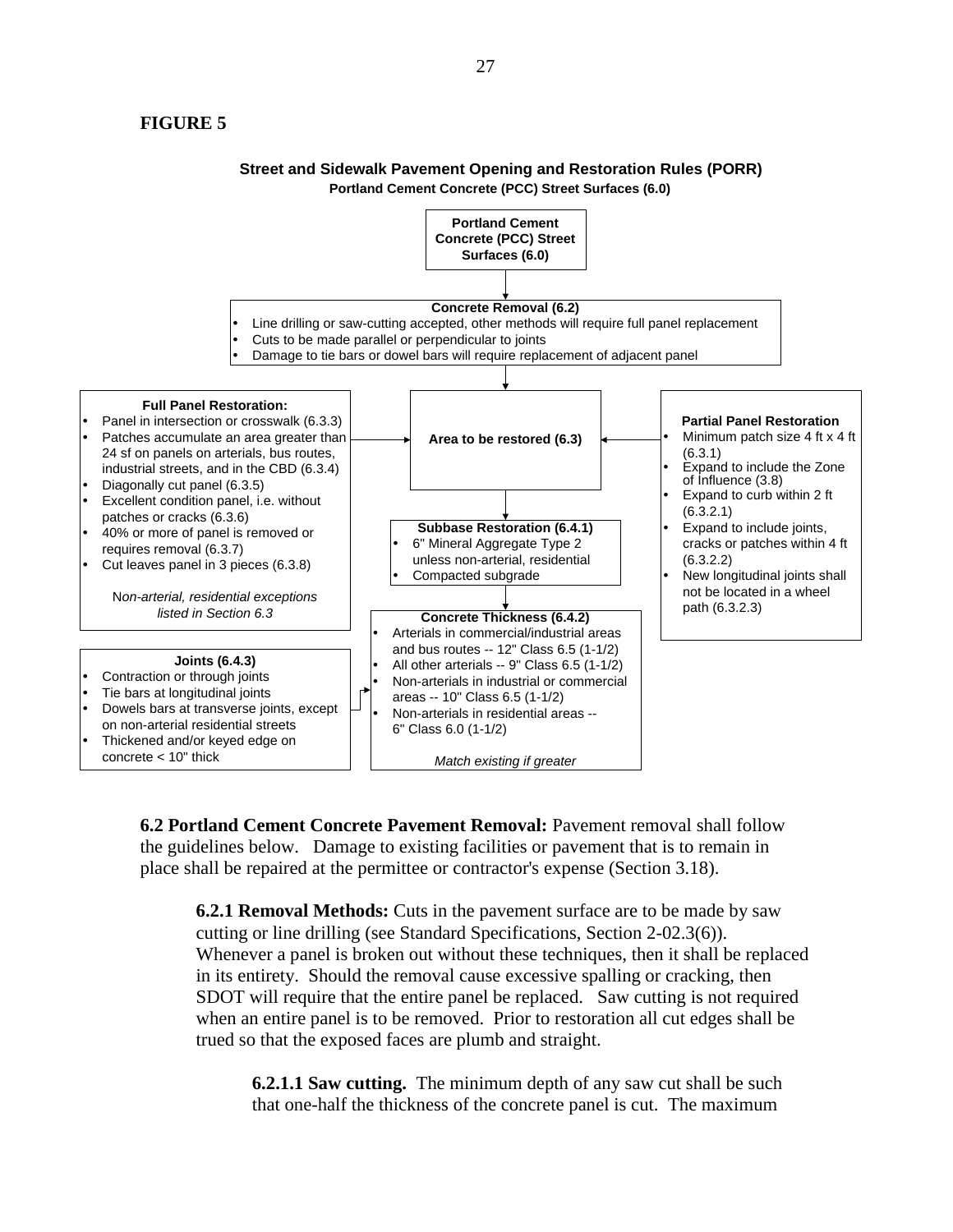depth saw cut shall be such that no more than three-fourths the thickness of the concrete panel is cut. Cutting wheel run-out beyond the limit of the opening shall be minimized and patched with mortar or grout as needed. The slurry resulting from the cutting operation shall be contained, collected and disposed of in an environmentally responsible manner. No slurry, concrete cuttings or other waste material shall be allowed to enter any storm, sanitary or combined sewer system.

**6.2.1.2 Line drilling.** Line drilling holes shall be 1-1/2 inches in diameter and the maximum spacing between holes shall be six inches, center to center. The holes shall be perpendicular to the panel and extend completely through the pavement.

**6.2.2 Protection of tie bars and load transfer dowels:** During the removal of concrete panels, precautions must be taken to avoid damage to load transfer dowel bars, tie bars and concrete above and below the bars on adjoining panels. Damage to an adjoining panel will require its replacement.

**6.2.3 Direction of cuts.** To the maximum extent practicable, cuts shall be made parallel and/or perpendicular to longitudinal and transverse joints.

**6.3 Area to be restored:** Additional pavement replacement beyond the cut will be required under the conditions outlined below. In all cases, the cut shall be expanded to include the Zone of Influence requirement (Section 3.8). See Appendix B for concrete pavement restoration examples.

**6.3.1 Minimum size restoration:** The required minimum size restoration is four (4) feet in both the longitudinal and transverse directions.

**6.3.2 Cut expansion:** Where partial panel replacement is allowed, the cut shall be expanded to the limits below.

**6.3.2.1 Curbs.** If the edge of the cut is less than two (2) feet from the face of a curb, then the intervening portion of the panel and also the curb shall be removed and replaced.

**6.3.2.2 Joints, panel edges, patches or cracks.** Cuts shall be expanded to include joints, panel edges, existing patches or cracks within four (4) feet of the opening.

**6.3.2.3 Wheel paths.** Cuts shall be expanded to ensure new longitudinal joints are not located in a wheel path.

**6.3.3 Intersections and crosswalks:** Full panel restoration is required on panels within the area of an intersection or in a marked crosswalk. See Section 8.6.8 for associated curb ramp restoration requirements.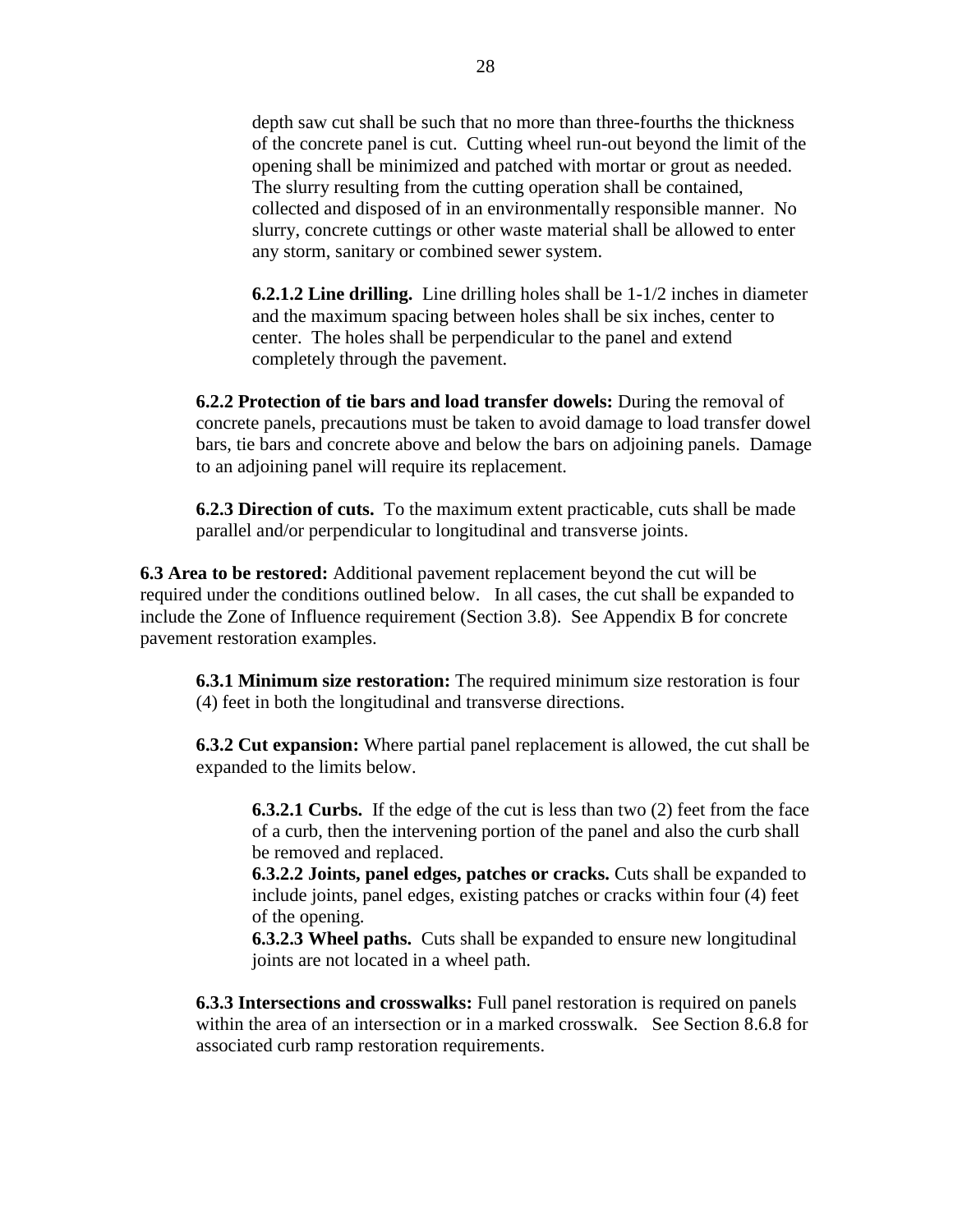**6.3.4 Arterial cut size rule:** Full panel restoration is required any time cuts accumulate an area of more than twenty-four (24) square feet in any panel on arterials, bus routes, industrial streets or on any street in the Central Business District.

**6.3.5 Diagonal cuts:** Full panel restoration is required any time a panel is cut diagonally.

**6.3.6 Panels in excellent condition:** Panels in excellent condition are to be completely removed and replaced. Panels in excellent condition are panels that are in one piece (i.e. without patches or cracks) prior to removal.

**6.3.7 Forty (40%) percent rule:** A Portland cement concrete street panel is to be replaced in its entirety whenever a cut removes (or requires removal of) more than forty percent (40%) of the panel. The replacement area shall determine the area calculation.

**Exception\* :** *On non-arterial, non-bus route, residential streets,* only the initial cut area may be counted toward the forty (40%) percent area calculation. See Appendix C.

**6.3.8 Three (3) piece rule:** When a cut and ensuing restoration would leave a panel in three or more parts, regardless of prior condition, the entire panel shall be removed and replaced. A patch shall count as one piece. See Appendix B.

**Exception\* :** *On non-arterial, non-bus route, residential streets,* panels may be restored so that the number of pieces in the restored panel is not greater than existed prior to making the cut. A patch shall count as one piece. The restoration area shall be extended to include existing cracks and patches as necessary. No remaining portion of the panel adjacent to the patch shall be smaller than the 4-foot minimum patch size. See Appendix C.

Panels cracked in six (6) pieces or more with a crack width of one (1) inch or greater may be patched in the area of the initial opening. The initial opening shall be expanded to include nearby cracks and small panel fragments so no material that might shift is left adjacent to the patch.

**6.4 Pavement Thickness and Joint Details:** SDOT may require a paving plan with joint layouts. SDOT will normally require this for projects that pass through an intersection or extend for a city block or more. The class of concrete for arterial, bus route and nonarterial industrial or commercial street pavement restoration is normally Class 6.5 (1-1/2).

 $\overline{a}$ 

<sup>\*</sup> The exception requires the permittee or contractor to identify the location of their opening and the Street Use Inspector to mark the restoration area prior to opening the pavement. If the restoration deviates from the marked extents, then this exception does not apply.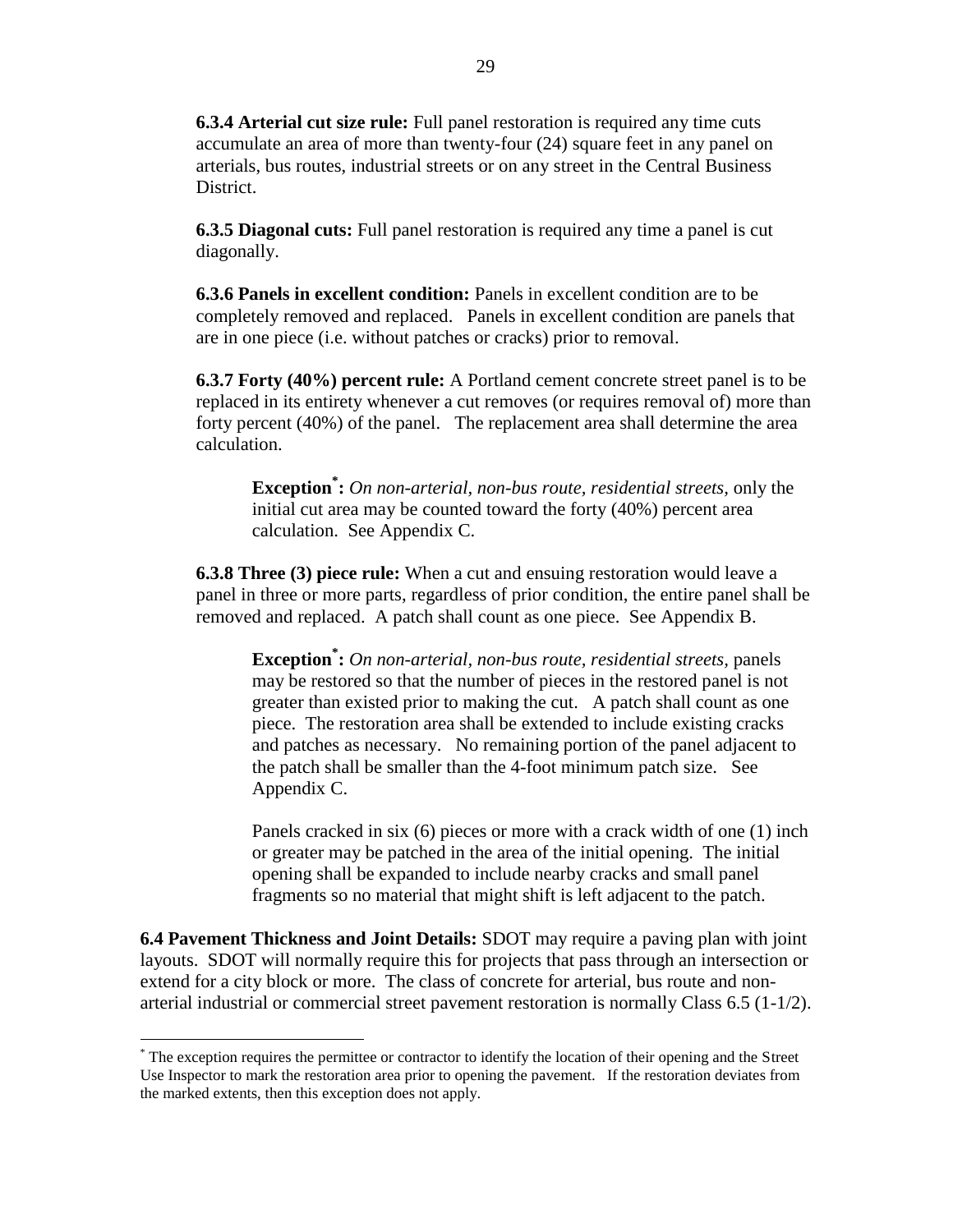The class of concrete for non-arterial residential streets is normally Class  $6.0$  (1  $1/2$ ). High Early Strength concrete may be used to meet early opening requirements. Refer to Standard Specifications, Section 5-05 for concrete pavement details.

**6.4.1 Subbase restoration:** The surface restoration shall be placed over a minimum of six (6) inches of compacted crushed rock (Mineral Aggregate Type 2) over compacted subgrade, except in the case of non-arterial residential streets which may be placed directly on compacted subgrade.

**6.4.2 Portland cement concrete (PCC) standard sections:** The concrete thickness requirements by street type are:

**6.4.2.1 Bus routes:** twelve (12) inches or match existing if greater. **6.4.2.2 Arterial streets in commercial or industrial areas:** twelve (12) inches or match existing if greater.

**6.4.2.3 All other arterial streets:** nine (9) inches or match existing if greater.

**6.4.2.4 Nonarterial streets in industrial or commercial areas:** ten (10) inches or match existing if greater.

**6.4.2.5 Nonarterial residential streets** six (6) inches or match existing if greater.

Restorations are to match existing grades at the above-specified depths. These values can be modified based on an SDOT-approved paving design using the 1993 AASHTO Guide for Design of Pavement Structures (AASHTO Pub. No. GDPS-4, available on-line at

[https://www.transportation.org/publications/bookstore.nsf\)](http://www.transportation.org/publications/bookstore.nsf). All pavement designs shall be reviewed for approval by SDOT Roadway Design Section staff.

## **6.4.3 Joint details:**

**6.4.3.1 Thickened edges:** Thickened edges and/or keyed thickened edges at construction joints shall be constructed in full panel replacement of less than ten (10) inches in thickness. See Standard Specifications, Section 5- 05.3(8)C2 and Standard Plan No. 405.

**6.4.3.2 Joint types:** Transverse and longitudinal joints shall be contraction or through joints. Insofar as possible, joints shall be placed parallel or at right angles to the centerline of the roadway, except for normal deviations necessary to accommodate manholes, vaults and other features in the street right-of-way; in general, joints shall approach these features at right angles. SDOT may require a pavement joint layout plan, as stated above. See Standard Specifications, Section 5-05.3(8) and Standard Plan No. 405. **6.4.3.3 Load transfer dowel bars and tie bars (see Standard Plan No. 405).** Longitudinal joint tie bars shall be required at the joints of new concrete panels whenever two or more panels are replaced. Transverse joint load transfer dowel bars shall be required at the joints of new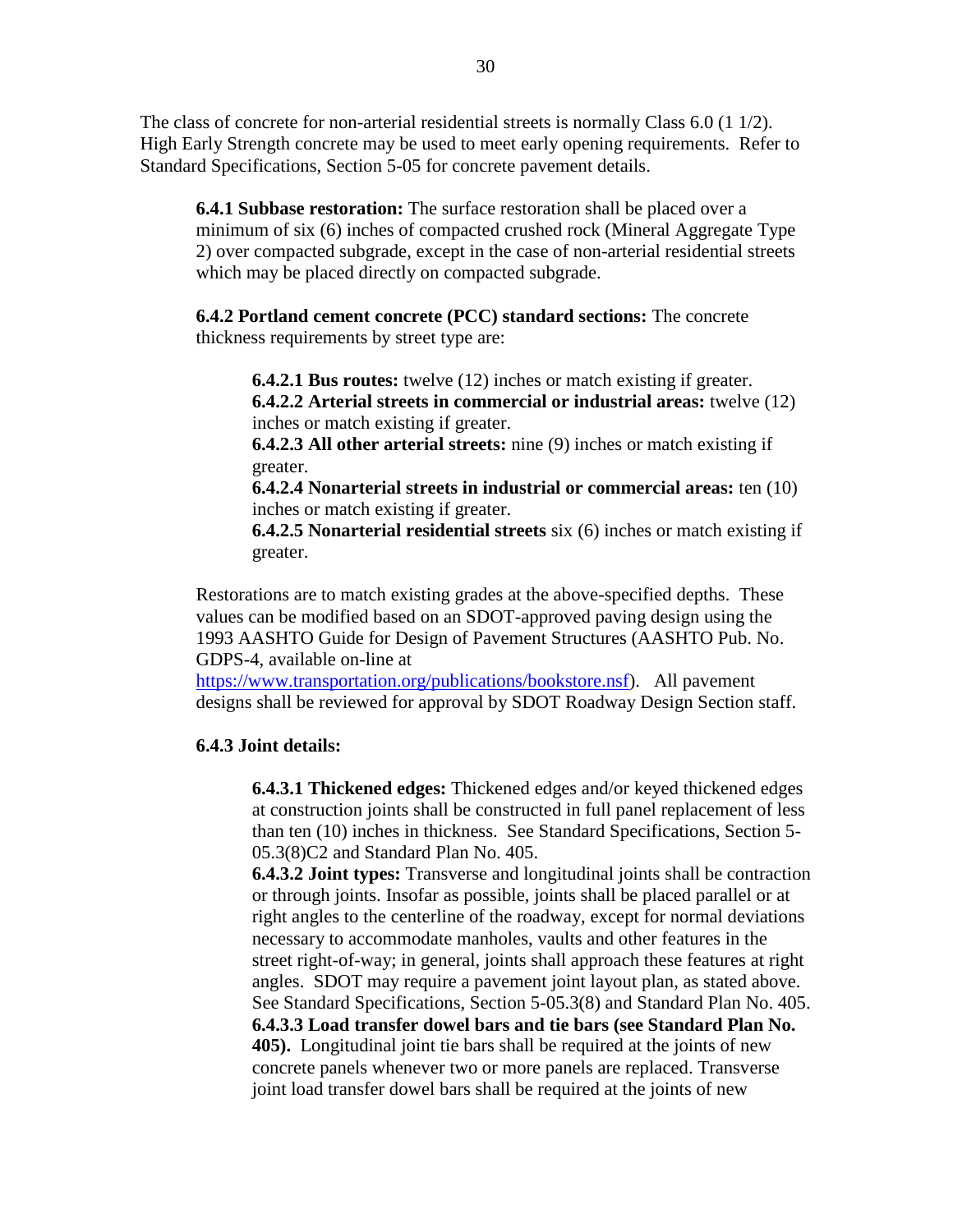concrete panels whenever two or more panels are replaced, except on nonarterial streets in residential areas. See Standard Specifications, Section 5- 05.3(10) and Standard Plan No. 405.

**6.5 Surface smoothness:** The surface of the pavement shall meet the following tolerances when tested with a ten (10) foot straightedge (refer to Standard Specification 5-05.3(12)).

> **Arterial streets and bus routes**: 1/8-inch variance in ten feet. **Non-arterial streets:** 1/4-inch variance in ten feet. **Concrete bases and alleys:** 3/8-inch variance in ten feet. **Concrete base for unit pavers:** 1/8-inch in ten feet.

The grade and smoothness in the gutter shall be such that water does not pond. If the surface smoothness after curing exceeds the above tolerances, high spots shall be ground until the surface meets the tolerances in the Standard Specifications. If surface smoothness tolerances are not satisfactorily met or corrected, the pavement shall be removed and replaced (see Standard Specifications, Section 5-05.3(12) for additional requirements).

**6.6 Color and finish.** Pavement surface finish (Standard Specifications, Section 5- 05.3(11)E) and color shall match the surrounding surface to the extent practicable.

# **7.0 RESTORING ASPHALT CONCRETE (AC) SURFACES INCLUDING BITUMINOUS SURFACE TREATMENT (BST) STREET SURFACES**

**7.1 General:** A summary of this section appears in Figure 6. Asphalt concrete and BST street surfaces are to be restored in accordance with Standard Specifications, Sections 2- 02.3(3) (Removal), 5-04 (Asphalt Concrete) and 5-05 (Cement Concrete Pavement/Rigid Base); and Standard Plan Nos. 401 (Sections 401C and 401D), 402 (Sections 402B and 402D), and 404 (Sections 404A and 404B).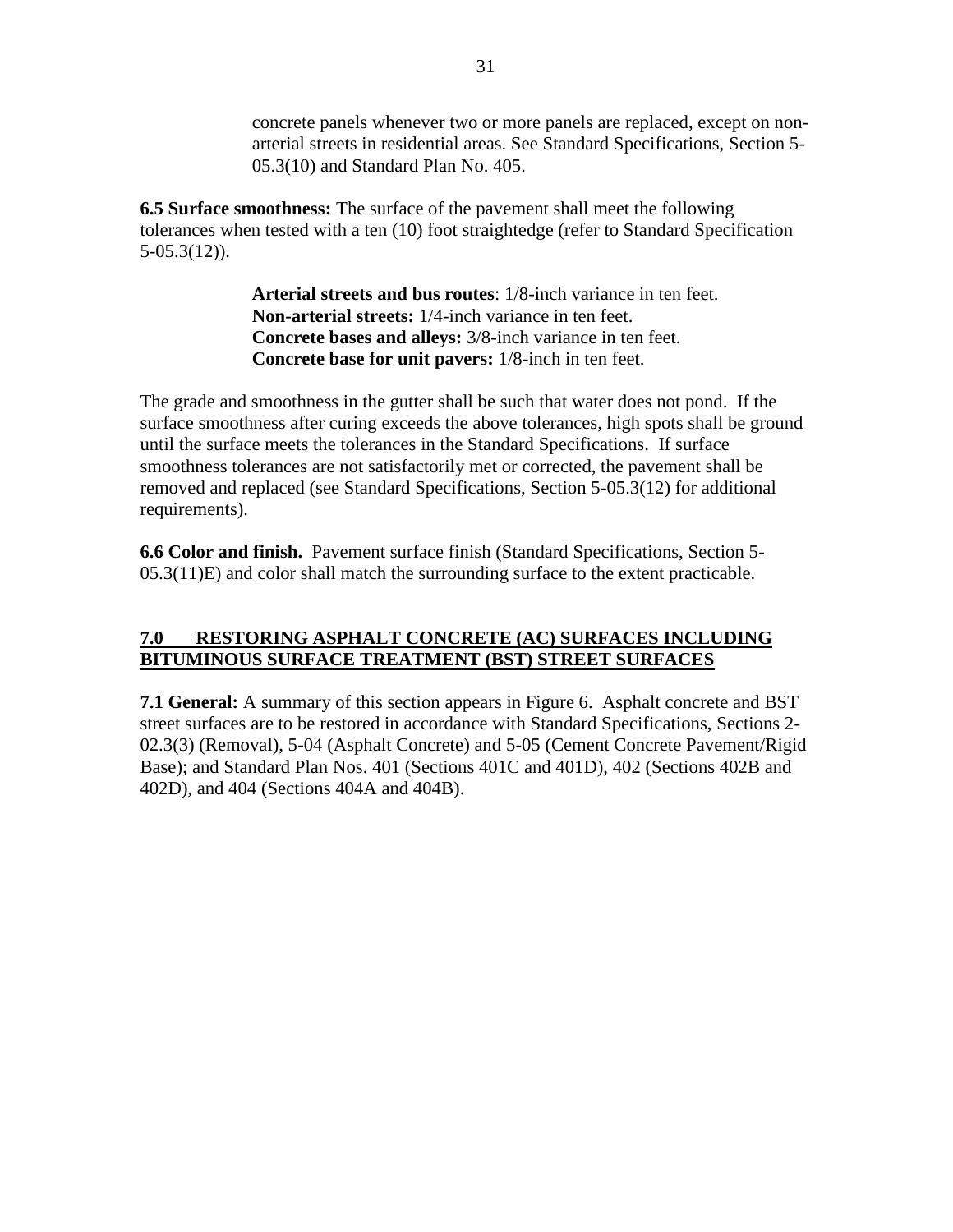## **FIGURE 6**

#### **Street and Sidewalk Pavement Opening and Restoration Rules (PORR) Asphalt (AC) and Chip Seal (BST) Street Surfaces (7.0)**



**7.2 Asphalt concrete pavement removal:** Pavement removal shall follow the guidelines below. Damage to existing facilities or pavement that is to remain in place shall be repaired at the permittee or contractor's expense (Section 3.18).

**7.2.1 Visible joints and cracks:** *On asphalt pavements with a rigid base, Section 6.0 RESTORING PORTLAND CEMENT CONCRETE (PCC) STREET SURFACES shall govern panel cuts and replacement. If joints or cracks show through the surface on asphalt/rigid base pavements, the same rules apply as though the surface was concrete.* If no joints are visible or their locations cannot reasonably be determined before or after excavation, no additional removal will be required beyond the Zone of Influence requirement (Section 3.8).

**7.2.2 Asphalt cutting wheels:** When cutting asphalt, the cutter shall cut completely through the asphalt surface. Cuts shall be square with cuts parallel or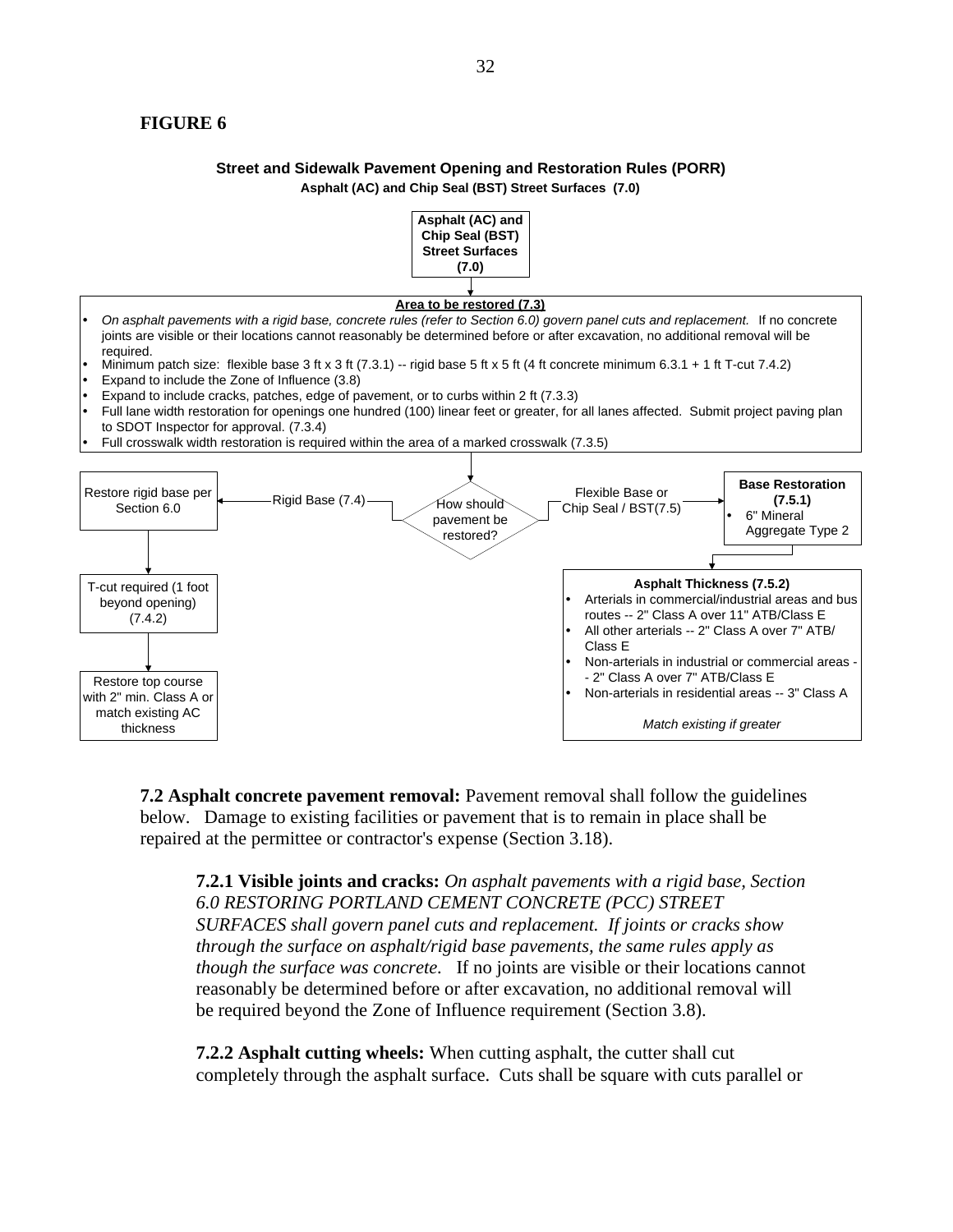at right angle to the centerline of the roadway, except for cuts around castings and vaults.

**7.3 Area to be restored:** Additional pavement replacement beyond the cut will be required under the conditions outlined below. In all cases, the cut shall be expanded to include the Zone of Influence requirement (Section 3.8). See Appendix D for flexible base pavement restoration examples and Appendix B for rigid base pavement restoration.

**7.3.1 Minimum size of restoration:** On flexible base pavements, the required minimum size of an asphalt patch shall be three (3) feet in both the longitudinal and transverse directions. If the patch is at the edge of the pavement, the patch shall be expanded to a minimum of three (3) feet in width. *On rigid base pavements, the requirements of Section 6.0 RESTORING PORTLAND CEMENT CONCRETE (PCC) STREET SURFACES shall determine patch size.*

**7.3.2 Preleveling:** When a surface of the existing pavement or base is irregular, it shall be brought to a uniform grade and cross section by preleveling. Refer to Standard Specifications, Section 5-04.3(5)B2.

**7.3.3 Cut expansion:** Cuts shall be expanded to curbs, pavement edges, cracks and to include existing patches within two (2) feet of the opening. Cuts shall be expanded to ensure new longitudinal joints are not located in a wheel path.

**7.3.4 Openings one hundred (100) feet or longer:** The minimum restoration requirement for openings one hundred (100) linear feet or greater is full-lanewidth restoration for all lanes affected. The permittee or contractor shall prepare a project paving plan for restoration when the opening length exceeds one hundred (100) linear feet. Such plan shall be submitted to SDOT for approval.

**7.3.5 Marked crosswalks:** Full crosswalk width restoration is required within the area of a marked crosswalk. See Section 8.6.8 for associated curb ramp restoration requirements.

**7.3.6 Asphalt pavement less than three (3) years old:** The minimum width of the replacement overlay shall be the full lane width on multiple lane roadways and to the centerline on two lane roads. The top of the base pavement shall be exposed a minimum of one (1) foot from all edges of the opening. The length of replacement shall be the longitudinal length of the cut plus one (1) foot at each end.

## **7.4 Restoring asphalt/rigid base pavements:**

**7.4.1 Base restoration:** The base restoration is to be even with the top surface of the existing rigid base adjacent to the opening unless otherwise specified or directed. Where the rigid base is more than eight (8) inches below the street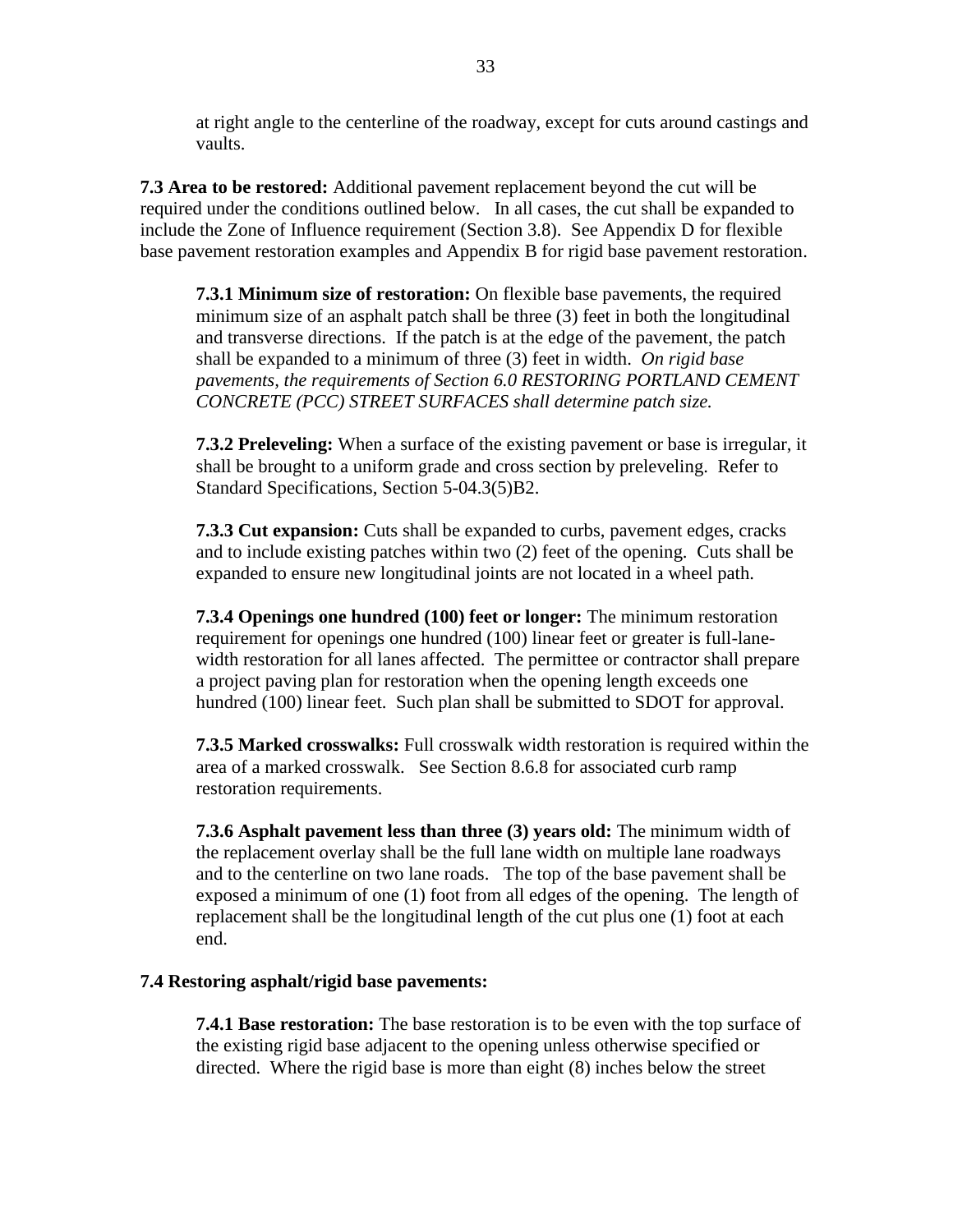surface, the base material may be poured or reset to a level consistent with the recommended asphalt pavement thickness.

**7.4.1.1 Portland cement concrete bases:** *Rigid Portland cement concrete bases are to be restored in accordance with Section 6.0 RESTORING PORTLAND CEMENT CONCRETE (PCC) STREET SURFACES*. Portland cement concrete base panels shall be given a textured finish. Curing compounds containing waxes are not allowed.

**7.4.1.2 Brick and cobblestone bases:** When brick or cobblestone bases are to be restored, they should be restored in accordance with Section 6.0.

**7.4.2 T-Cuts:** Where there is a rigid base, the overlay shall be removed for a minimum of twelve (12) inches beyond each edge of the opening. A T-cut is not required on a rigid base pavement if the asphalt overlay thickness is such that the T-cut would only expose asphalt, not the concrete base. If an opening in pavement with a rigid base is not T-cut, then SDOT will T-cut the opening and all costs will be paid by the permittee or contractor for removal and restoration.

**7.4.3 Depth of pavement restoration:** The depth of the wearing course is to be a minimum of two inches of Class A asphalt or Superpave equivalent compacted over the rigid base thickness outlined in Section 6.4.2.

#### **7.5 Restoring asphalt/flexible base and chip seal (BST) pavements:**

**7.5.1 Base restoration:** The surface restoration shall be placed over a minimum of six (6) inches of compacted crushed rock (Mineral Aggregate Type 2) over compacted subgrade.

**7.5.2 Depth of asphalt pavement restoration:** The depth of flexible asphalt pavement restoration is to be:

**7.5.2.1 Bus routes:** two (2) inches of Class A asphalt or Superpave equivalent over eleven (11) inches of Class E asphalt or Superpave equivalent or to match thickness of the existing material, whichever is greater.

**7.5.2.2 Arterial streets in commercial or industrial areas:** two (2) inches of Class A asphalt or Superpave equivalent over 11 inches of Class E asphalt or Superpave equivalent or to match thickness of the existing material, whichever is greater.

**7.5.2.3 All other arterial streets:** two (2) inches of Class A asphalt or Superpave equivalent over seven (7) inches of Class E asphalt or Superpave equivalent, or to match existing if greater.

**7.5.2.4 Non-arterial streets in industrial or commercial areas**--two (2) inches of Class A asphalt or Superpave equivalent over seven (7) inches of Class E asphalt or Superpave equivalent, or to match existing if greater.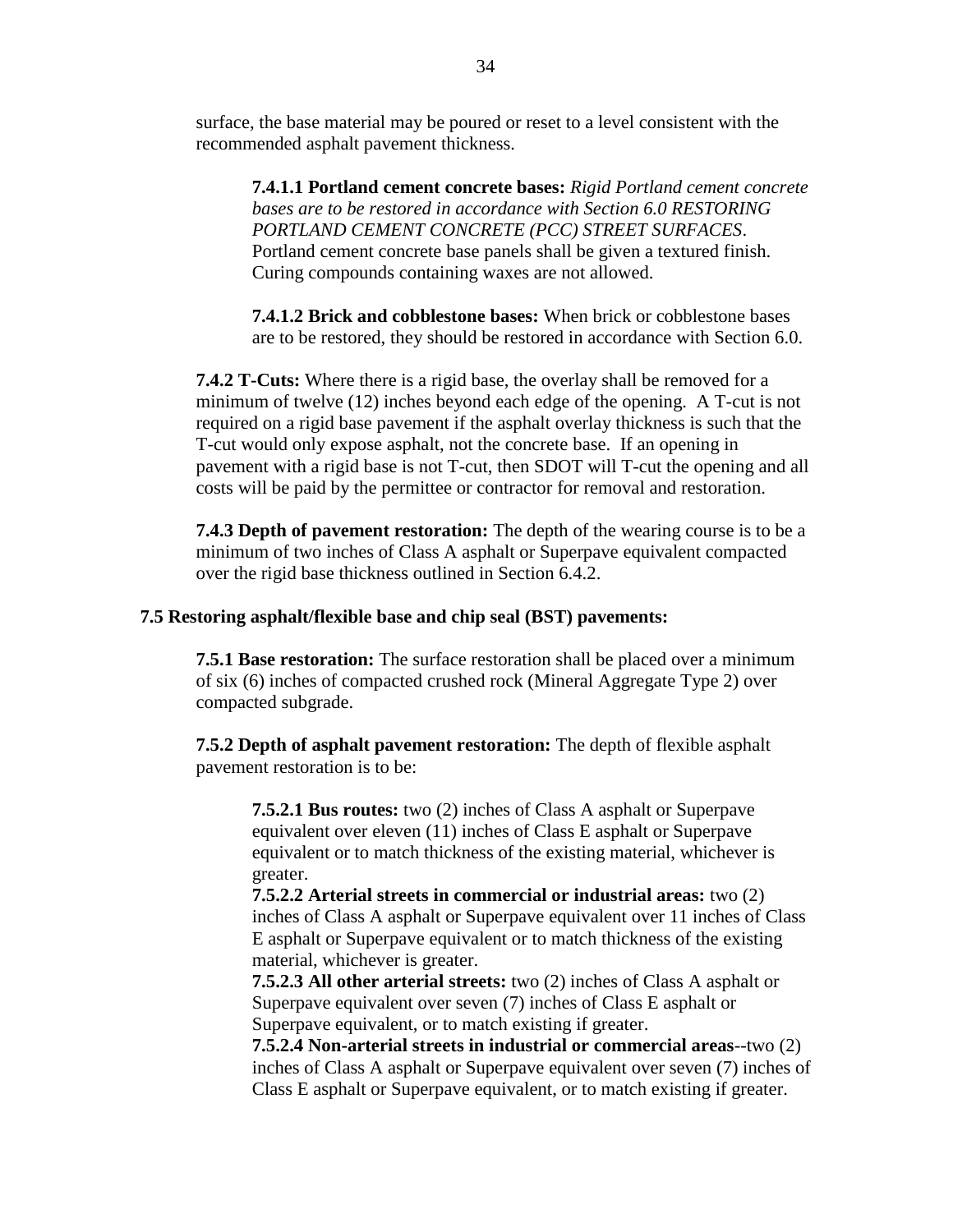**7.5.2.5 Non-arterial streets in residential areas**--three (3) inches of Class A asphalt or Superpave equivalent or to match the thickness of the existing material, whichever is greater.

These values can be modified based on an SDOT-approved paving design using the 1993 AASHTO Guide for Design of Pavement Structures (AASHTO Pub. No. GDPS-4, available on-line at [https://www.transportation.org/publications/bookstore.nsf\)](http://www.transportation.org/publications/bookstore.nsf). All pavement designs shall be reviewed for approval by SDOT Roadway Design Section staff.

**7.6 Types of asphalt mixes:** The wearing course shall be Class A asphalt or Superpave equivalent as approved by SDOT. The base course, where applicable, shall be Class E asphalt or Superpave equivalent as approved by SDOT.

**7.7 Match existing:** The wearing course shall match the asphalt grade and elevation of the existing street surface outside of the area of the opening. Where, in the past, an asphalt wearing course has been placed on a concrete base pavement, SDOT may direct the permittee or contractor to construct the pavement as a Portland cement concrete pavement.

**7.8 Surface smoothness:** Compacted asphalt overlays shall be uniform in texture, true to crown and grade and free from defects of all kinds. The compacted surface of the wearing course shall not deviate more than 1/8 inch from the lower edge of a 10-foot straightedge placed on the surface parallel to the centerline. The transverse slope shall not deviate more than 1/4-inch from the lower edge of a 10-foot straightedge placed at right angles to the centerline. When surface deviations in excess of these tolerances are detected, they shall be corrected by adding asphalt concrete to low spots; grinding high spots; or, by removing and replacing the wearing course as may be necessary. See Standard Specifications, Section 5-04.3(13).

# **8.0 RESTORING OTHER STREET RIGHT-OF-WAY ELEMENTS**

**8.1 General**: A summary of this section appears in Figure 7.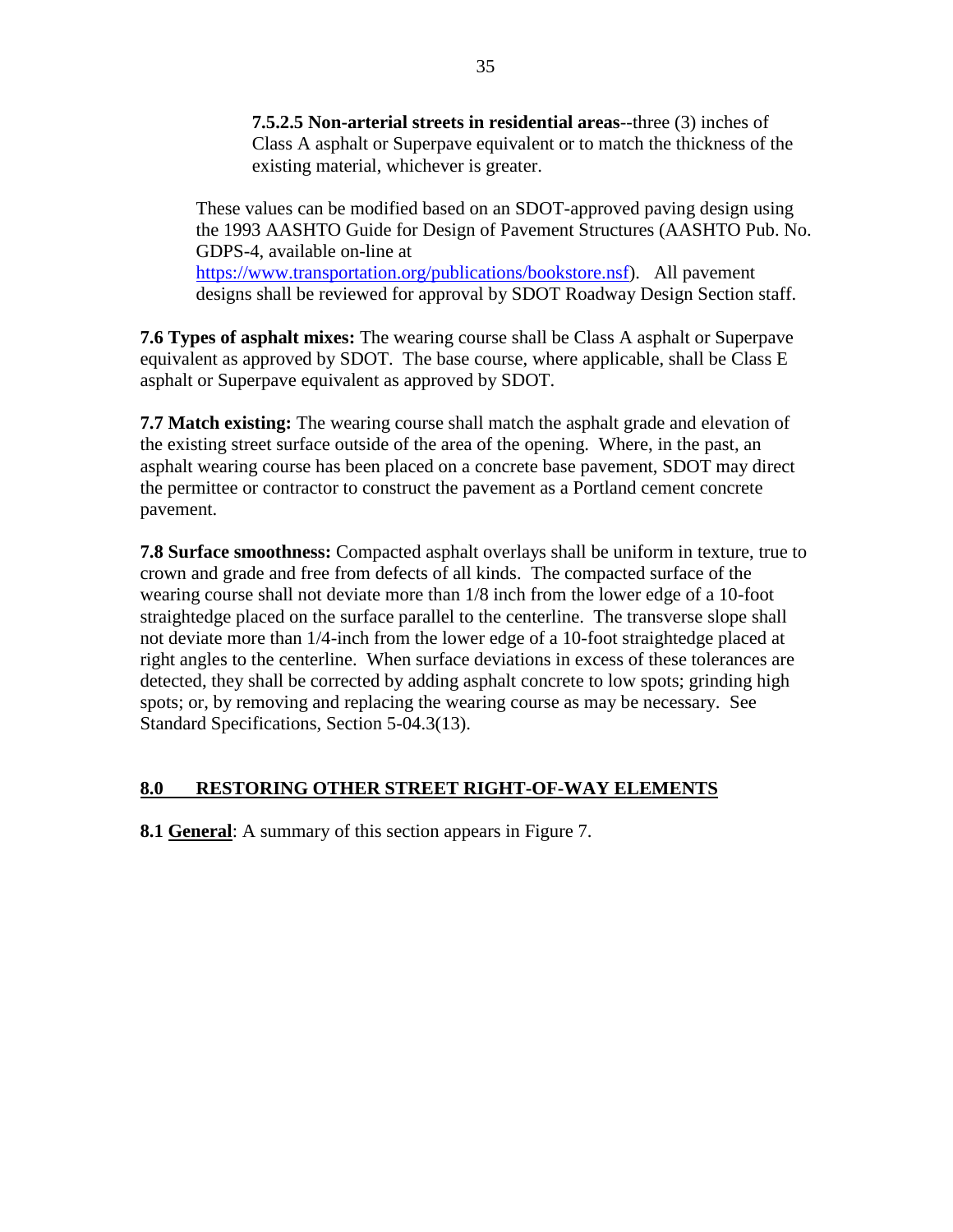#### **FIGURE 7**

#### **Street and Sidewalk Pavement Opening and Restoration Rules (PORR) Other ROW Elements (8.0)**



**8.1.1 References:** The provisions of Sections 4.0, 5.0, 6.0 and 7.0 concerning backfill, temporary and interim surfaces, asphalt pavement restoration and Portland cement concrete restoration apply as appropriate. See also the relevant Standard Specifications and Standard Plans cited in those sections, and also Standard Plan Nos. 403 (cement concrete alley pavements), 410-412 (concrete curbs), 415 (traffic circle details), 420-421 (sidewalks), 422a and 422b (curb ramps), 424 (tree pits) and 430-431 (driveway landings).

**8.1.2 Private improvements:** Private improvements in the street right-of-way, such as plantings, irrigation systems, paving treatments, and driveways are to be safeguarded from damage or restored in-kind or better. Where trees and shrubs are irreparably harmed, restoration shall be completed in accordance with Standard Specifications, Section 1-07.16(2). The SDOT Arborist may be consulted for plant restoration appraisals, call 206-684-5047.

## **8.1.3 Drainage, erosion control and designated environmental critical areas:**

Restorations in the street right-of-way shall be in kind and shall not adversely affect the drainage features of the roadway from the condition that existed prior to construction. Erosion and sediment controls shall comply with Section 3.2.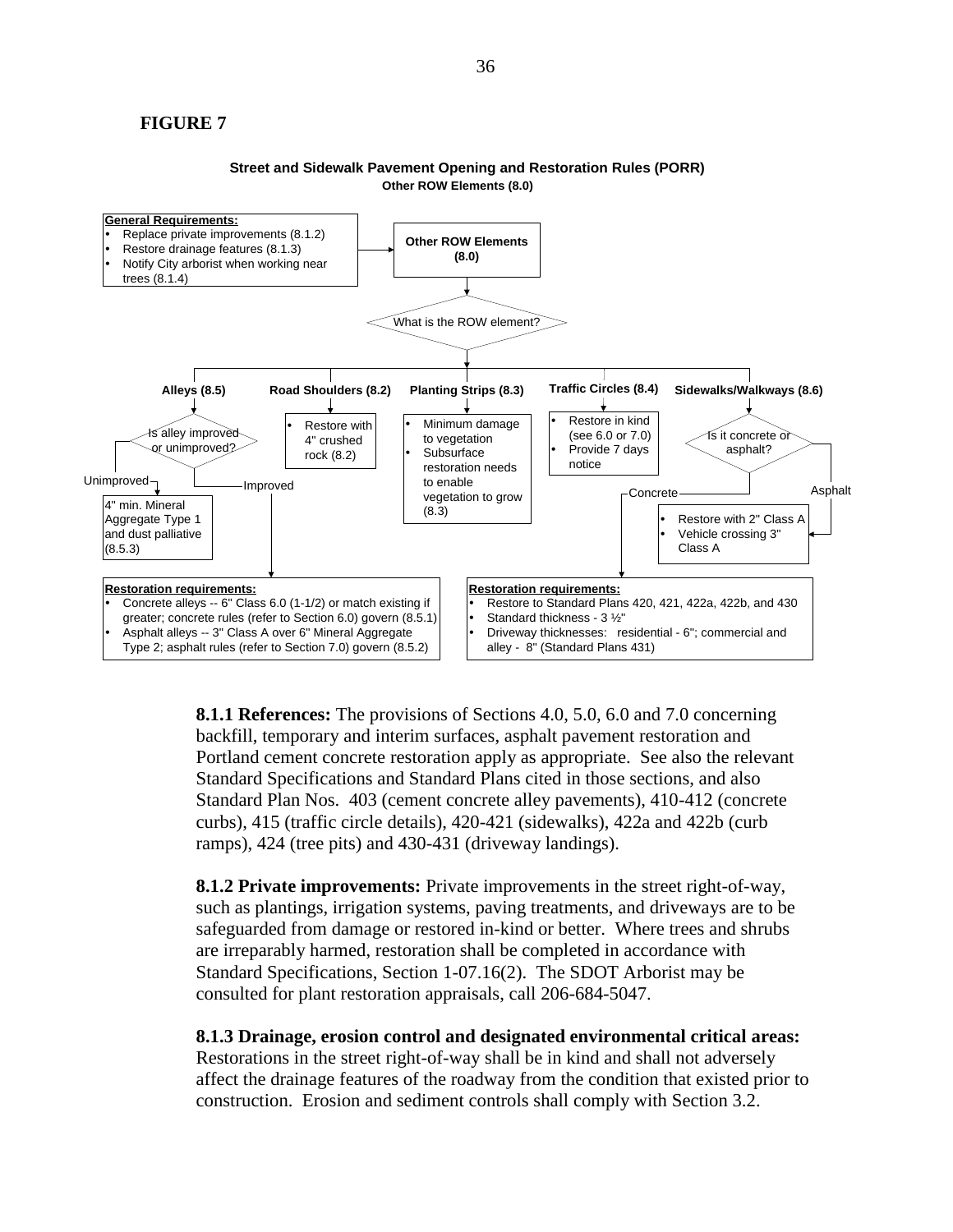Restoration of vegetation shall be in-kind, unless the SDOT Director has approved otherwise. Where restoration is undertaken in an area designated as an Environmentally Critical Area in SMC Chapter 25.09, then policies and regulations of that chapter also apply.

**8.1.4 Trees.** Openings and restorations within the drip-line of a tree shall be undertaken in a manner that minimizes damage to the tree (see Standard Plan Nos. 132 and 133). Tree root pruning or other tree trimming will only be approved where necessary to minimize damage or otherwise mitigate impacts. Excavating or augering within five (5) feet of a tree trunk requires prior approval of the SDOT Arborist, call 206-684-5047 for consultation. Any such excavation will require special care (e.g. hand work or use of air spades) with the objective of retaining intact all roots two (2) inches or larger in diameter. Tree protection measures such as trunk wrap, tie-up of low limbs, installing protective construction fencing, applying a 4-6 inch protective layer of mulch, or using rigid boards or steel plates to span root areas may be required whenever construction occurs within the drip-line of a tree. When a sidewalk is to be restored, SDOT may, within the opening, direct changes in tree pit size, planting strip width or sidewalk grade in order to mitigate concerns for tree roots. For more information about working in and around, and protecting tree roots, see Standard Specifications, Section 1-07.16(2).

**8.2 Unimproved road shoulders:** Unimproved road shoulders shall be restored with crushed rock (Mineral Aggregate Type 1) to a compacted depth of four (4) inches. Substitutions of materials will be permitted by SDOT provided the materials meet quality, environmental and grading requirements (see Standard Specifications, Sections 4-01.2 and 9-03).

**8.3 Planting strips:** When working in areas identified or serving as natural open space, or in a planted or otherwise improved landscape area of the street right-of-way, the work shall be conducted in a manner that minimizes removal or damage to vegetation and all associated improvements. The subsurface restoration shall be completed in a manner that enables the vegetation to continue to grow, i.e. it may be necessary to bring the excavation up to grade with crushed rock or native material, and then to finish with topsoil, permeable growing materials, or mulch, to match existing and as appropriate. Additional protections, such as root barriers, may be required.

**8.4 Traffic circles:** Traffic circles shall be restored in-kind. Seven (7) days' notice is required prior to working in a traffic circle. (The lead-time is necessary for SDOT to coordinate with volunteers who maintain the plantings in the traffic circles; with advance planning valuable plantings can be temporarily relocated, thus avoiding expenses for new plantings).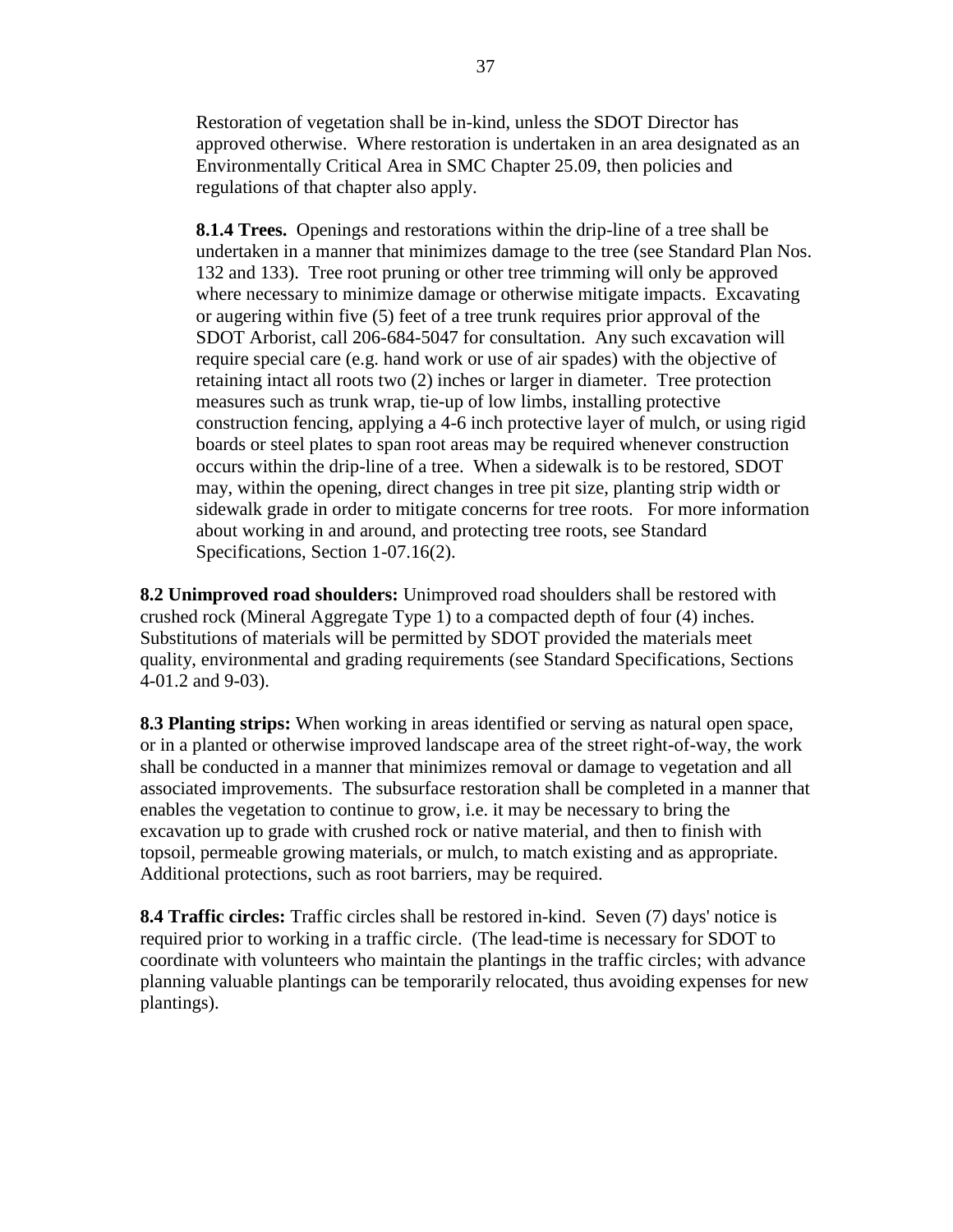#### **8.5 Alleys:**

**8.5.1 Improved alleys:** Portland cement concrete alleys are to be restored as nonarterial residential streets (Section 6.0). Pavement thickness shall be six (6) inches or to match existing pavement, whichever is greater.

**8.5.2 Asphalt alleys:** Asphalt/flexible base or Chip Seal (BST) alleys are to be restored as non-arterial residential streets (Section 7.0). Asphalt concrete alley pavement thickness shall be a minimum of three (3) inches of Class A asphalt over six (6) inches of compacted Mineral Aggregate Type 2, or to match existing thicknesses if greater.

**8.5.3 Unimproved road surfaces and unimproved alleys:** Untreated road or alley surfaces (crushed rock, gravel, oil mat surfaces or unimproved surfaces) shall be resurfaced with a minimum of four (4) inches of Mineral Aggregate Type 1 or other approved material per Standard Specifications, Section 4-04.3(13) and then treated with a dust palliative (such as CMS-2) per Standard Specifications, Section 4-04.3(12).

**8.6 Standard Portland cement concrete sidewalks:** The construction of Portland cement concrete sidewalks is detailed in Standard Specifications, Section 8-14 and Standard Plan Nos. 400, 420, 421, 422a, 422b, 423, 424, 430 and 431.

**8.6.1 Sidewalk condition prior to construction:** For the purposes of this section, a sidewalk segment is considered to be damaged if it is cracked, if there is a fault or other discontinuity greater than 1/2 inch, if any piece can be moved with ordinary foot pressure, or if in the view of SDOT the grade or slope of the sidewalk creates a concern for safe pedestrian passage. If the sidewalk adjacent to an opening was damaged prior to or during construction or is less than 3-yrs old, it shall be removed and replaced full width to the nearest joints that are at least five (5) feet beyond the opening.

**8.6.2 Removal:** Openings in concrete sidewalks shall be made by saw cutting (see Standard Specifications, Section 2-02.3(6)) at existing scribe lines, parallel and/or perpendicular to joints. The minimum length of a sidewalk opening shall be two (2) feet, or to the nearest scribe line, whichever is greater.Prior to restoration all cut edges shall be trued so that the exposed faces are plumb and straight. Whenever a sidewalk is broken out without these techniques, then it shall be removed and replaced full width to the nearest joints.

**8.6.3 Restoration:** A sidewalk panel shall be entirely removed and replaced to the nearest surrounding joints or sidewalk edge, or as outlined below.

**8.6.3.1 Openings fifteen (15) feet or longer**: Whenever a sidewalk opening extends over more than fifteen (15) linear feet parallel to the curb,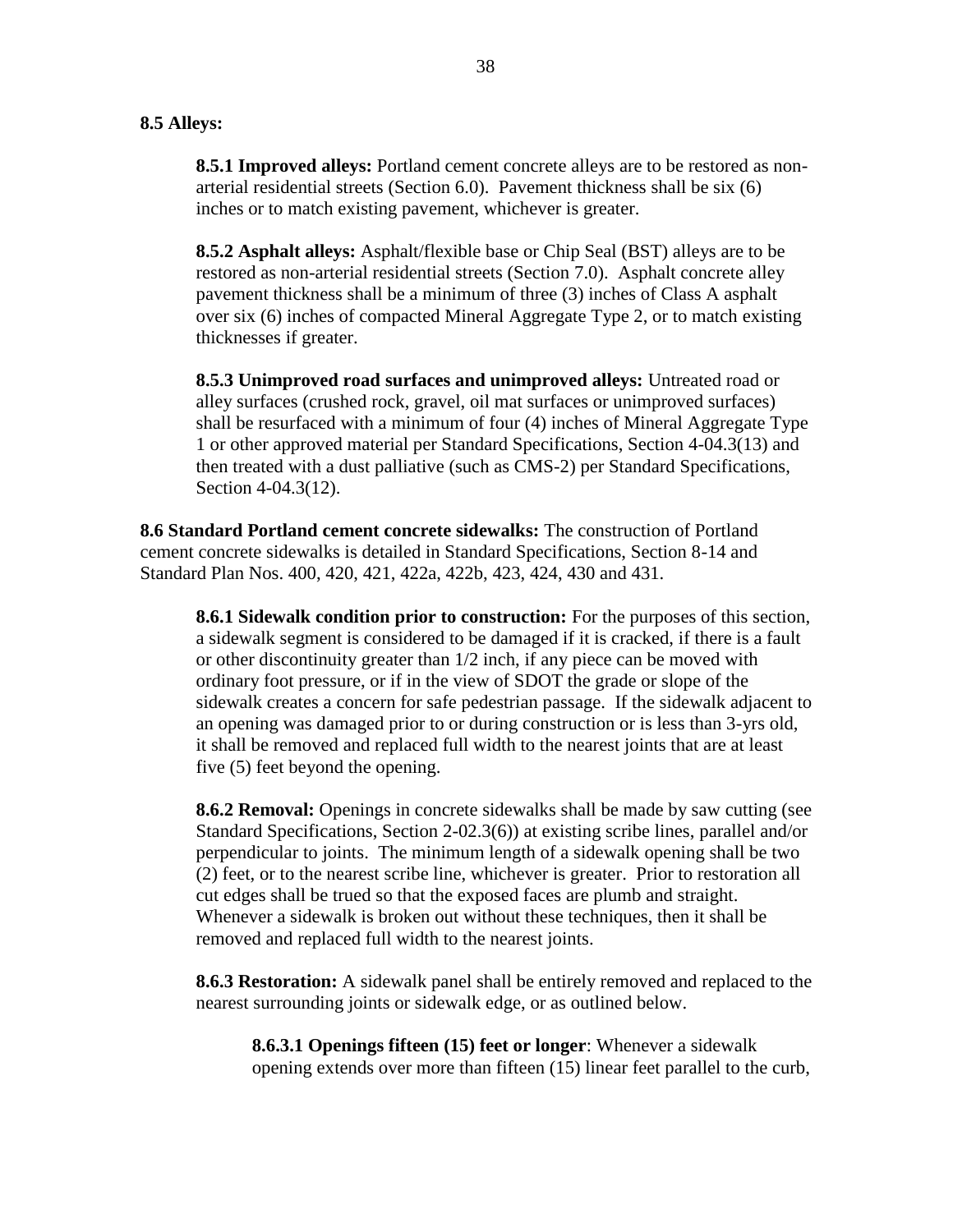then the full width of the sidewalk shall be replaced full width to the nearest joints.

**8.6.3.2 Patches in walks supported on all sides**: Sidewalks may be patched, provided the concrete walk repair is bounded on each side by other properly placed concrete or asphalt pavement or other improvements that will prevent the patch from shifting. The minimum repair dimension shall be two (2) feet.

**8.6.3.3 Patches in walks supported on one side:** Sidewalks may be patched, provided no new or remaining portion of the sidewalk is less than four (4) feet in any dimension. If properly placed concrete or asphalt pavement or other improvements that will prevent shifting do not bound the patched area, the patch shall be expanded to the full width of the sidewalk.

**8.6.3.4 Patches in sidewalks not supported on any side:** Sidewalks bounded on both sides by earth planting strips, or otherwise lacking support, shall be patched full width. No new or remaining portion of the sidewalk shall be less than four (4) feet in any dimension.

**8.6.4 Sidewalk thickness:** Sidewalks are to be constructed to the thicknesses specified in Standard Plan Nos. 420, 421, 422a, 422b, 423, 430 and 431. In general, Portland cement concrete sidewalks are to be poured a minimum of 3 1/2 inches thick. Residential driveway landings are to be six (6) inches thick and commercial driveways and alley landings are to be eight (8) inches thick.

**8.6.5 Damage to planters or other right-of-way elements:** Any sidewalk area, walkway area, and associated amenities such as pavers, tree grates and plantings in tree pits or planting strips damaged by a permittee or contractor shall be removed and replaced to the extent prescribed by SDOT, at the permittee or contractor's expense (Section 3.18).

**8.6.6 Opening sidewalks in emergencies:** Sidewalks may be opened where an emergency repair needs to be made. A permit shall be applied for as soon as practicable after the opening has been made. Final restoration of the sidewalk shall comply with the requirements of this section.

**8.6.7 Sidewalks over areaways:** Especially in the Central Business District and in historic districts, the permittee or contractor shall be mindful that a sidewalk may be over or adjacent to an areaway. Public and private authorities and responsibilities for areaways are addressed in SMC15.04.015 and 15.08.010. Wherever this is a concern, the permittee or contractor shall contact SDOT.

#### **8.6.8 Curb ramps:**

**8.6.8.1 Restoring curb ramps:** Whenever a curb ramp is impacted by a utility cut or is removed, the ramp is to be replaced with a new ramp with detectable warnings that meet Standard Plan Nos. 422a and 422b. In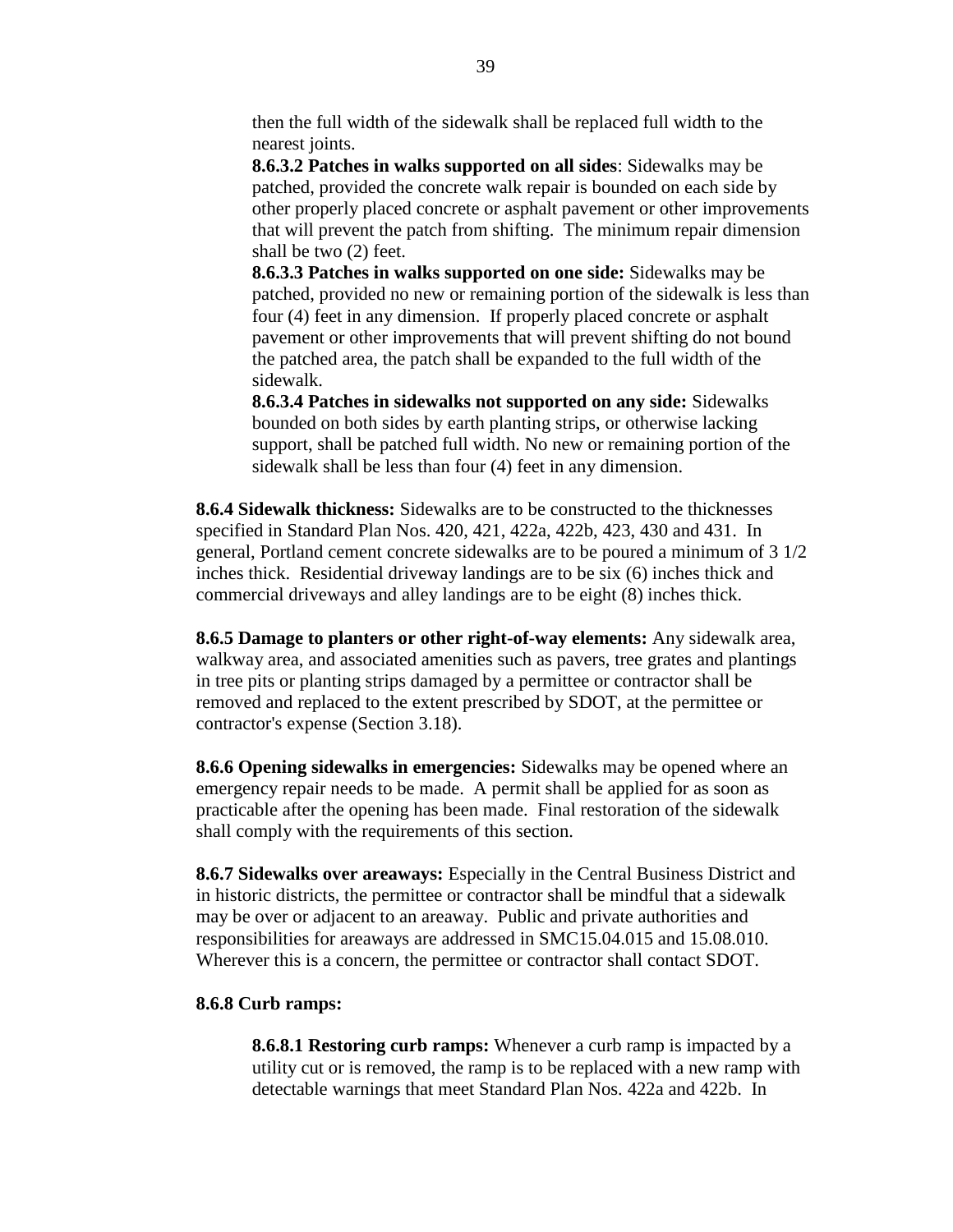replacing a straight sidewalk at a tee intersection or offset intersection where a companion ramp exists, the permittee or contractor shall install a Standard Plan No. 422b curb ramp in the restored sidewalk opposite the companion ramp.

**8.6.8.2 Installing new curb ramps:** When a utility cut restoration involves the reconstruction of three (3) linear feet of curb at an intersection (defined as anywhere within twenty (20) linear feet of the curb intersection) or twelve (12) square feet of the sidewalk landing (the landing is the sidewalk adjacent to the twenty (20) linear feet of the curb at the intersection), then it is necessary to install a curb ramp in accordance with Standard Plan Nos. 422a and 422b. Companion ramps across the street shall also be constructed.

**8.7 Asphalt walkways:** Asphalt walkways shall be replaced with a minimum thickness of two (2) inches asphalt over a base of four (4) inches of Mineral Aggregate Type 2. Minimum thicknesses of all bike trails and vehicle crossings shall be three (3) inches of asphalt concrete over a base of four (4) inches of Mineral Aggregate Type 2.

**8.8 Driveway landings:** Driveway landings are integral elements of the street right-ofway and shall be restored in accordance with Standard Plan Nos. 430 and 431, Standard Specifications, Sections 8-14 and 8-19, and in accordance with Section 6.0 (Portland Cement Concrete) or Section 7.0 (Asphalt Concrete) of this Rule. Driveway landings shall not be left in three pieces (the utility restoration counts as one piece). As shown on Standard Plan Nos. 430 and 431, Portland cement concrete driveway landings shall be six (6) inches thick for residential traffic or eight (8) inches thick for commercial traffic.

**8.9 Decorative treatments and special pavements:** Seattle has sidewalk, gutter, alley, street, curb and other public areas with decorative or special surface treatments. In general, these areas shall be restored in kind. Exceptions and substitutions may be allowed with approval of SDOT, and may also require other approvals (such as restorations within historic districts, restorations over areaways, or restorations where the Seattle Arts Commission or local community associations have approved decorative treatments).

**8.9.1 Source of supply:** When needed, replacement materials must be on the job site or available for inspection prior to the start of the opening. Where possible and before opening the pavement, the permittee or contractor shall verify whether a source of replacement material exists and shall be prepared to submit samples and other information for approval as requested by SDOT or others. If original, matching materials cannot be located, the permittee or contractor shall submit an alternative restoration plan to SDOT. Permission to begin the opening will be given after the restoration plan is approved.

**8.9.2 Photographic documentation:** SDOT may require that the permittee or contractor photograph the existing decorative treatment or special treatment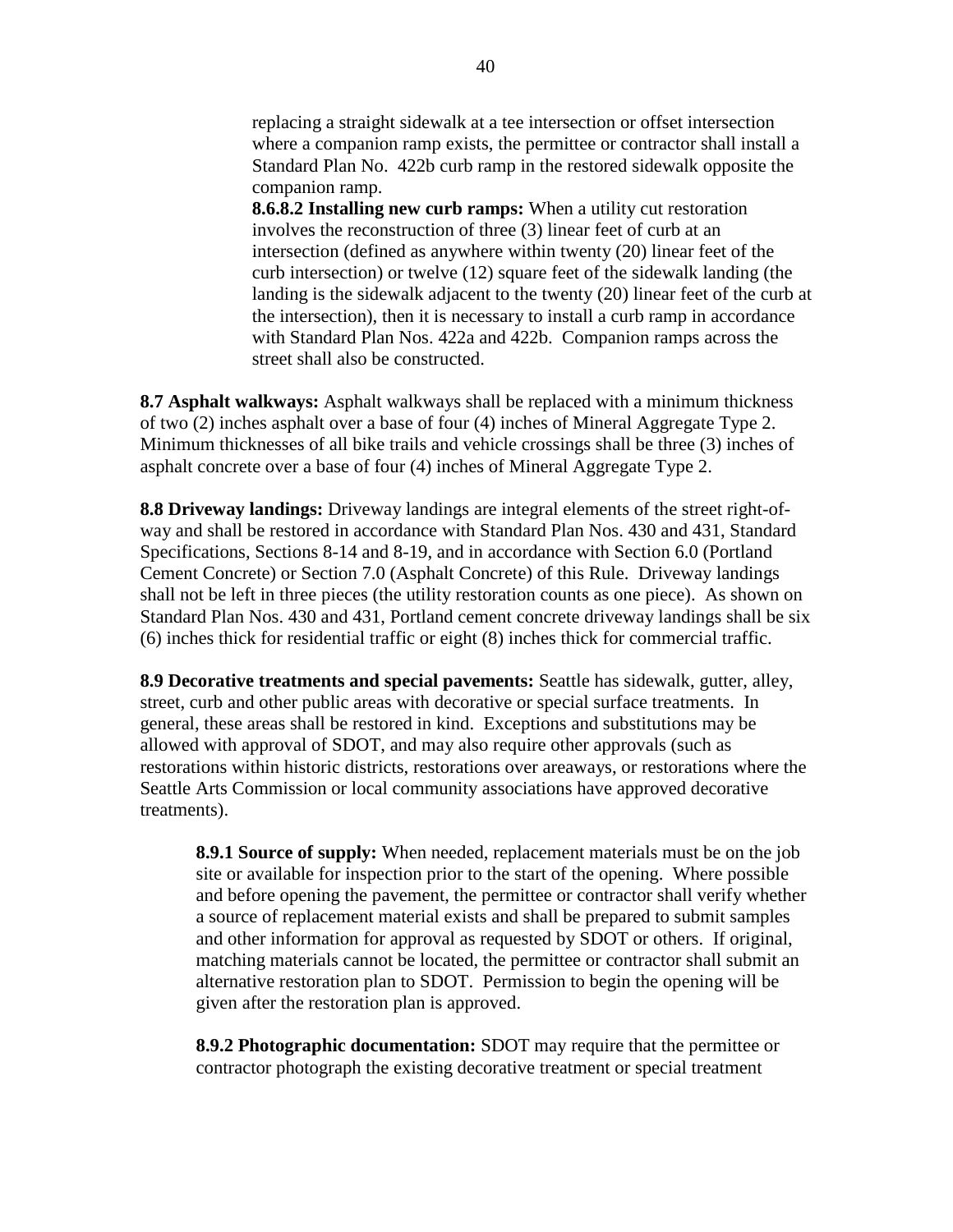surfaces before beginning work, to aid in restoring the area to an in kind condition.

**8.9.3 Mortared paving materials:** Bricks, cobblestones or pavers shall be removed to a joint with the intent of salvaging as many units as possible, unless SDOT indicates there is no requirement to reuse the material.

**8.9.4 Disposition of salvaged bricks, cobblestones, pavers and granite curbs:** Salvaged materials are to be reused in the restoration unless otherwise approved by the SDOT Director. Salvaged materials not used in the restoration remain the property of SDOT. Their disposition will be at the direction of the SDOT Director (see Standard Specifications, Section 2-02.3(7)E).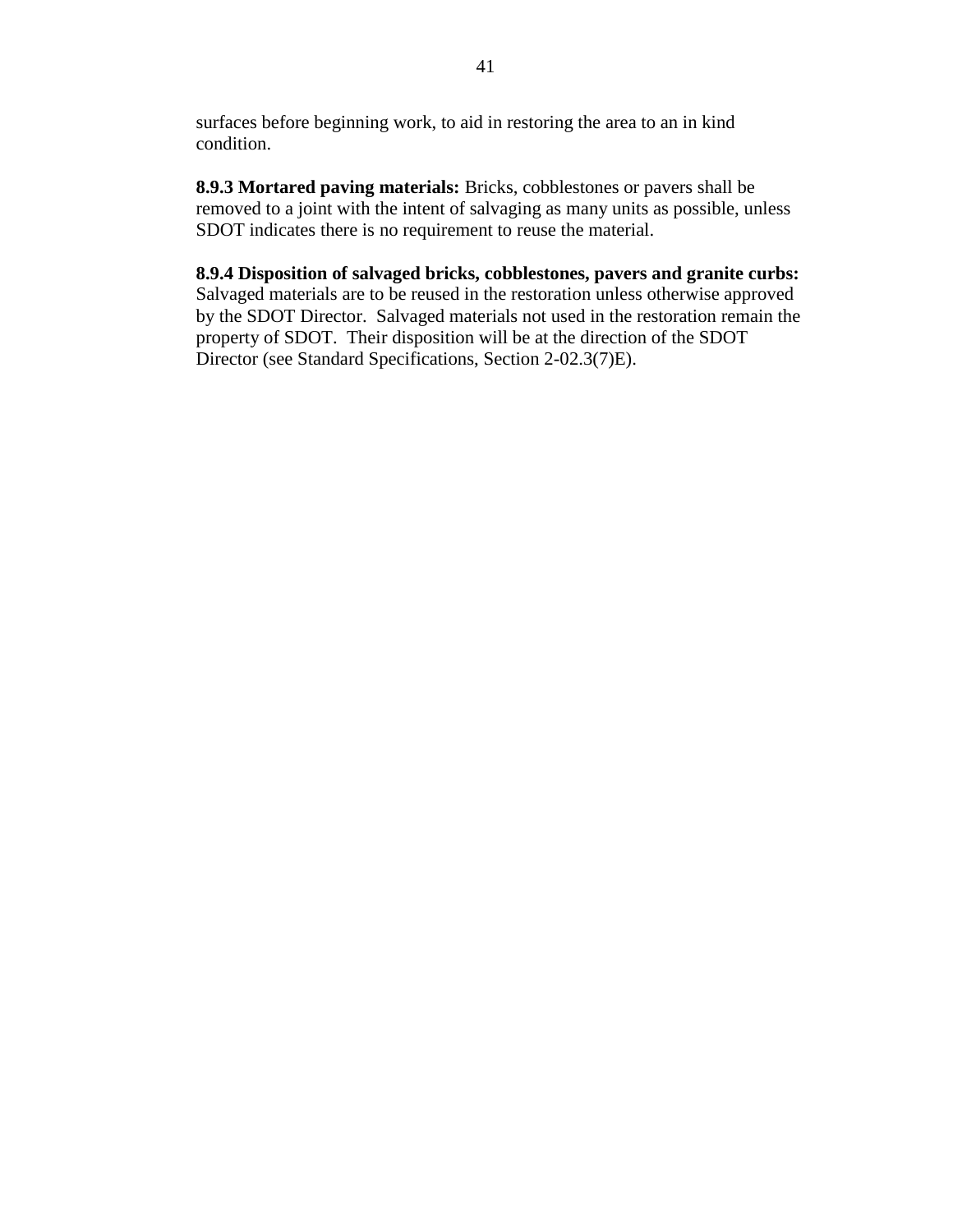#### **APPENDIX A**

#### **STANDARD SPECIFICATIONS AND STANDARD PLANS REFERENCE**

#### **STANDARD SPECIFICATIONS**

[http://www.ci.seattle.wa.us/util/Engineering/Standard\\_Plans\\_&\\_Specs/](http://www.ci.seattle.wa.us/util/Engineering/Standard_Plans_&_Specs/)

*Division No ./ Title*

- 1 General Requirements
- 2 Earthwork
- 3 Production from Quarry and Pit Sites and Stockpiling
- 4 Bases
- 5 Surface Treatments and Pavements
- 6 Structures
- 7 Storm Drain, Culverts, Sanitary and Combined Sewers, Water Mains and Related Structures
- 8 Miscellaneous Construction
- 9 Materials

#### **STANDARD PLANS**

[http://www.ci.seattle.wa.us/util/Engineering/Standard\\_Plans\\_&\\_Specs/](http://www.ci.seattle.wa.us/util/Engineering/Standard_Plans_&_Specs/)

*Series*

- 000 General / Legal / Miscellaneous
- 100 Landscape
- 200 Sewer / Drainage Appurtenance
- 300 Watermain Appurtenance
- 400 Street Paving & Appurtenance
- 500 Signalization / Lighting
- 600 Signs
- 700 Pavement Markings
- 800 Structures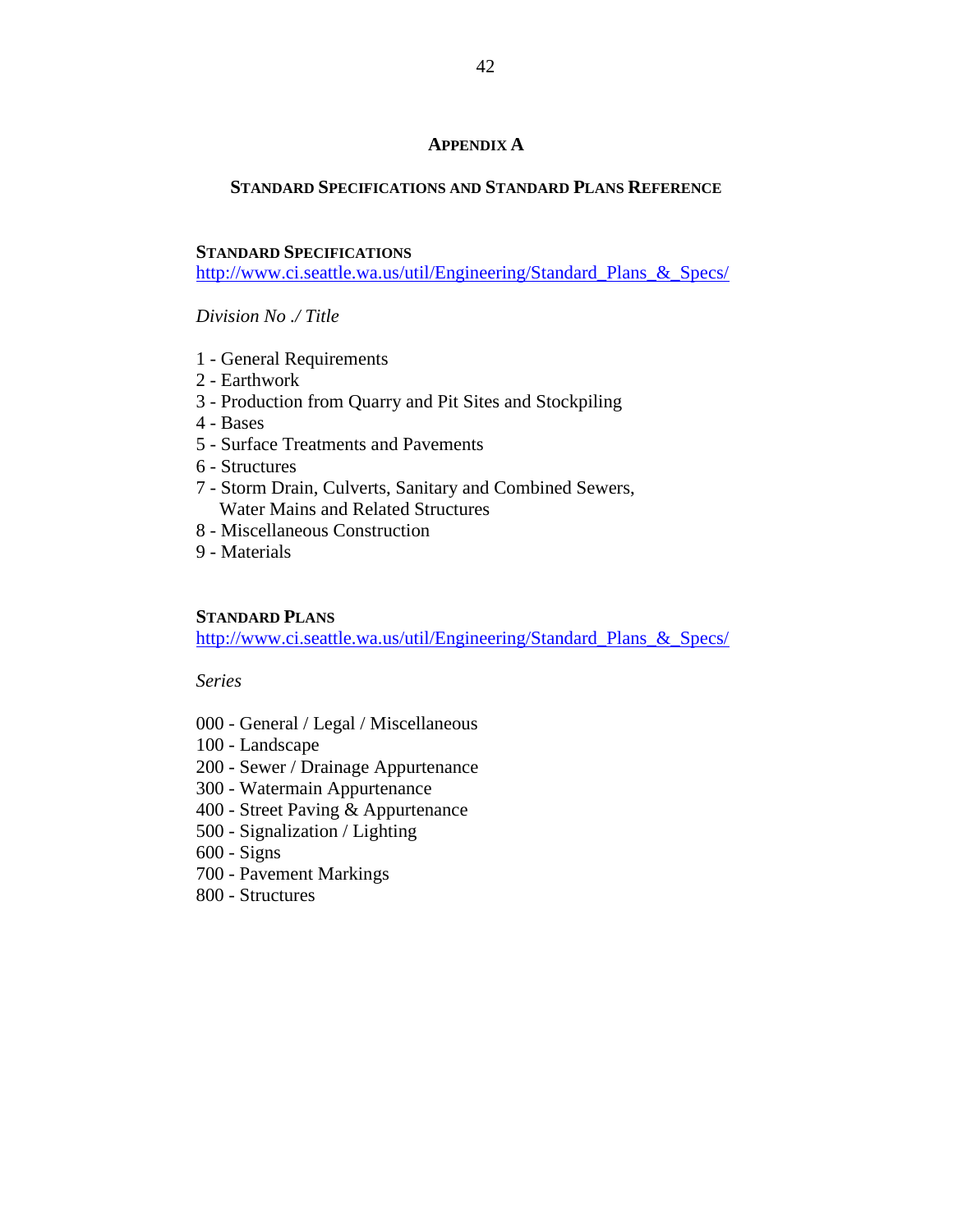## CONCRETE OR RIGID BASE PAVEMENTS **RESTORATION EXAMPLES**

**CUT EXPANSION** 

- . EXPAND TO ANY JOINT WITHIN 4' OF CUT
- . EXPAND TO ANY CURB WITHIN 2' OF CUT
- . EXPAND TO INCLUDE ANY PANEL EDGES, PATCHES OR CRACKS WITHIN 4' OF OPENING
- . CUTS EXPANDED TO ENSURE NEW LONGITUDINAL JOINTS ARE NOT LOCATED IN A WHEEL PATH.

| ्र <b>ान्न AREA TO BE</b> |  |  |
|---------------------------|--|--|
| <b>EXAMPLE RESTORED</b>   |  |  |

 $\rightarrow$   $\sim$   $\sim$   $\sim$   $\sim$  CRACK

**SAWCUT** 



MINIMUM CUT SIZE



6.3.3 INTERSECTIONS AND CROSSWALKS: Full panel restoration is required on panels within the area of an intersection or in a marked crosswalk. See section 8.6.8 for associated curb ramp restoration requirements.



6.3.4 ARTERIAL CUT SIZE RULE: Full panel restoration is required any time cuts accumulate an area of more than twenty-four (24) square feet in<br>any panel on arterials, bus routes, industrial streets and on any street in the Central Business District.



6.3.5 DIAGONAL CUTS: Full panel restoration is required Any time a panel is cut diagonally.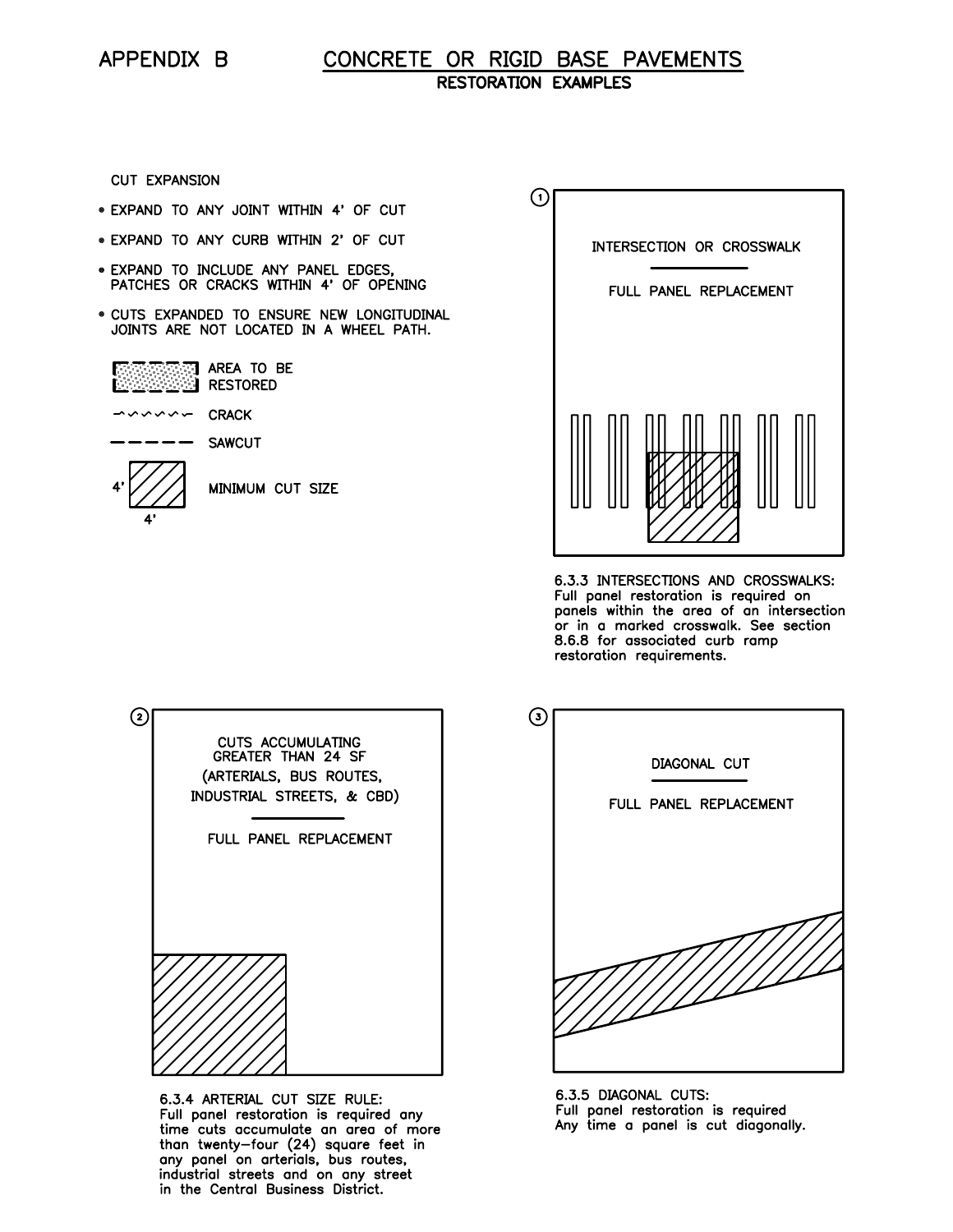#### CONCRETE OR RIGID BASE PAVEMENTS **RESTORATION EXAMPLES**

**CUT EXPANSION** 

- . EXPAND TO ANY JOINT WITHIN 4' OF CUT
- . EXPAND TO ANY CURB WITHIN 2' OF CUT
- . EXPAND TO INCLUDE ANY PANEL EDGES, PATCHES OR CRACKS WITHIN 4' OF OPENING
- . CUTS EXPANDED TO ENSURE NEW LONGITUDINAL JOINTS ARE NOT LOCATED IN A WHEEL PATH.



- しくくくくー **CRACK**
- $- -$ **SAWCUT**



MINIMUM CUT SIZE



6.3.6 PANELS IN EXCELLENT CONDITION: Panels in excellent condition are to be completely removed and replaced. Panels in excellent condition are panels that<br>were in one piece (i.e. without patches<br>or cracks) prior to removal.



6.3.7 FORTY (40%) PERCENT RULE: A portland cement concrete street panel is to be replaced in its entirety whenever a cut removes (or requires<br>removal of) more than forty percent (40<br>%) of the panel. The replacement area shall determine the area calculation.



6.3.8 THREE (3) PIECE RULE: When a cut and ensuing restoration would<br>leave a panel in three or more parts, regardless of prior condition, the entire panel shall be removed and replaced. A patch shall count as one piece. This rule shall also apply to driveway landings.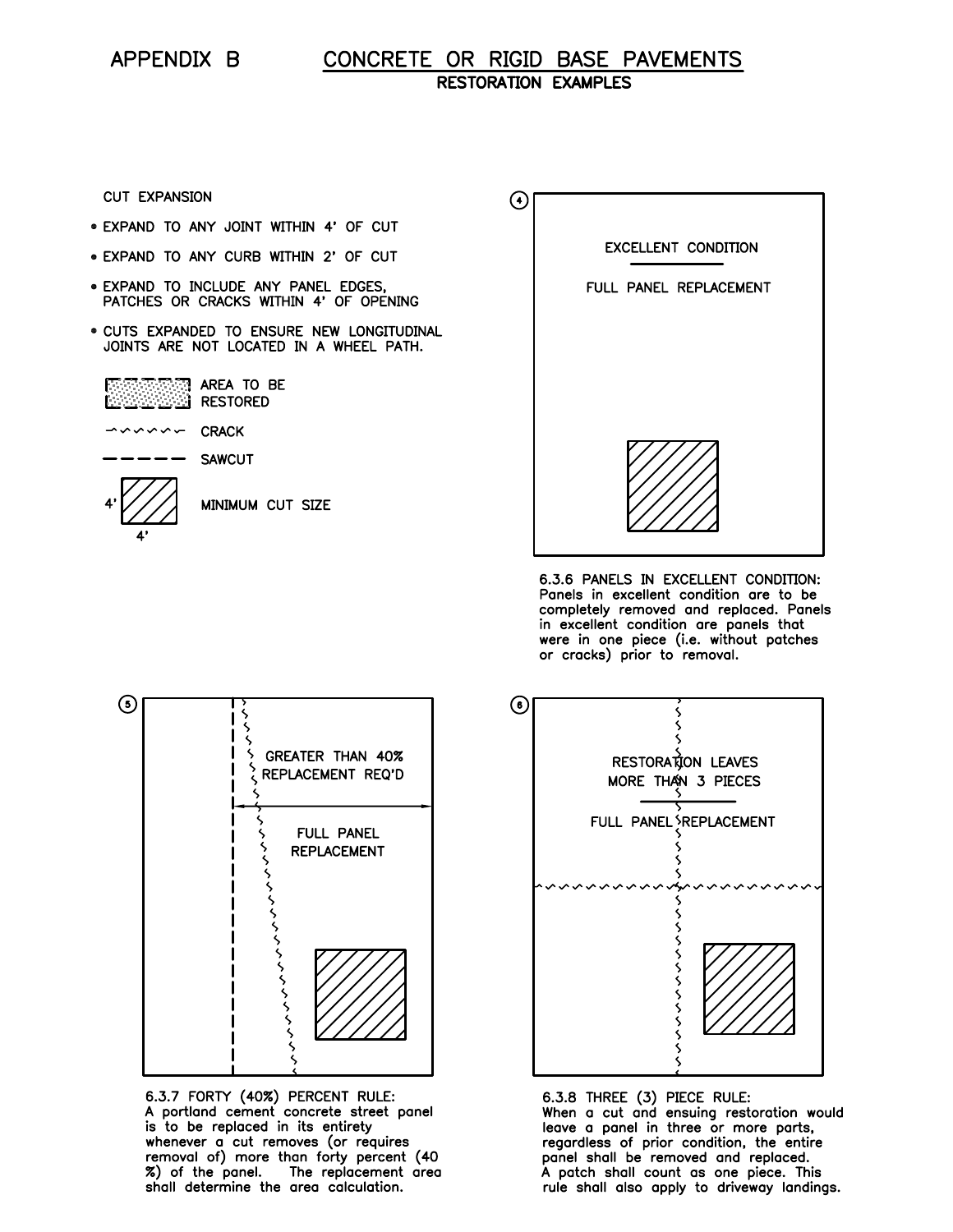#### CONCRETE OR RIGID BASE PAVEMENTS APPENDIX B **RESTORATION EXAMPLES**

**CUT EXPANSION** 

- . EXPAND TO ANY JOINT WITHIN 4' OF CUT
- . EXPAND TO ANY CURB WITHIN 2' OF CUT
- · EXPAND TO INCLUDE ANY PANEL EDGES, PATCHES OR CRACKS WITHIN 4' OF OPENING
- . CUTS EXPANDED TO ENSURE NEW LONGITUDINAL JOINTS ARE NOT LOCATED IN A WHEEL PATH.



しくくくくし **CRACK** 

**SAWCUT** --

4'

MINIMUM CUT SIZE

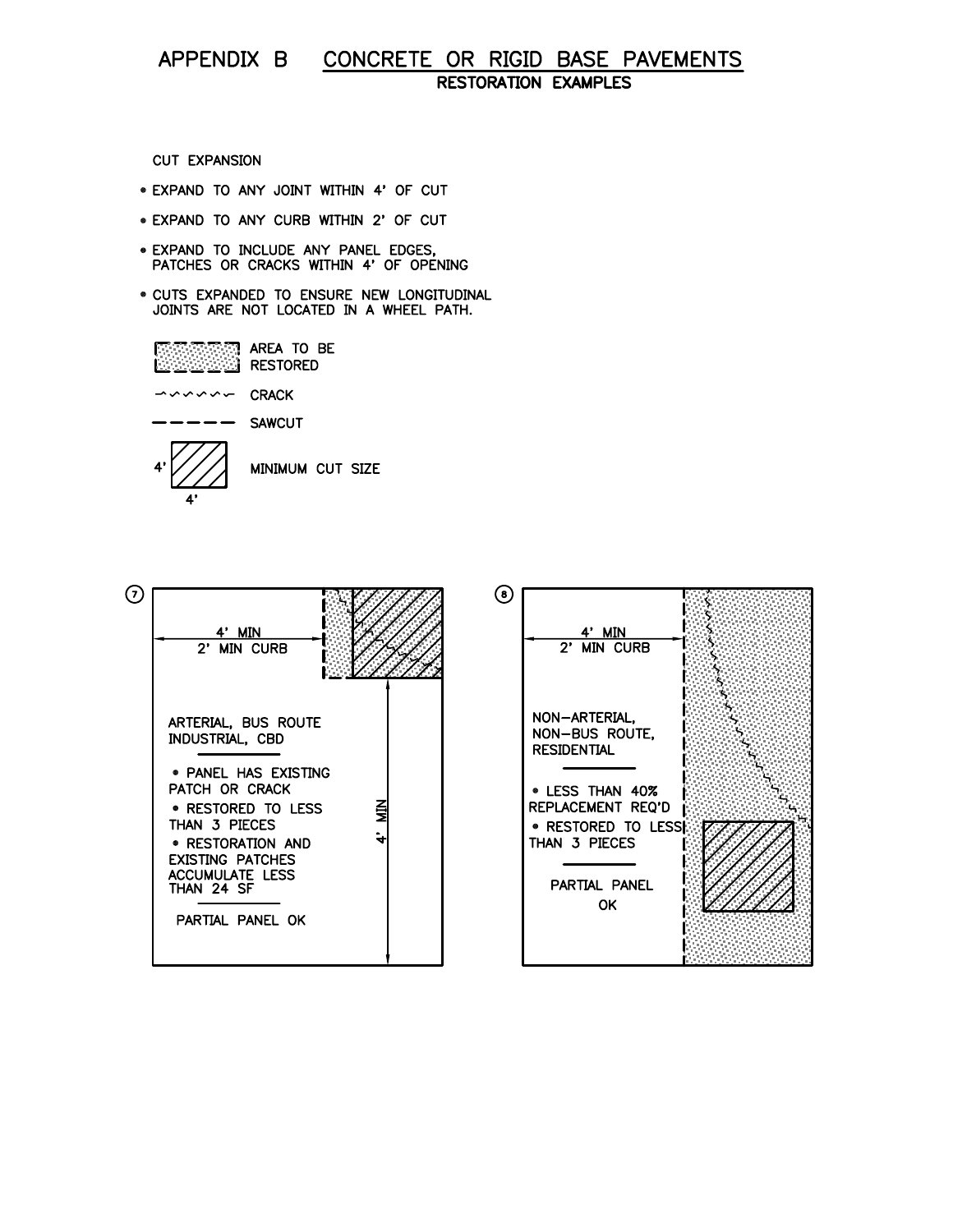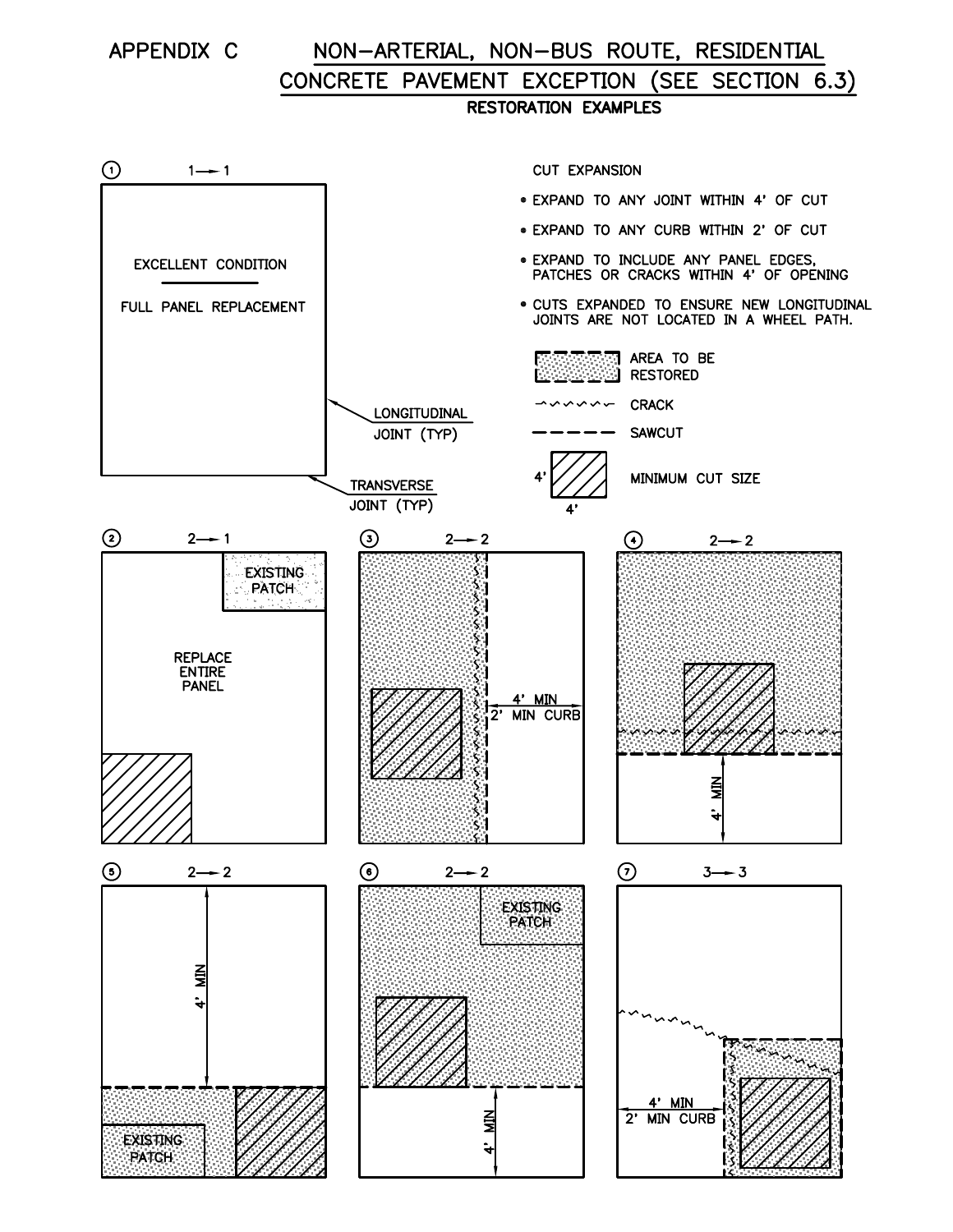# APPENDIX C

# NON-ARTERIAL, NON-BUS ROUTE, RESIDENTIAL CONCRETE PAVEMENT EXCEPTION (SEE SECTION 6.3) **RESTORATION EXAMPLES**

**CUT EXPANSION** 

- . EXPAND TO ANY JOINT WITHIN 4' OF CUT
- . EXPAND TO ANY CURB WITHIN 2' OF CUT
- . EXPAND TO INCLUDE ANY PANEL EDGES, PATCHES OR CRACKS WITHIN 4' OF OPENING
- . CUTS EXPANDED TO ENSURE NEW LONGITUDINAL JOINTS ARE NOT LOCATED IN A WHEEL PATH.